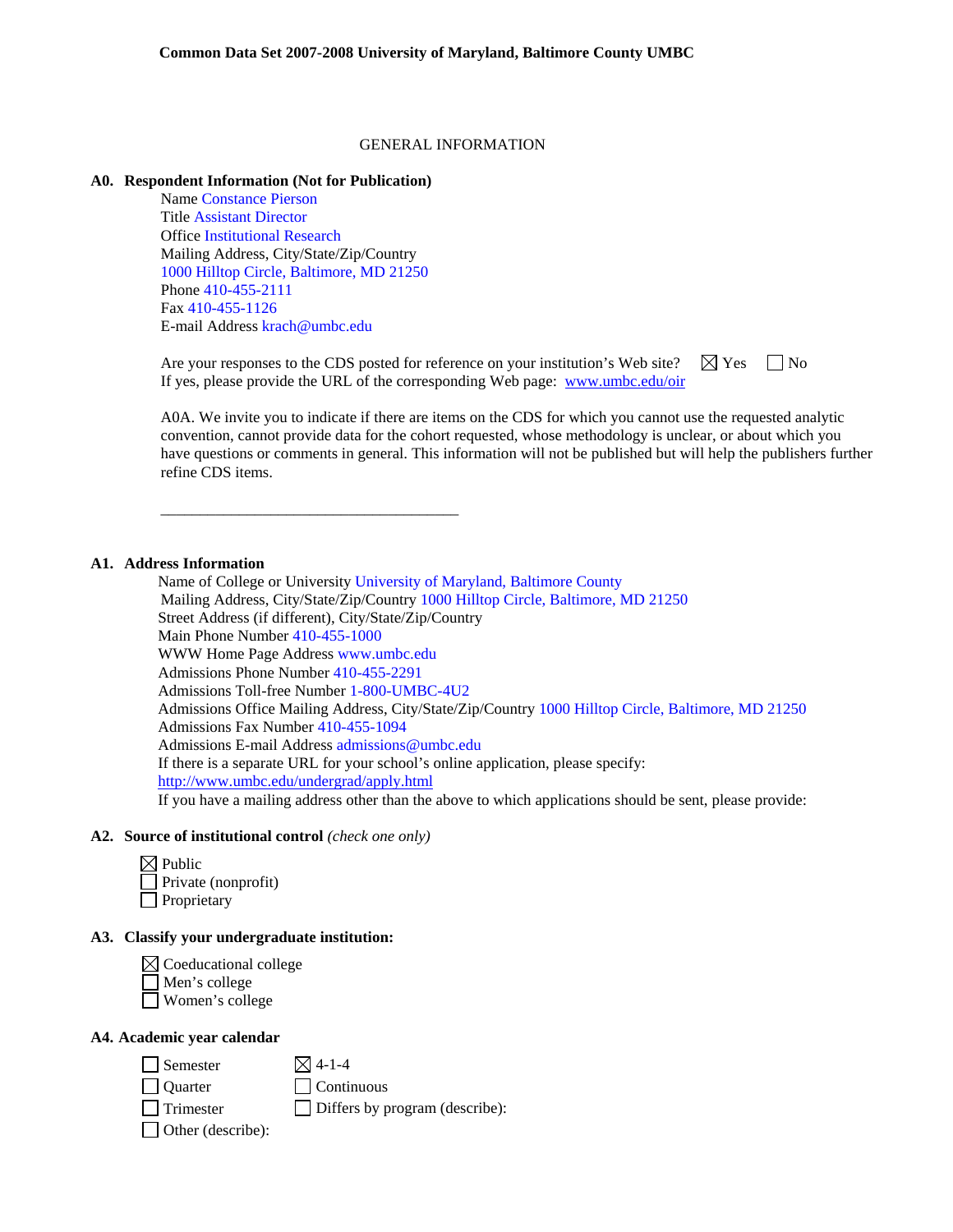## **A5. Degrees offered by your institution**

| Certificate | $\boxtimes$ Postbachelor's certificate |
|-------------|----------------------------------------|
| Diploma     | $\boxtimes$ Master's                   |
| Associate   | Post-master's certificate              |
| Transfer    | $\boxtimes$ Doctoral                   |
| Terminal    | First professional                     |
| Bachelor's  | $\Box$ First professional certificate  |
|             |                                        |

## **B. ENROLLMENT AND PERSISTENCE**

**B1. Institutional Enrollment—Men and Women** Provide numbers of students for each of the following categories as of the institution's official fall reporting date or as of October 15, 2007.

|                                                        | <b>FULL-TIME</b> |       | <b>PART-TIME</b> |                         |  |
|--------------------------------------------------------|------------------|-------|------------------|-------------------------|--|
|                                                        | Men              | Women | Men              | Women                   |  |
| <b>Undergraduates</b>                                  |                  |       |                  |                         |  |
| Degree-seeking, first-time<br>freshmen                 | 769              | 655   | 9                | $\overline{\mathbf{4}}$ |  |
| Other first-year, degree-<br>seeking                   | 429              | 296   | 39               | 32                      |  |
| All other degree-seeking                               | 3,152            | 2,645 | 633              | 641                     |  |
| Total degree-seeking                                   | 4,350            | 3,596 | 681              | 677                     |  |
| All other undergraduates<br>enrolled in credit courses | 8                | 8     | 78               | 66                      |  |
| Total undergraduates                                   | 4,358            | 3,604 | 759              | 743                     |  |
| <b>First-professional</b>                              |                  |       |                  |                         |  |
| First-time, first-professional<br>students             |                  |       |                  |                         |  |
| All other first-professionals                          |                  |       |                  |                         |  |
| Total first-professional                               |                  |       |                  |                         |  |
| <b>Graduate</b>                                        |                  |       |                  |                         |  |
| Degree-seeking, first-time                             | 83               | 104   | 98               | 124                     |  |
| All other degree-seeking                               | 395              | 427   | 477              | 554                     |  |
| All other graduates enrolled<br>in credit courses      | $\mathbf{1}$     | 5     | 105              | 204                     |  |
| Total graduate                                         | 479              | 536   | 680              | 882                     |  |

Total all undergraduates: 9,464

Total all graduate and professional students: 2,577

GRAND TOTAL ALL STUDENTS: 12,041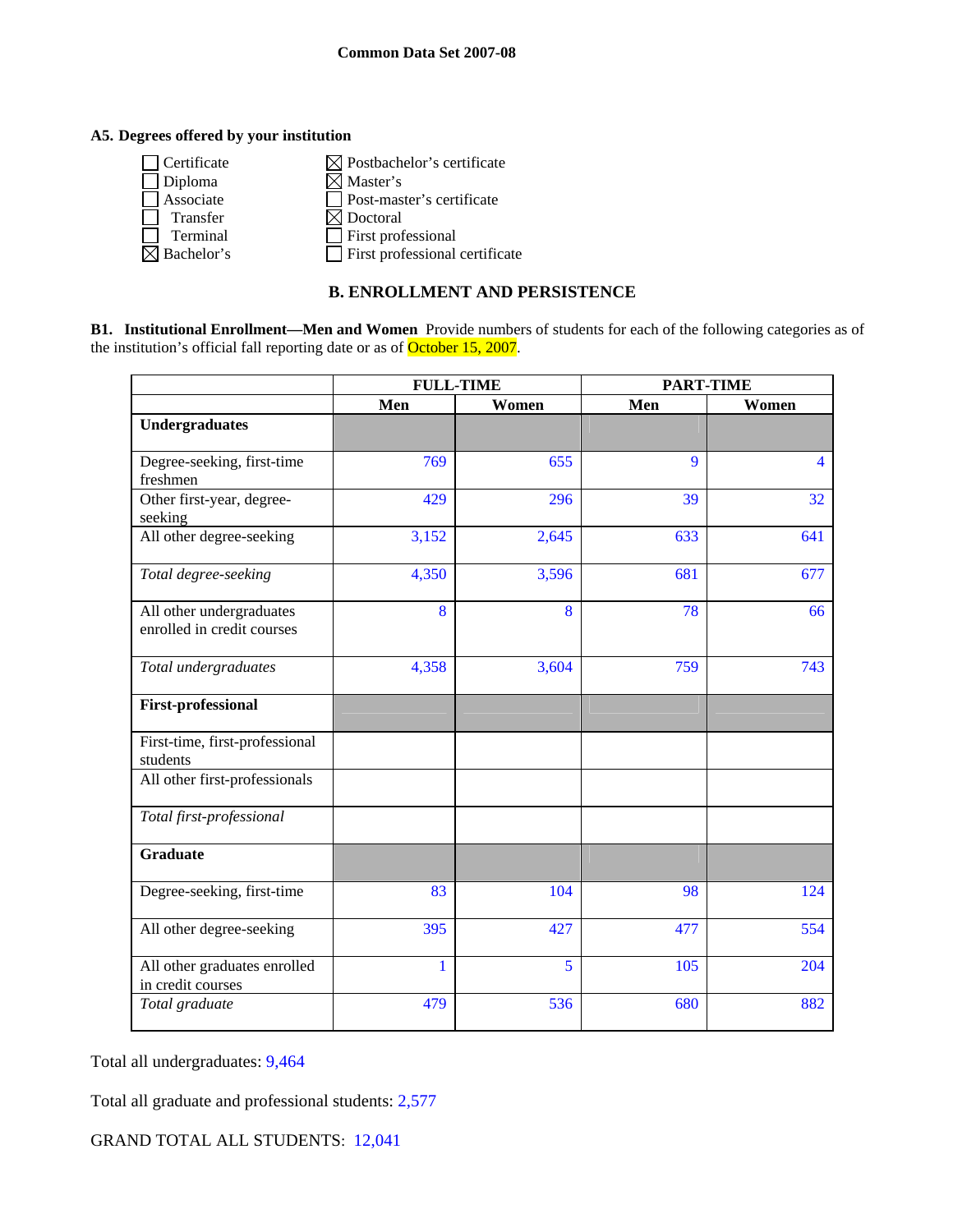**B2. Enrollment by Racial/Ethnic Category.** Provide numbers of undergraduate students for each of the following categories as of the institution's official fall reporting date or as of **October 15, 2007**. Include international students only in the category "Nonresident aliens." Complete the "Total Undergraduates" column only if you cannot provide data for the first two columns.

|                                  | Degree-seeking<br><b>First-time First year</b> | Degree-seeking<br><b>Undergraduates</b><br>(include first-time)<br>first-year) | <b>Total</b><br><b>Undergraduates</b><br>(both degree- and non-<br>degree-seeking) |
|----------------------------------|------------------------------------------------|--------------------------------------------------------------------------------|------------------------------------------------------------------------------------|
| Nonresident aliens               | 51                                             | 342                                                                            | 353                                                                                |
| Black, non-Hispanic              | 199                                            | 1,494                                                                          | 1,513                                                                              |
| American Indian or Alaska Native | 3                                              | 50                                                                             | 50                                                                                 |
| Asian or Pacific Islander        | 379                                            | 1,995                                                                          | 2,014                                                                              |
| <b>Hispanic</b>                  | 42                                             | 365                                                                            | 370                                                                                |
| White, non-Hispanic              | 748                                            | 4,911                                                                          | 5,008                                                                              |
| Race/ethnicity unknown           | 15                                             | 147                                                                            | 156                                                                                |
| <b>Total</b>                     | 1,437                                          | 9,304                                                                          | 9,464                                                                              |

## **Persistence**

### **B3. Number of degrees awarded by your institution from July 1, 2006, to June 30, 2007.**

| Certificate/diploma             |       |
|---------------------------------|-------|
| Associate degrees               |       |
| Bachelor's degrees              | 1,914 |
| Postbachelor's certificates     | 40    |
| Master's degrees                | 411   |
| Post-master's certificates      |       |
| Doctoral degrees                | 81    |
| First professional degrees      |       |
| First professional certificates |       |

## **Graduation Rates**

The items in this section correspond to data elements collected by the IPEDS Web-based Data Collection System's Graduation Rate Survey (GRS). For complete instructions and definitions of data elements, see the IPEDS GRS instructions and glossary on the 2007 Web-based survey.

### **For Bachelor's or Equivalent Programs**

Please provide data for the fall 2001 cohort if available. If fall 2001 cohort data are not available, provide data for the fall 2000 cohort.

#### **Fall 2000 Cohort Fall 2001 Cohort** Report for the cohort of full-time first-time bachelor's (or equivalent) degree-seeking undergraduate students who entered in fall **2000**. Include in the cohort those who entered your institution during the summer term preceding fall **2000**. Report for the cohort of full-time first-time bachelor's (or equivalent) degree-seeking undergraduate students who entered in fall **2001**. Include in the cohort those who entered your institution during the summer term preceding fall **2001**. **B4.** Initial **2000** cohort of first-time, full-time bachelor's (or equivalent) degree-seeking undergraduate students; total all students:  $\_\,\_1307\_\,\_\_\$ **B4.** Initial **2001** cohort of first-time, full-time bachelor's (or equivalent) degree-seeking undergraduate students; total all students: \_1333\_\_\_\_\_\_\_\_\_\_\_\_\_\_\_\_\_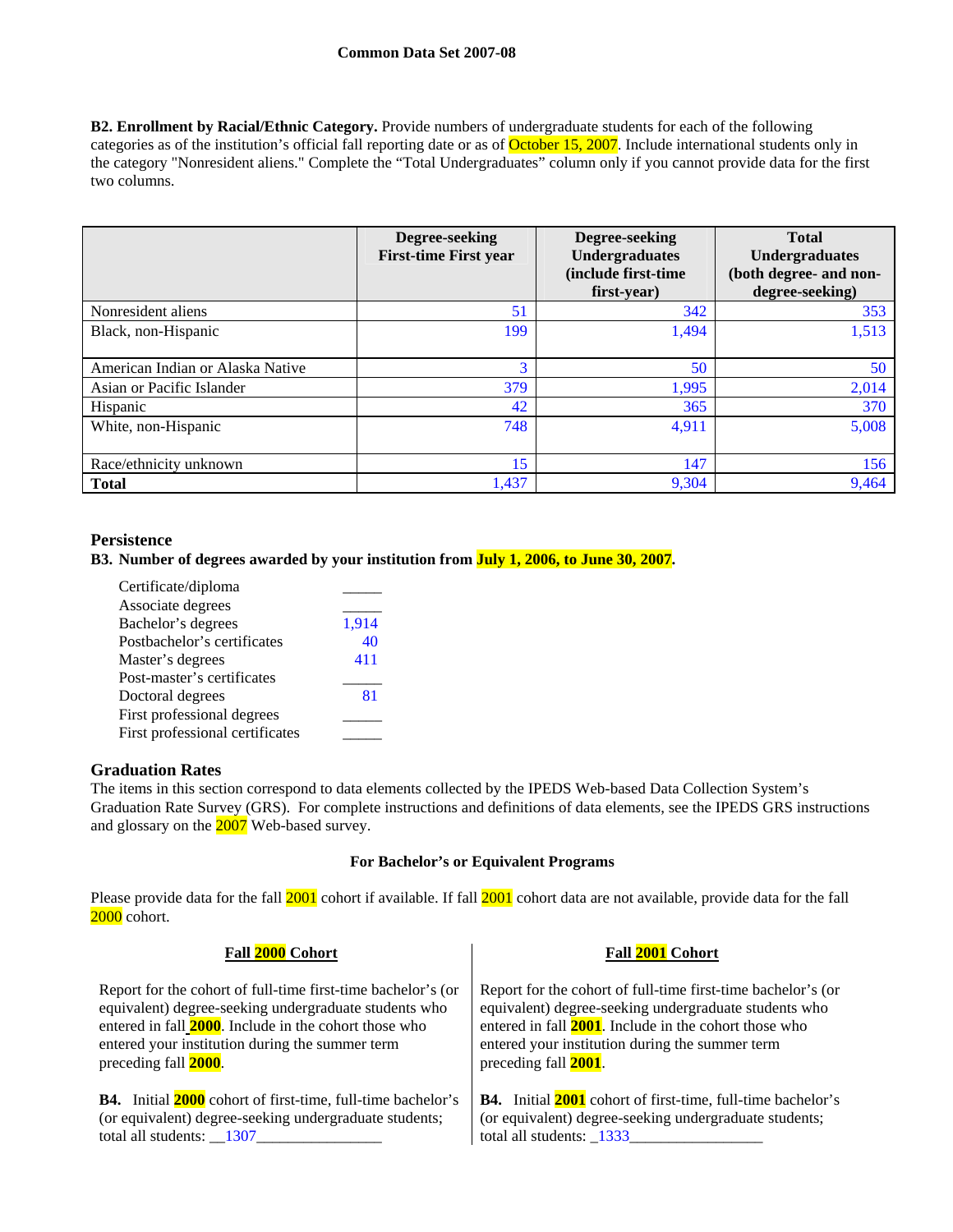**B5.** Of the initial **2000** cohort, how many did not persist and did not graduate for the following reasons: death, permanent disability, or service in the armed forces, foreign aid service of the federal government, or official church missions; total allowable exclusions: 0

**B6.** Final **2000**cohort, after adjusting for allowable exclusions: 1307

(Subtract question B5 from question B4) (Subtract question B5 from question B4)

**B7.** Of the initial **2000** cohort, how many completed the program in four years or less (by August 31, 2004): 362

**B8**. Of the initial **2000** cohort, how many completed the program in more than four years but in five years or less (after August 31, 2004 and by August 31, 2005): 264

**B9.** Of the initial **2000** cohort, how many completed the program in more than five years but in six years or less (after August 31, 2005 and by August 31, 2006): 105

**B10**. Total graduating within six years (sum of questions B7, B8, and B9): 731

**B11.** Six-year graduation rate for **2000** cohort (question B10 divided by question B6): 55.9 %

**B5.** Of the initial **2001** cohort, how many did not persist and did not graduate for the following reasons: death, permanent disability, or service in the armed forces, foreign aid service of the federal government, or official church missions; total allowable exclusions: 2

**B6.** Final **2001** cohort, after adjusting for allowable exclusions: 1331

**B7.** Of the initial **2001** cohort, how many completed the program in four years or less (by August 31, 2005): 460

**B8**. Of the initial **2001** cohort, how many completed the program in more than four years but in five years or less (after August 31, 2005 and by August 31, 2006): 249

**B9.** Of the initial **2001** cohort, how many completed the program in more than five years but in six years or less (after August 31, 2006 and by August 31, 2007): 96

**B10**. Total graduating within six years (sum of questions B7, B8, and B9): 805

**B11.** Six-year graduation rate for **2001** cohort (question B10 divided by question B6): 60.48%

## **For Two-Year Institutions**

Please provide data for the 2004 cohort if available. If 2004 cohort data are not available, provide data for the 2003 cohort.

| 2003 Cohort                                                             | 2004 Cohort                                                                                                                                                                                                                                                                                                                                                                             |
|-------------------------------------------------------------------------|-----------------------------------------------------------------------------------------------------------------------------------------------------------------------------------------------------------------------------------------------------------------------------------------------------------------------------------------------------------------------------------------|
| <b>B12.</b> Initial <b>2003</b> cohort, total of first-time, full-time  | <b>B12.</b> Initial <b>2004</b> cohort, total of first-time, full-time                                                                                                                                                                                                                                                                                                                  |
| degree/certificate-seeking students:                                    | degree/certificate-seeking students:                                                                                                                                                                                                                                                                                                                                                    |
|                                                                         |                                                                                                                                                                                                                                                                                                                                                                                         |
| <b>B13.</b> Of the initial <b>2003</b> cohort, how many did not persist | <b>B13.</b> Of the initial <b>2004</b> cohort, how many did not persist                                                                                                                                                                                                                                                                                                                 |
| and did not graduate for the following reasons: death,                  | and did not graduate for the following reasons: death,                                                                                                                                                                                                                                                                                                                                  |
| permanently disability, or service in the armed forces,                 | permanently disability, or service in the armed forces,                                                                                                                                                                                                                                                                                                                                 |
| foreign aid service of the federal government, or official              | foreign aid service of the federal government, or official                                                                                                                                                                                                                                                                                                                              |
| church missions; total allowable exclusions:                            | church missions; total allowable exclusions:                                                                                                                                                                                                                                                                                                                                            |
| <b>B14.</b> Final <b>2003</b> cohort, after adjusting for allowable     | <b>B14.</b> Final <b>2004</b> cohort, after adjusting for allowable                                                                                                                                                                                                                                                                                                                     |
| exclusions_                                                             | exclusions_                                                                                                                                                                                                                                                                                                                                                                             |
| (Subtract question B13 from question B12)                               | (Subtract question B13 from question B12)                                                                                                                                                                                                                                                                                                                                               |
| <b>B15.</b> Completers of programs of less than two years               | <b>B15.</b> Completers of programs of less than two years                                                                                                                                                                                                                                                                                                                               |
|                                                                         | duration (total): $\frac{1}{\sqrt{1-\frac{1}{2}} \cdot \frac{1}{2}}$                                                                                                                                                                                                                                                                                                                    |
| <b>B16.</b> Completers of programs of less than two years               | <b>B16.</b> Completers of programs of less than two years                                                                                                                                                                                                                                                                                                                               |
|                                                                         |                                                                                                                                                                                                                                                                                                                                                                                         |
| B17. Completers of programs of at least two but less than               | <b>B17.</b> Completers of programs of at least two but less than                                                                                                                                                                                                                                                                                                                        |
|                                                                         | four years (total): $\frac{1}{\sqrt{1-\frac{1}{2}}}\left\{ \frac{1}{2} + \frac{1}{2} + \frac{1}{2} + \frac{1}{2} + \frac{1}{2} + \frac{1}{2} + \frac{1}{2} + \frac{1}{2} + \frac{1}{2} + \frac{1}{2} + \frac{1}{2} + \frac{1}{2} + \frac{1}{2} + \frac{1}{2} + \frac{1}{2} + \frac{1}{2} + \frac{1}{2} + \frac{1}{2} + \frac{1}{2} + \frac{1}{2} + \frac{1}{2} + \frac{1}{2} + \frac{1$ |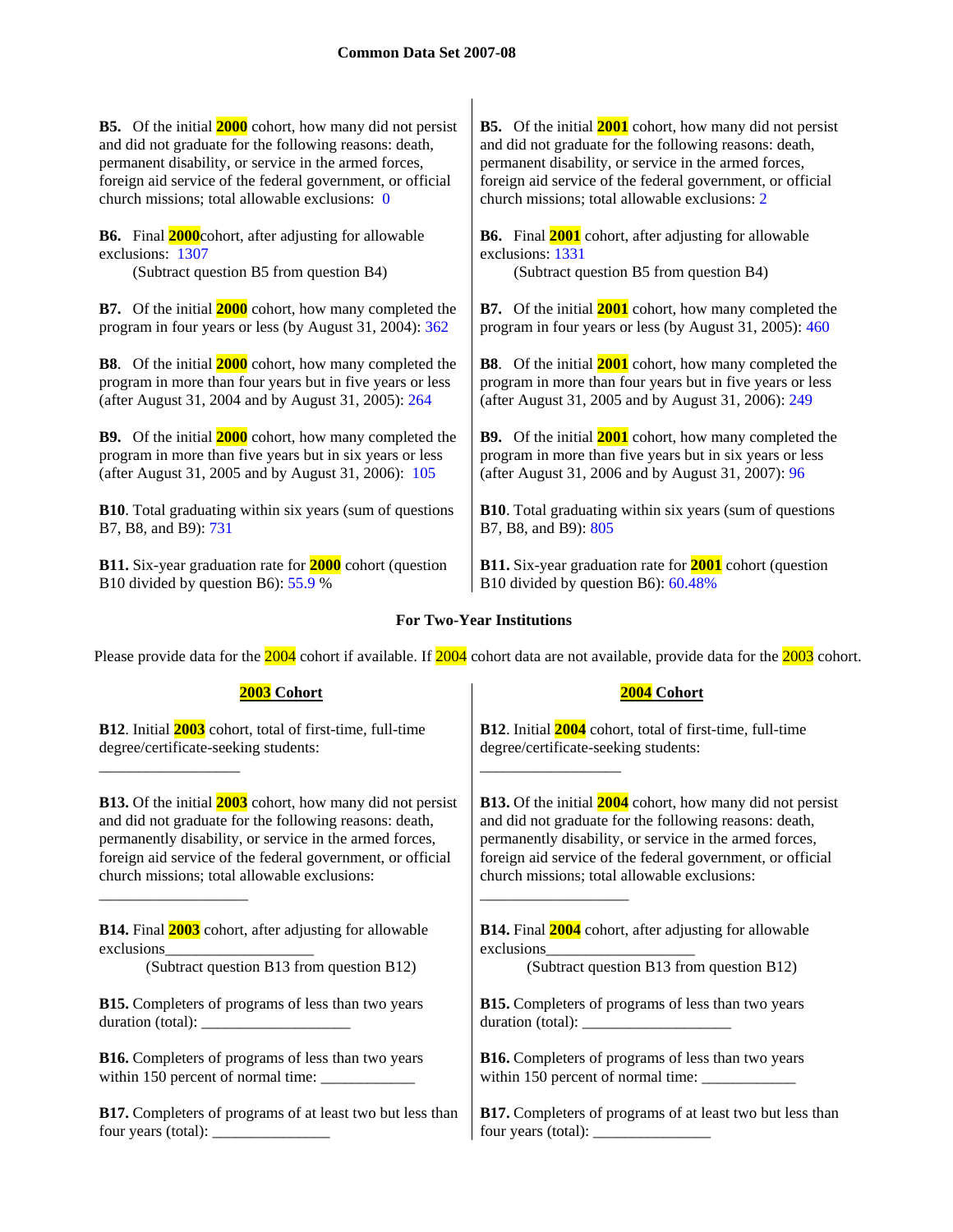| <b>B18.</b> Completers of programs of at least two but less than<br>four-years within 150 percent of normal time: | <b>B18.</b> Completers of programs of at least two but less than<br>four-years within 150 percent of normal time: |
|-------------------------------------------------------------------------------------------------------------------|-------------------------------------------------------------------------------------------------------------------|
|                                                                                                                   |                                                                                                                   |
| <b>B19.</b> Total transfers-out (within three years) to other                                                     | <b>B19.</b> Total transfers-out (within three years) to other<br>institutions:                                    |
| <b>B20.</b> Total transfers to two-year institutions:                                                             | <b>B20.</b> Total transfers to two-year institutions:                                                             |
|                                                                                                                   |                                                                                                                   |
| <b>B21.</b> Total transfers to four-year institutions:                                                            | <b>B21.</b> Total transfers to four-year institutions:                                                            |
|                                                                                                                   |                                                                                                                   |

 $\overline{\phantom{a}}$ 

### **Retention Rates**

Report for the cohort of all full-time, first-time bachelor's (or equivalent) degree-seeking undergraduate students who entered in **fall 2006** (or the preceding summer term). The initial cohort may be adjusted for students who departed for the following reasons: death, permanent disability, or service in the armed forces, foreign aid service of the federal government or official church missions. No other adjustments to the initial cohort should be made.

**B22.** For the cohort of all full-time bachelor's (or equivalent) degree-seeking undergraduate students who entered your institution as freshmen in **fall 2006** (or the preceding summer term), what percentage was enrolled at your institution as of the date your institution calculates its official enrollment in  $fall\ 2007$ ? \_\_\_84.6\_\_\_\_\_\_\_ %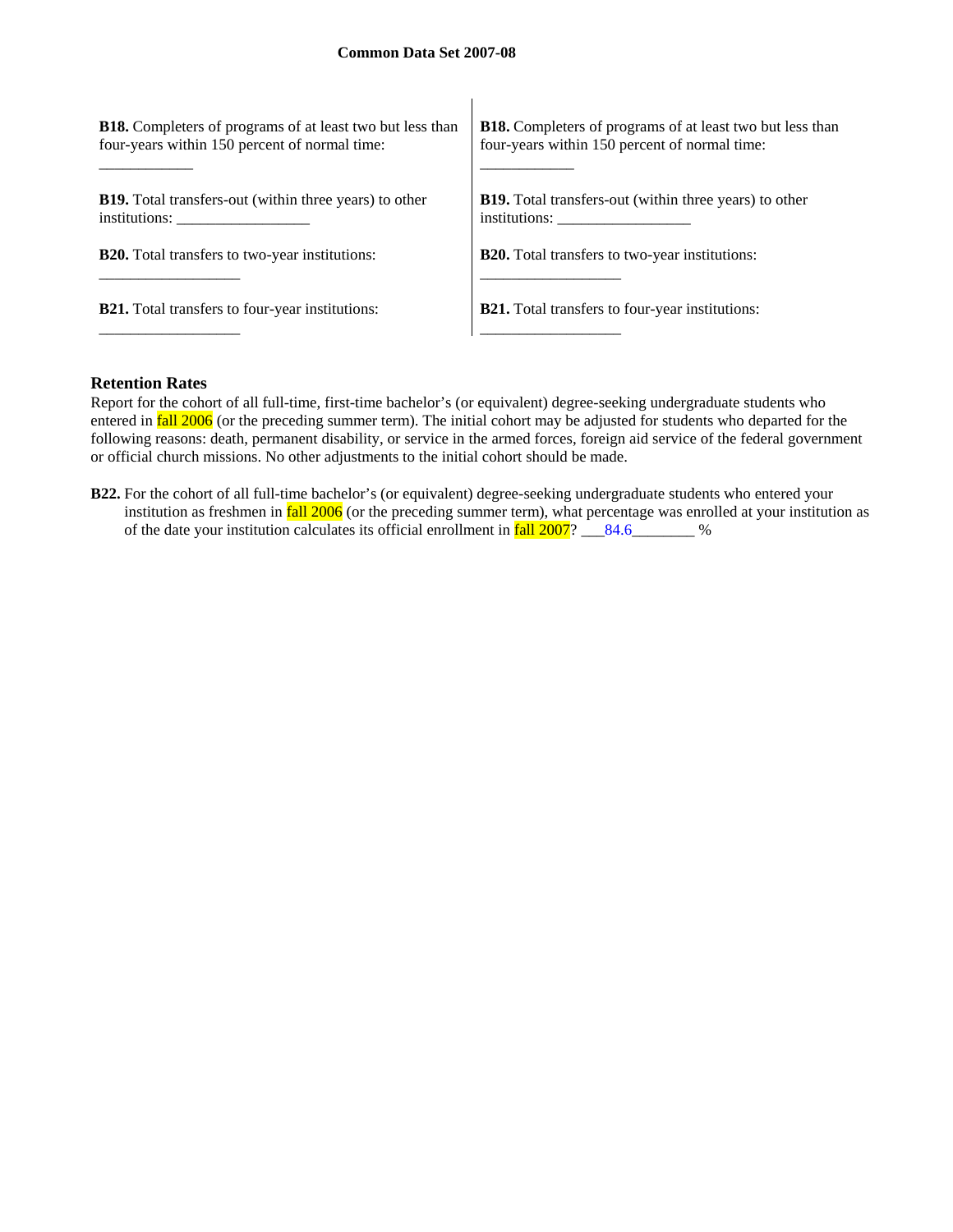## **C. FIRST-TIME, FIRST-YEAR (FRESHMAN) ADMISSION**

### **Applications**

**C1. First-time, first-year (freshman) students:** Provide the number of degree-seeking, first-time, first-year students who applied, were admitted, and enrolled (full- or part-time) in **fall 2007**. Include early decision, early action, and students who began studies during summer in this cohort. Applicants should include only those students who fulfilled the requirements for consideration for admission (i.e., who completed actionable applications) and who have been notified of one of the following actions: admission, non-admission, placement on waiting list, or application withdrawn (by applicant or institution). Admitted applicants should include wait-listed students who were subsequently offered admission.

| Total first-time, first-year (freshman) men who applied               | 2,733 |
|-----------------------------------------------------------------------|-------|
| Total first-time, first-year (freshman) women who applied             | 3,103 |
| Total first-time, first-year (freshman) men who were admitted         | 2,036 |
| Total first-time, first-year (freshman) women who were admitted       | 1,988 |
| Total full-time, first-time, first-year (freshman) men who enrolled   | 769   |
| Total part-time, first-time, first-year (freshman) men who enrolled   | 9     |
| Total full-time, first-time, first-year (freshman) women who enrolled | 655   |
| Total part-time, first-time, first-year (freshman) women who enrolled | 4     |

**C2. Freshman wait-listed students (students who met admission requirements but whose final admission was contingent on space availability)**

| Do you have a policy of placing students on a waiting list? $\boxtimes$ Yes $\Box$ No |  |
|---------------------------------------------------------------------------------------|--|
| If yes, please answer the questions below for fall 2007 admissions:                   |  |

| Number of qualified applicants offered a place on waiting list |     | 263 |
|----------------------------------------------------------------|-----|-----|
| Number accepting a place on the waiting list                   | 263 |     |
| Number of wait-listed students admitted                        | 126 |     |

Is your waiting list ranked? No

If yes, do you release that information to students? Do you release that information to school counselors?

### **Admission Requirements**

### **C3. High school completion requirement**

Check the appropriate box to identify your high school completion requirement for degree-seeking entering students:

- $\boxtimes$  High school diploma is required and GED is accepted
- $\Box$  High school diploma is required and GED is not accepted
- $\Box$  High school diploma or equivalent is not required

## **C4. Does your institution require or recommend a general college-preparatory program for degree-seeking students?**

- $\Box$  Require
- $\boxtimes$  Recommend
- Neither require nor recommend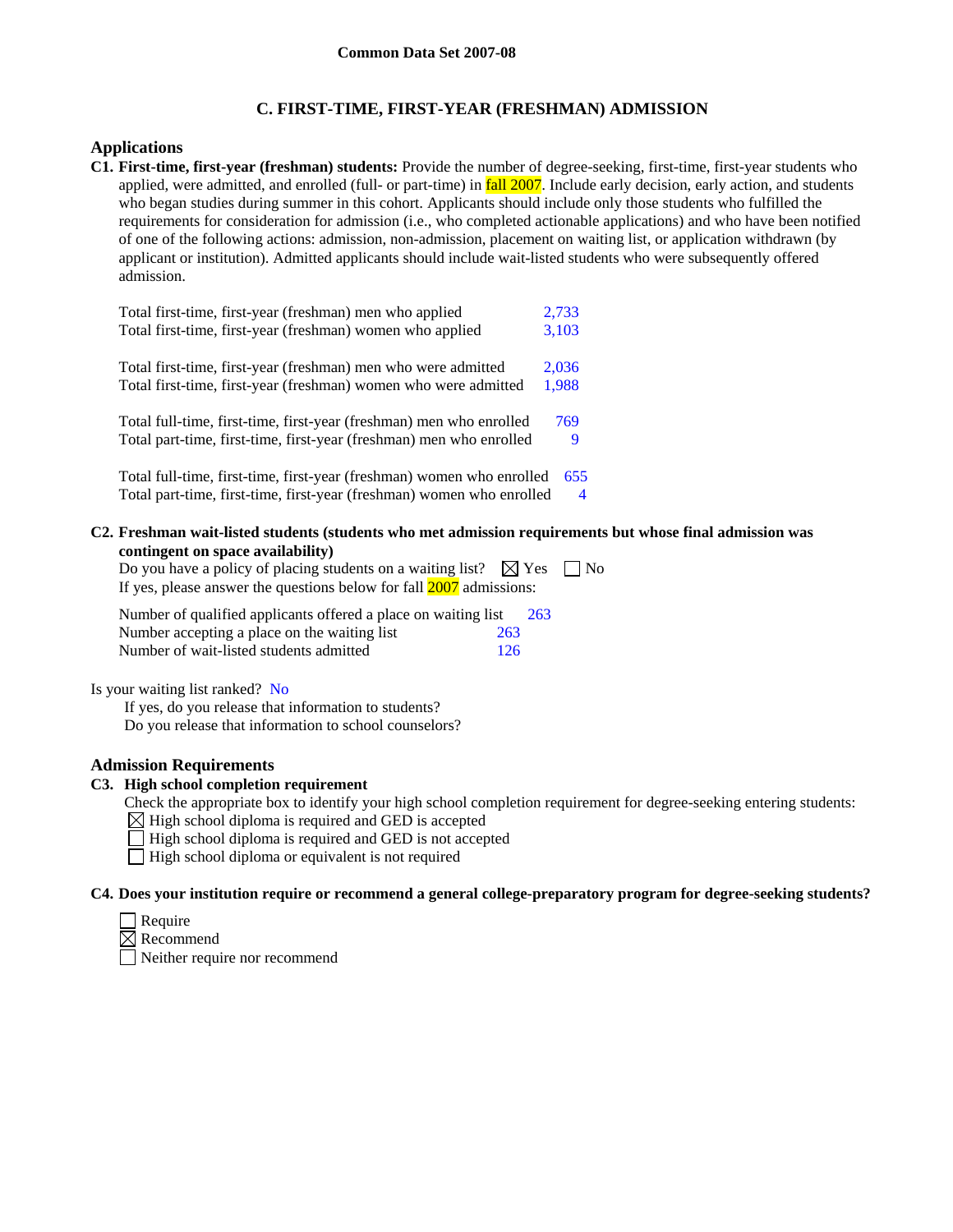**C5. Distribution of high school units required and/or recommended.** Specify the distribution of academic high school course units required and/or recommended of all or most degree-seeking students using Carnegie units (one unit equals one year of study or its equivalent). If you use a different system for calculating units, please convert.

|                                  | <b>Units Required</b>    | <b>Units Recommended</b> |
|----------------------------------|--------------------------|--------------------------|
| Total academic units             |                          |                          |
| English                          | 4                        |                          |
| <b>Mathematics</b>               | 3                        |                          |
| Science                          | 3                        | 4                        |
| Of these, units that must be lab |                          |                          |
| Foreign language                 | $\overline{\mathcal{L}}$ |                          |
| Social studies                   |                          |                          |
| <b>History</b>                   |                          |                          |
| Academic electives               |                          |                          |
| <b>Computer Science</b>          |                          |                          |
| <b>Visual/Performing Arts</b>    |                          |                          |
| Other (specify)                  | 3                        |                          |
| Social Studies & History         |                          |                          |

## **Basis for Selection**

**C6.** Do you have an open admission policy, under which virtually all secondary school graduates or students with GED equivalency diplomas are admitted without regard to academic record, test scores, or other qualifications? If so, check which applies: N/A

Open admission policy as described above for all students \_\_\_

Open admission policy as described above for most students, but

selective admission for out-of-state students \_\_\_

selective admission to some programs \_\_\_\_\_

other (explain) \_\_\_\_\_\_\_\_\_\_\_\_\_\_\_\_\_\_\_\_\_\_\_\_\_\_\_\_\_\_\_\_\_\_\_\_\_\_\_\_\_\_\_\_\_\_\_\_\_\_\_\_\_\_\_\_\_\_\_\_\_\_\_\_\_\_\_\_\_\_\_\_

**C7. Relative importance of each of the following academic and nonacademic factors in your first-time, first-year, degree-seeking (freshman) admission decisions.** 

|                                  | <b>Very Important</b> | Important | <b>Considered</b> | <b>Not Considered</b> |
|----------------------------------|-----------------------|-----------|-------------------|-----------------------|
| Academic                         |                       |           |                   |                       |
| Rigor of secondary school record |                       |           |                   |                       |
| Class rank                       |                       |           |                   |                       |
| Academic GPA                     |                       |           |                   |                       |
| Standardized test scores         |                       |           |                   |                       |
| <b>Application Essay</b>         |                       |           |                   |                       |
| Recommendation                   |                       |           |                   |                       |
| Nonacademic                      |                       |           |                   |                       |
| Interview                        |                       |           |                   |                       |
| Extracurricular activities       |                       |           |                   |                       |
| Talent/ability                   |                       |           |                   |                       |
| Character/personal qualities     |                       |           |                   |                       |
| First generation                 |                       |           |                   |                       |
| Alumni/ae relation               |                       |           |                   |                       |
| Geographical residence           |                       |           |                   |                       |
| State residency                  |                       |           |                   |                       |
| Religious affiliation/commitment |                       |           |                   | XMXXXXX               |
| Racial/ethnic status             |                       |           |                   |                       |
| Volunteer work                   |                       |           |                   |                       |
| Work experience                  |                       |           |                   | $\times$              |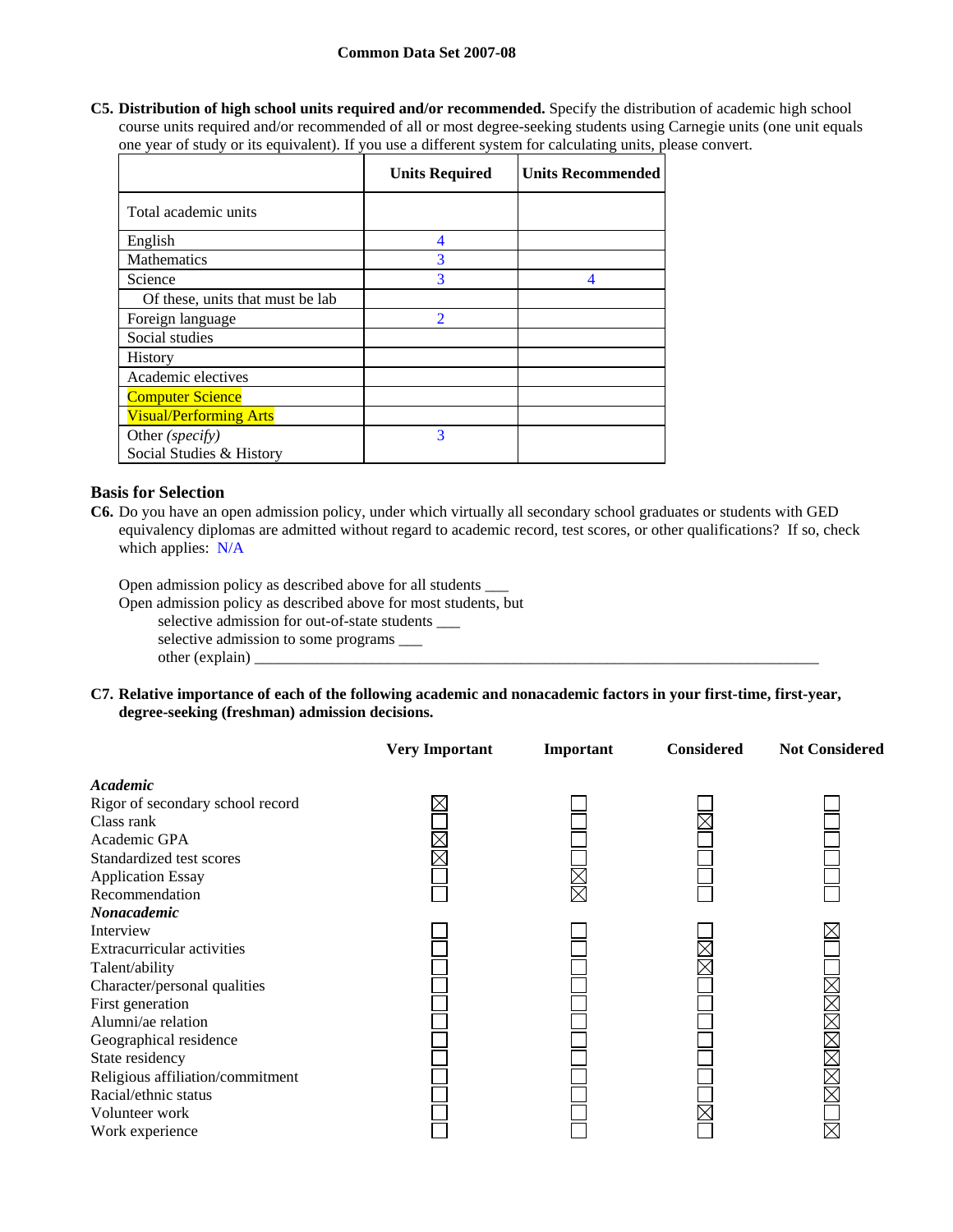| Level of applicant's interest |  |  |
|-------------------------------|--|--|
|                               |  |  |

## **SAT and ACT Policies**

### **C8. Entrance exams**

A. Does your institution make use of SAT, ACT, or SAT Subject Test scores in **admission** decisions for first-time, first-year, degree-seeking applicants?  $\boxtimes$  Yes  $\Box$  No

If yes, place check marks in the appropriate boxes below to reflect your institution's policies for use in admission for **Fall 2009.** 



B. If your institution will make use of the ACT in admission decisions for first-time, first-year, degree-seeking applicants for fall 2009, please indicate which ONE of the following applies (regardless of whether the writing score will be used in the admissions process):

- \_\_\_ ACT with Writing component required
- $x$ <sub> $-$ </sub> ACT with Writing component recommended.
- \_\_\_ ACT with or without Writing component accepted

C. Please indicate how your institution will use the SAT or ACT essay component; check all that apply.

- $\boxtimes$ For admission
- □ For placement
- $\Box$  For advising
- $\Box$  In place of an application essay
- $\Box$  As a validity check on the application essay
- $\Box$  No college policy as of now
- Not using essay component  $\Box$

D. In addition, does your institution use applicants' test scores for academic advising?

 $\frac{\text{yes }-x}{\text{no}}$  no

- E. Latest date by which SAT or ACT scores must be received for fall-term admission  $2/1$ Latest date by which SAT Subject Test scores must be received for fall-term admission N/A
- F. If necessary, use this space to clarify your test policies (e.g., if tests are recommended for some students, or if tests are not required of some students):
- G. Please indicate which tests your institution uses for **placement (e.g., state tests):**

| SAT                       |  |
|---------------------------|--|
| ACT                       |  |
| <b>SAT Subject Tests</b>  |  |
| AP                        |  |
| CLEP                      |  |
| <b>Institutional Exam</b> |  |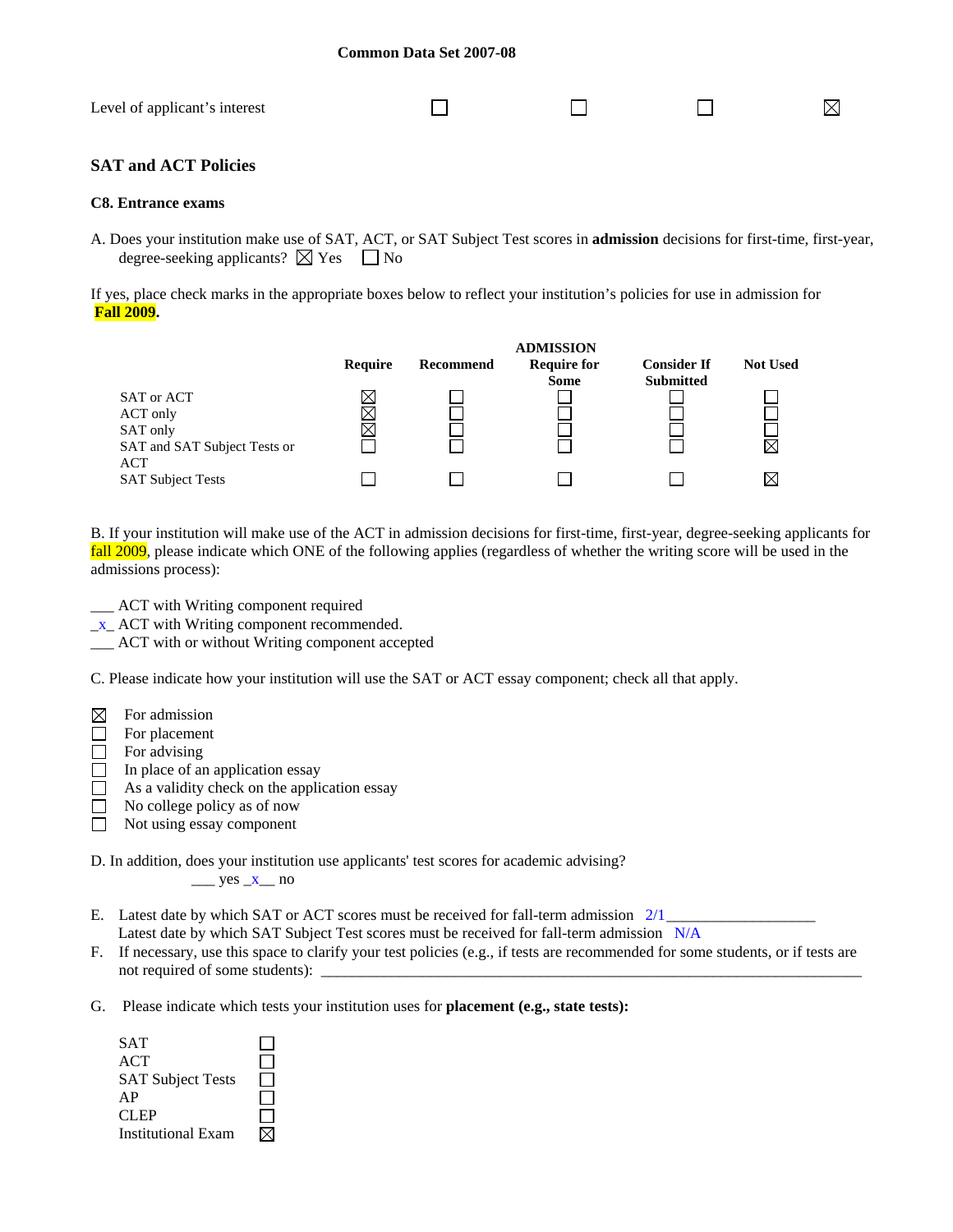State Exam (specify):\_\_\_\_\_\_\_\_\_\_\_\_\_\_\_\_\_\_\_\_\_\_\_\_\_\_\_\_\_\_\_\_\_\_\_\_\_\_\_\_\_\_\_\_\_\_\_\_\_\_\_\_\_\_\_\_\_\_\_\_

## **Freshman Profile**

Provide percentages for **ALL enrolled, degree-seeking, full-time and part-time, first-time, first-year (freshman) students**  enrolled in fall 2007, including students who began studies during summer, international students/nonresident aliens, and students admitted under special arrangements.

**C9. Percent and number of first-time, first-year (freshman) students enrolled in fall 2007 who submitted national standardized (SAT/ACT) test scores.** Include information for **ALL enrolled, degree-seeking, first-time, first-year (freshman) students who submitted test scores**. Do not include partial test scores (e.g., mathematics scores but not critical reading for a category of students) or combine other standardized test results (such as TOEFL) in this item. Do not convert SAT scores to ACT scores and vice versa.

The 25th percentile is the score that 25 percent scored at or below; the 75th percentile score is the one that 25 percent scored at or above.

| Percent submitting SAT scores | 96.7 | Number submitting SAT scores | 1389 |
|-------------------------------|------|------------------------------|------|
| Percent submitting ACT scores |      | Number submitting ACT scores | -168 |

|                             | 25th Percentile | <b>75th Percentile</b> |
|-----------------------------|-----------------|------------------------|
| <b>SAT Critical Reading</b> | 520             | 640                    |
| <b>SAT Math</b>             | 560             | 660                    |
| <b>SAT Writing</b>          | 520             | 630                    |
| <b>SAT Essay</b>            |                 |                        |
| <b>ACT</b> Composite        | 22              | 27                     |
| <b>ACT Math</b>             | 22              | 28                     |
| <b>ACT</b> English          | 21              | 28                     |
| <b>ACT Writing</b>          |                 |                        |

Percent of first-time, first-year (freshman) students with scores in each range:

|         | <b>SAT Critical Reading</b> | <b>SAT Math</b> | <b>SAT Writing</b> |
|---------|-----------------------------|-----------------|--------------------|
| 700-800 | 10.6                        | 13.1            | 6.4                |
| 600-699 | 30.2                        | 41.6            | 31.6               |
| 500-599 | 45.4                        | 39.8            | 47.4               |
| 400-499 | 13.2                        | 5.3             | 14.0               |
| 300-399 | .b                          | - 1             |                    |
| 200-299 |                             |                 |                    |
|         | 100%                        | 100%            | 100%               |

|           | <b>ACT</b><br>Composite | <b>ACT English</b> | <b>ACT Math</b> |
|-----------|-------------------------|--------------------|-----------------|
| $30 - 36$ | 11.3                    | 16.1               | 13.7            |
| 24-29     | 50.0                    | 41.7               | 45.8            |
| 18-23     | 36.9                    | 36.3               | 35.1            |
| $12 - 17$ | 1.7                     | 5.4                | 5.4             |
| $6 - 11$  |                         | .6                 |                 |
| Below 6   |                         |                    |                 |
|           | 100%                    | 100%               | 100%            |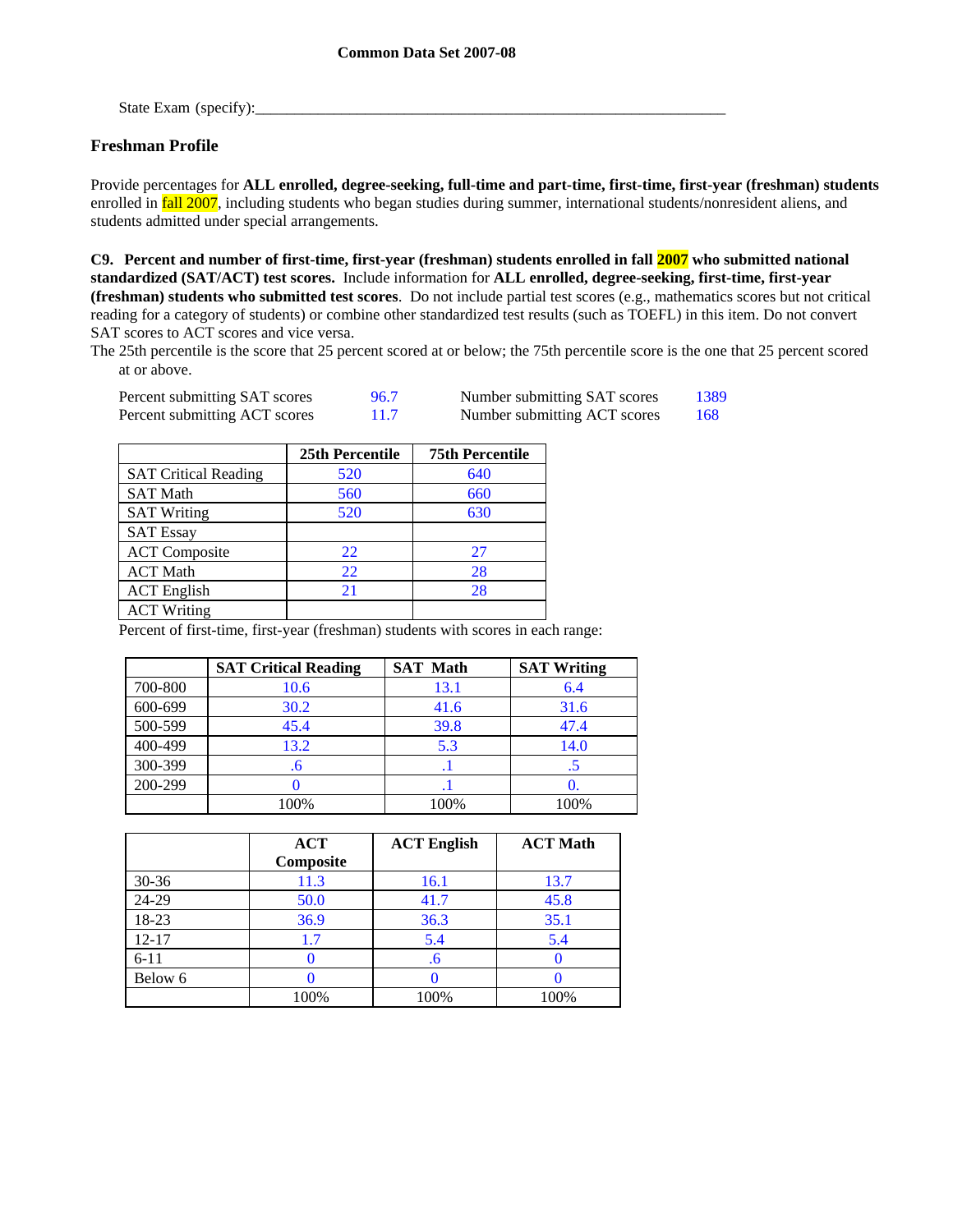## **C10. Percent of all degree-seeking, first-time, first-year (freshman) students who had high school class rank within each of the following ranges (report information for those students from whom you collected high school rank information).**

Percent in top tenth of high school graduating class 28.3 Percent in top quarter of high school graduating class 58.6 Percent in top half of high school graduating class  $86.1$  <br>Percent in bottom half of high school graduating class  $13.9$  <br>Percent in bottom half of high school graduating class  $13.9$  <br>Pop half + bottom half = 100%. Percent in bottom half of high school graduating class Percent in bottom quarter of high school graduating class 2.6 Percent of total first-time, first-year (freshman) students who submitted high school class rank: 45.4

**C11. Percentage of all enrolled, degree-seeking, first-time, first-year (freshman) students who had high school gradepoint averages within each of the following ranges (using 4.0 scale). Report information only for those students from whom you collected high school GPA.** 

| Percent who had GPA of 3.75 and higher    | 41.9 |
|-------------------------------------------|------|
| Percent who had GPA between 3.50 and 3.74 | 16.4 |
| Percent who had GPA between 3.25 and 3.49 | 15.1 |
| Percent who had GPA between 3.00 and 3.24 | 13.7 |
| Percent who had GPA between 2.50 and 2.99 | 12.1 |
| Percent who had GPA between 2.0 and 2.49  | .8   |
| Percent who had GPA between 1.0 and 1.99  | 0    |
| Percent who had GPA below 1.0             | 0    |
|                                           | 100% |

### **C12. Average high school GPA of all degree-seeking, first-time, first-year (freshman) students who submitted GPA:** 3.60

Percent of total first-time, first-year (freshman) students who submitted high school GPA: 96.5%

## **Admission Policies**

### **C13. Application fee**

| Does your institution have an application fee?       | $\boxtimes$ Yes $\Box$ No |  |
|------------------------------------------------------|---------------------------|--|
| Amount of application fee: \$50.00                   |                           |  |
| Can it be waived for applicants with financial need? | $\boxtimes$ Yes $\Box$ No |  |

## **If you have an application fee and an on-line application option, please indicate policy for students who apply on-line: Same fee: x**

**Free: \_\_\_\_\_ Reduced: \_\_\_\_** 

## **Can on-line application fee be waived for applicants with financial need? Yes**

### **C14. Application closing date**

| Does your institution have an application closing date? | $\boxtimes$ Yes | $\Box$ No |  |
|---------------------------------------------------------|-----------------|-----------|--|
| Application closing date (fall): $2/1$                  |                 |           |  |
| Priority date: 11/1                                     |                 |           |  |

### **C15. Are first-time, first-year students accepted for terms other than the fall?**  $\boxtimes$  Yes  $\Box$  No

### **C16. Notification to applicants of admission decision sent** *(fill in one only)*

On a rolling basis beginning (date): 12/15 By  $(data):$ Other: \_\_\_\_\_\_\_\_\_\_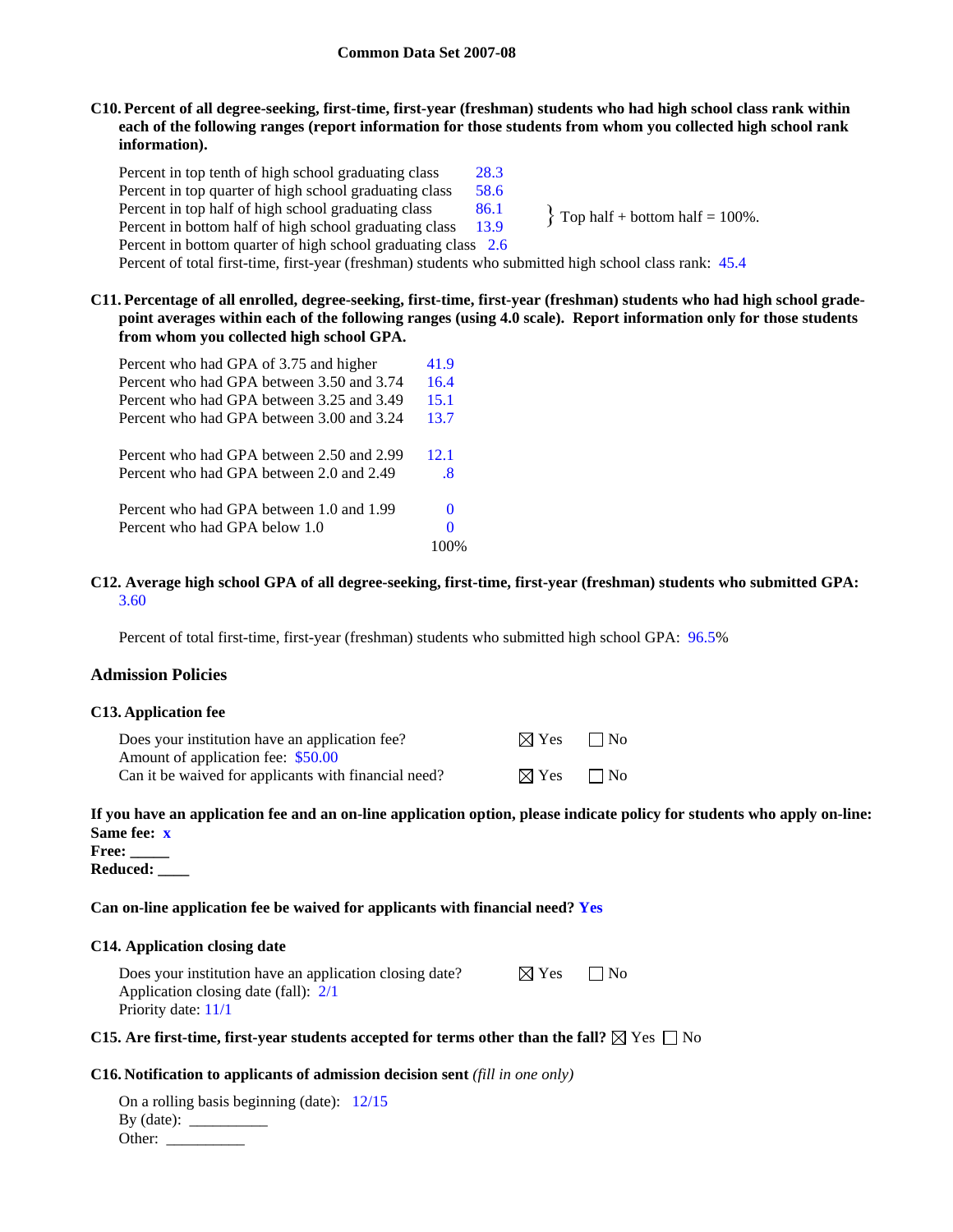**C17. Reply policy for admitted applicants** *(fill in one only)*

Must reply by (date): No set date: Must reply by May 1 or within 2 weeks if notified thereafter Other: Deadline for housing deposit (MMDD): 06/01 Amount of housing deposit: \$200 Refundable if student does not enroll? Yes, in full

- \_\_\_ Yes, in part
- X No

**C18. Deferred admission:** Does your institution allow students to postpone enrollment after admission?

 $\boxtimes$  Yes  $\Box$  No

If yes, maximum period of postponement: 1 year

**C19. Early admission of high school students:** Does your institution allow high school students to enroll as full-time, firsttime, first-year (freshman) students one year or more before high school graduation?  $\boxtimes$  Yes  $\Box$  No

**C20. Common Application:** Question removed from CDS. (Initiated during 2006-2007 cycle)

#### **Early Decision and Early Action Plans**

**C21. Early decision:** Does your institution offer an early decision plan (an admission plan that permits students to apply and be notified of an admission decision well in advance of the regular notification date and that asks students to commit to attending if accepted) for first-time, first-year (freshman) applicants for fall enrollment?  $\square$  Yes  $\boxtimes$  No If "yes," please complete the following:

| First or only early decision plan closing date<br>First or only early decision plan notification date                         |  |
|-------------------------------------------------------------------------------------------------------------------------------|--|
| Other early decision plan closing date<br>Other early decision plan notification date                                         |  |
| For the <b>Fall 2007</b> entering class:                                                                                      |  |
| Number of early decision applications received by your institution<br>Number of applicants admitted under early decision plan |  |
| Please provide significant details about your early decision plan:                                                            |  |

**C22. Early action:** Do you have a nonbinding early action plan whereby students are notified of an admission decision well in advance of the regular notification date but do not have to commit to attending your college?

\_\_\_\_\_\_\_\_\_\_\_\_\_\_\_\_\_\_\_\_\_\_\_\_\_\_\_\_\_\_\_\_\_\_\_\_\_\_\_\_\_\_\_\_\_\_\_\_\_\_\_\_\_\_\_\_\_\_\_\_\_\_\_\_\_\_\_\_\_\_\_\_\_\_\_\_\_\_\_\_\_\_\_\_\_\_\_\_\_

 $\boxtimes$  Yes  $\Box$  No

If "yes," please complete the following:

Early action closing date  $11/1$ Early action notification date 12/15

Is your early action plan a "restrictive" plan under which you limit students from applying to other early plans?

 $\Box$  Yes  $\boxtimes$  No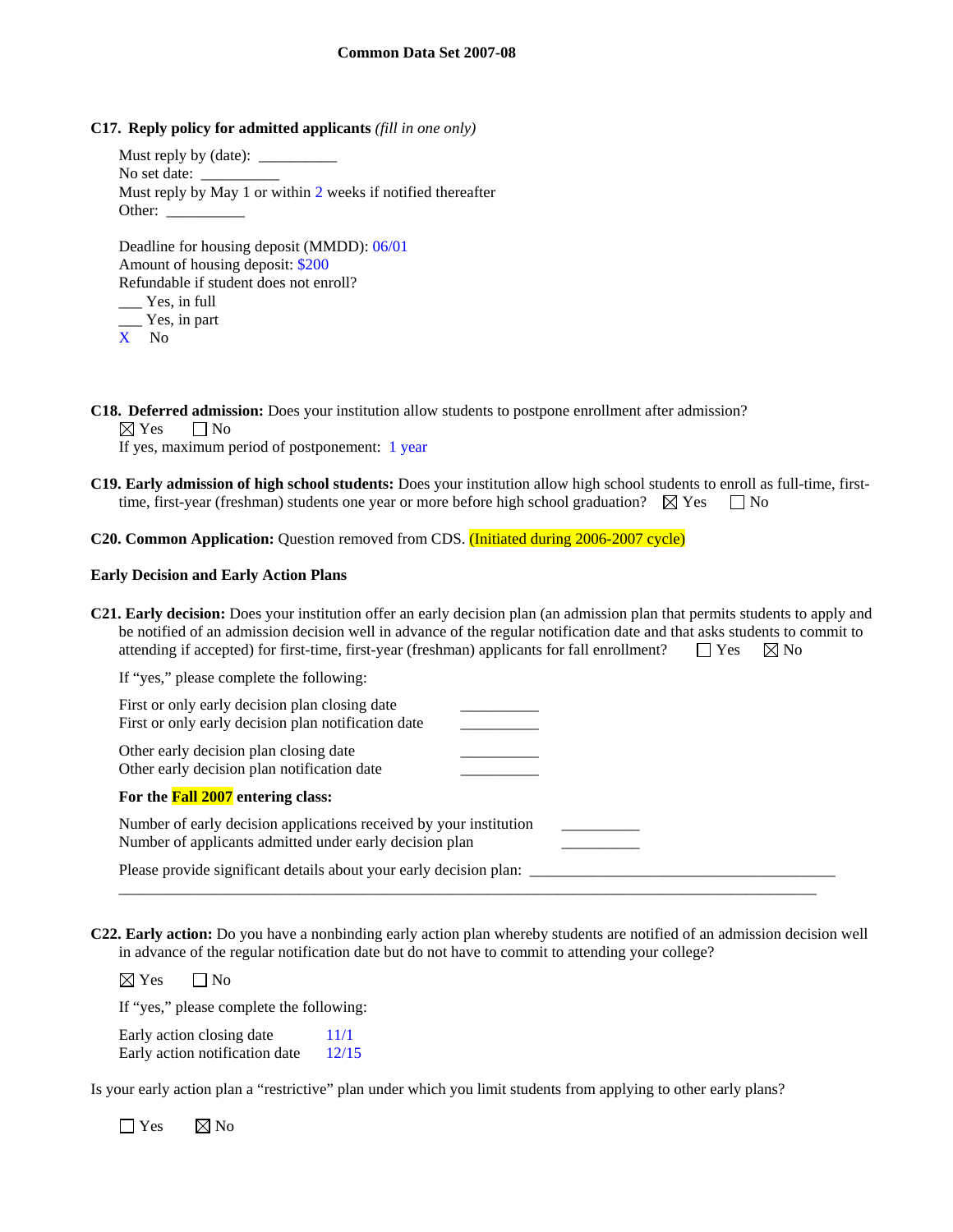## **D. TRANSFER ADMISSION**

## **Fall Applicants**

**D1.** Does your institution enroll transfer students?  $\boxtimes$  Yes  $\Box$  No (If no, please skip to Section E) If yes, may transfer students earn advanced standing credit by transferring credits earned from course work completed at other colleges/universities?  $\boxtimes$  Yes  $\Box$  No

**D2.** Provide the number of students who applied, were admitted, and enrolled as degree-seeking transfer students in fall 2007.

|       | <b>Applicants</b> | <b>Admitted Applicants</b> | <b>Enrolled Applicants</b> |
|-------|-------------------|----------------------------|----------------------------|
| Men   | 920               | 764                        | 543                        |
| Women | 993               | 853                        | 570                        |
| Total | 1913              | 1617                       | 1113                       |

## **Application for Admission**

- **D3.** Indicate terms for which transfers may enroll:  $\boxtimes$  Fall  $\boxtimes$  Winter  $\boxtimes$  Spring  $\boxtimes$  Summer
- **D4.** Must a transfer applicant have a minimum number of credits completed or else must apply as an entering freshman?  $\boxtimes$  Yes  $\Box$  No If yes, what is the minimum number of credits and the unit of measure? 30 credits

\_\_\_\_\_\_\_\_\_\_\_\_\_\_\_\_\_\_\_\_\_\_\_\_\_\_\_\_\_\_\_\_\_\_\_\_\_\_\_\_\_\_\_\_\_\_\_\_\_\_\_\_\_\_\_\_\_\_\_\_\_\_\_\_\_\_\_\_\_\_\_\_\_\_\_\_\_\_\_\_\_\_\_\_\_\_\_\_\_\_\_ \_\_\_\_\_\_\_\_\_\_\_\_\_\_\_\_\_\_\_\_\_\_\_\_\_\_\_\_\_\_\_\_\_\_\_\_\_\_\_\_\_\_\_\_\_\_\_\_\_\_\_\_\_\_\_\_\_\_\_\_\_\_\_\_\_\_\_\_\_\_\_\_\_\_\_\_\_\_\_\_\_\_\_\_\_\_\_\_\_\_\_

**D5.** Indicate all items required of transfer students to apply for admission:

|                                                         | <b>Required</b><br>of All | Recommended<br>of All | Recommended<br>of Some | <b>Required of</b><br><b>Some</b> | Not required |
|---------------------------------------------------------|---------------------------|-----------------------|------------------------|-----------------------------------|--------------|
| High school transcript                                  |                           |                       |                        |                                   |              |
| College transcript $(s)$                                |                           |                       |                        |                                   |              |
| Essay or personal statement                             |                           |                       | X                      |                                   |              |
| Interview                                               |                           |                       |                        |                                   |              |
| Standardized test scores                                |                           |                       | X                      |                                   |              |
| Statement of good standing<br>from prior institution(s) | X                         |                       |                        |                                   |              |

- **D6.** If a minimum high school grade point average is required of transfer applicants, specify (on a 4.0 scale): varies depending on freshmen profile
- **D7**. If a minimum college grade point average is required of transfer applicants, specify (on a 4.0 scale): 2.5
- **D8**. List any other application requirements specific to transfer applicants: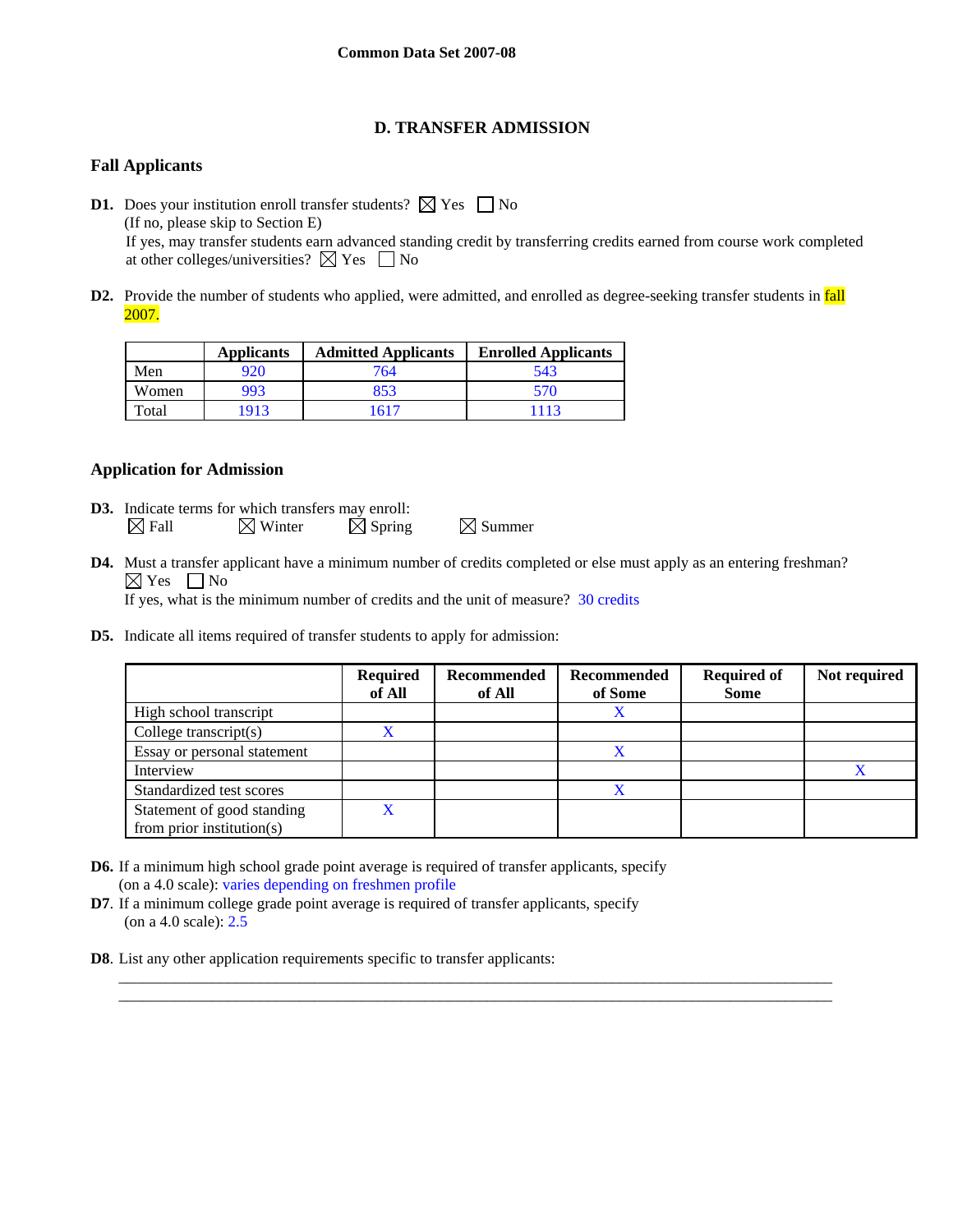**D9.** List application priority, closing, notification, and candidate reply dates for transfer students. If applications are reviewed on a continuous or rolling basis, place a check mark in the "Rolling admission" column.

|        | <b>Priority Date</b> | <b>Closing Date</b> | <b>Notification Date</b>          | <b>Reply Date</b> | <b>Rolling</b><br><b>Admission</b> |
|--------|----------------------|---------------------|-----------------------------------|-------------------|------------------------------------|
| Fall   | 3/15                 | 5/31                | <b>Rolling after</b><br>deadlines |                   |                                    |
| Winter |                      |                     |                                   |                   |                                    |
| Spring | 11/1                 | 12/15               | <b>Rolling after</b><br>deadlines |                   |                                    |
| Summer |                      |                     |                                   |                   |                                    |

\_\_\_\_\_\_\_\_\_\_\_\_\_\_\_\_\_\_\_\_\_\_\_\_\_\_\_\_\_\_\_\_\_\_\_\_\_\_\_\_\_\_\_\_\_\_\_\_\_\_\_\_\_\_\_\_\_\_\_\_\_\_\_\_\_\_\_\_\_\_\_\_\_\_\_\_\_\_\_\_\_\_\_\_\_\_\_\_\_ \_\_\_\_\_\_\_\_\_\_\_\_\_\_\_\_\_\_\_\_\_\_\_\_\_\_\_\_\_\_\_\_\_\_\_\_\_\_\_\_\_\_\_\_\_\_\_\_\_\_\_\_\_\_\_\_\_\_\_\_\_\_\_\_\_\_\_\_\_\_\_\_\_\_\_\_\_\_\_\_\_\_\_\_\_\_\_\_\_

|  |  |  |  |  | <b>D10.</b> Does an open admission policy, if reported, apply to transfer students? $\Box$ Yes $\boxtimes$ No |  |  |  |
|--|--|--|--|--|---------------------------------------------------------------------------------------------------------------|--|--|--|
|--|--|--|--|--|---------------------------------------------------------------------------------------------------------------|--|--|--|

**D11**. Describe additional requirements for transfer admission, if applicable:

### **Transfer Credit Policies**

- **D12.** Report the lowest grade earned for any course that may be transferred for credit: D
- **D13.** Maximum number of credits or courses that may be transferred from a two-year institution: Number 60 Unit type credits
- **D14**. Maximum number of credits or courses that may be transferred from a four-year institution: Number 90 Unit type credits
- **D15.** Minimum number of credits that transfers must complete at your institution to earn an associate degree: N/A
- **D16.** Minimum number of credits that transfers must complete at your institution to earn a bachelor's degree: 30

\_\_\_\_\_\_\_\_\_\_\_\_\_\_\_\_\_\_\_\_\_\_\_\_\_\_\_\_\_\_\_\_\_\_\_\_\_\_\_\_\_\_\_\_\_\_\_\_\_\_\_\_\_\_\_\_\_\_\_\_\_\_\_\_\_\_\_\_\_\_\_\_\_\_\_\_\_\_\_\_\_\_\_\_\_\_\_\_\_ \_\_\_\_\_\_\_\_\_\_\_\_\_\_\_\_\_\_\_\_\_\_\_\_\_\_\_\_\_\_\_\_\_\_\_\_\_\_\_\_\_\_\_\_\_\_\_\_\_\_\_\_\_\_\_\_\_\_\_\_\_\_\_\_\_\_\_\_\_\_\_\_\_\_\_\_\_\_\_\_\_\_\_\_\_\_\_\_\_

**D17.** Describe other transfer credit policies: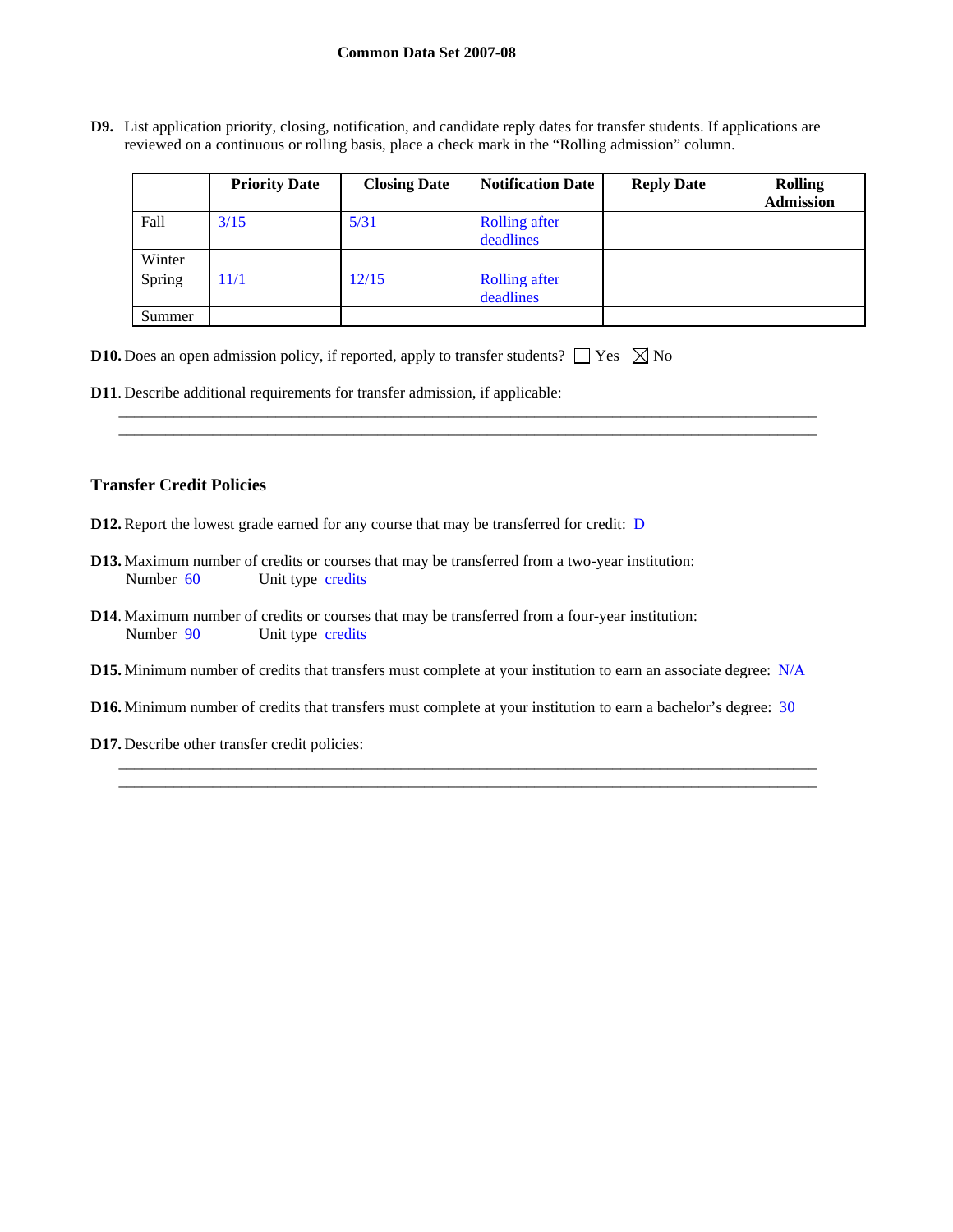## **E. ACADEMIC OFFERINGS AND POLICIES**

**E1. Special study options:** Identify those programs available at your institution. Refer to the glossary for definitions.

- $\boxtimes$  Accelerated program  $\boxtimes$  Honors program
- $\boxtimes$  Cooperative education program  $\boxtimes$  Independent study
- $\boxtimes$  Cross-registration  $\boxtimes$  Internships
- 
- 
- 
- $\boxtimes$  English as a Second Language (ESL)
- Exchange student program (domestic) Weekend college
- External degree program
- Other (specify):
- 
- 
- $\boxtimes$  Distance learning  $\boxtimes$  Liberal arts/career combination
- $\boxtimes$  Double major  $\boxtimes$  Student-designed major
	-
- $\boxtimes$  Dual enrollment<br>  $\boxtimes$  English as a Second Language (ESL)  $\boxtimes$  Teacher certification program
	-

## **E2. Has been removed from the CDS.**

**E3. Areas in which all or most students are required to complete some course work prior to graduation:** 

- $\boxtimes$  Arts/fine arts  $\boxtimes$  Humanities  $\boxtimes$  Computer literacy  $\boxtimes$  Mathematics<br>  $\boxtimes$  English (including composition)  $\boxtimes$  Philosophy  $\boxtimes$  English (including composition)
- 
- Other (describe):
- 
- 
- $\boxtimes$  Foreign languages  $\boxtimes$  Sciences (biological or physical)
- $\boxtimes$  History  $\boxtimes$  Social science

**Library Collections: The CDS publishers will collect library data again when a new Academic Libraries Survey is in place.** 

# **F. STUDENT LIFE**

## **F1. Percentages of first-time, first-year (freshman) students and all degree-seeking undergraduates enrolled in fall 2007 who fit the following categories:**

|                                                                      | First-time, first-year | Undergraduates |
|----------------------------------------------------------------------|------------------------|----------------|
|                                                                      | (freshman) students    |                |
| Percent who are from out of state (exclude international/nonresident |                        |                |
| aliens from the numerator and denominator)                           | 9.1                    | 7.0            |
| Percent of men who join fraternities                                 |                        | 4.2            |
| Percent of women who join sororities                                 |                        | 4.1            |
| Percent who live in college-owned, -operated, or -affiliated housing | 71.8                   | 33.5           |
| Percent who live off campus or commute                               | 28.2                   | 66.5           |
| Percent of students age 25 and older                                 | $\cdot$                | 15.2           |
| Average age of full-time students                                    | 18.1                   | 21.1           |
| Average age of all students (full- and part-time)                    | 18.2                   | 22.1           |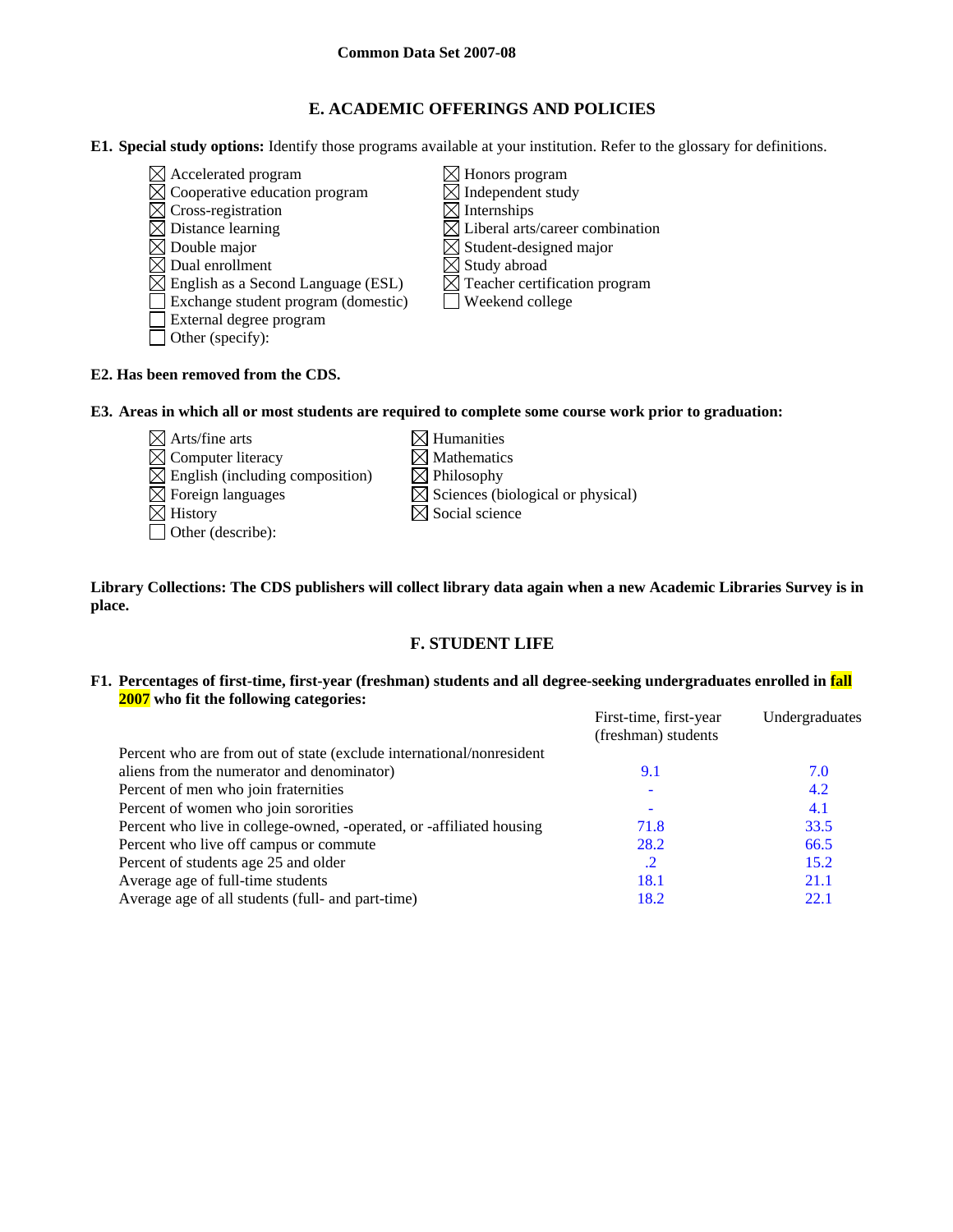**F2. Activities offered** Identify those programs available at your institution.

| $\boxtimes$ Campus Ministries | $\boxtimes$ Literary magazine | $\boxtimes$ Radio station                   |
|-------------------------------|-------------------------------|---------------------------------------------|
| $\boxtimes$ Choral groups     | Marching band                 | $\boxtimes$ Student government              |
| $\boxtimes$ Concert band      | $\boxtimes$ Model UN          | $\boxtimes$ Student newspaper               |
| $\times$ l Dance              | $\boxtimes$ Music ensembles   | $\boxtimes$ Student-run film society        |
| $\boxtimes$ Drama/theater     | $\boxtimes$ Musical theater   | $\boxtimes$ Symphony orchestra              |
| International Student         | Opera                         | $\overline{\phantom{a}}$ Television station |
| <b>Organization</b>           |                               |                                             |
| $\times$ Jazz band            | $\boxtimes$ Pep band          | Yearbook                                    |

**F3. ROTC** (program offered in cooperation with Reserve Officers' Training Corps)

| Army ROTC is offered:<br>On campus<br>$\boxtimes$ At cooperating institution (name): Johns Hopkins University                                                                                                                                                                        |
|--------------------------------------------------------------------------------------------------------------------------------------------------------------------------------------------------------------------------------------------------------------------------------------|
| Naval ROTC is offered:<br>On campus                                                                                                                                                                                                                                                  |
| Air Force ROTC is offered:<br>On campus<br>$\boxtimes$ At cooperating institution (name): University of Maryland at College Park                                                                                                                                                     |
| <b>F4. Housing:</b> Check all types of college-owned, -operated, or -affiliated housing available for undergraduates at your<br>institution.                                                                                                                                         |
| Coed dorms<br>$\boxtimes$ Special housing for disabled students<br>Special housing for international students<br>Men's dorms<br>Fraternity/sorority housing<br>Women's dorms<br>Apartments for married students<br>Cooperative housing<br>$\boxtimes$ Apartments for single students |

Other housing options (specify): \_\_\_\_\_\_\_\_\_\_\_\_\_\_\_\_\_\_\_\_\_\_\_\_\_\_\_\_\_\_\_\_\_\_\_\_\_\_\_\_\_\_\_\_\_\_\_\_\_\_\_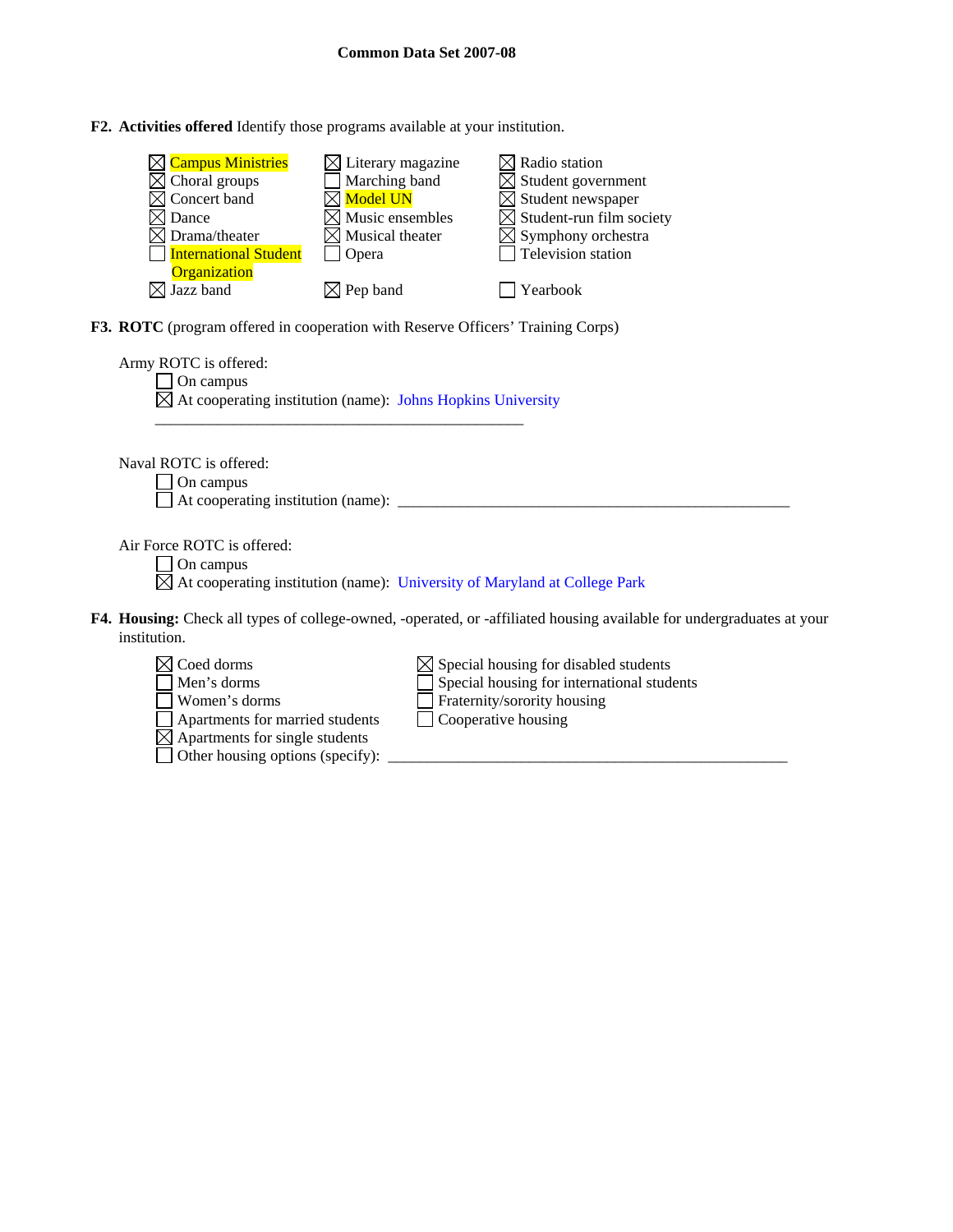## **G. ANNUAL EXPENSES**

## **Provide 2008-2009 academic year costs of attendance for the following categories that are applicable to your institution.**

Check here if your institution's  $2008-2009$  academic year costs of attendance are not available at this time and provide an approximate date (i.e., month/day) when your institution's final  $2008-2009$  academic year costs of attendance will be available:

### **G1. Undergraduate full-time tuition, required fees, room and board**

List the typical tuition, required fees, and room and board for a full-time undergraduate student for the FULL 2008-2009 academic year (30 semester hours or 45 quarter hours for institutions that derive annual tuition by multiplying credit hour cost by number of credits). A full academic year refers to the period of time generally extending from September to June; usually equated to two semesters, two trimesters, three quarters, or the period covered by a four-one-four plan. Room and board is defined as double occupancy and 19 meals per week or the maximum meal plan. **Required fees** include only charges that all full-time students must pay that are *not* included in tuition (e.g., registration, health, or activity fees.) Do *not* include optional fees (e.g., parking, laboratory use).

|                             | <b>FIRST-YEAR</b> | <b>UNDERGRADUATES</b> |
|-----------------------------|-------------------|-----------------------|
| PRIVATE INSTITUTION         |                   |                       |
| Tuition:                    |                   |                       |
| PUBLIC INSTITUTION          |                   |                       |
| Tuition:                    |                   |                       |
| In-district:                |                   |                       |
|                             | \$6,484           | \$6,484               |
| In-state (out-of-district): |                   |                       |
|                             | \$15,216          | \$15,216              |
| Out-of-state:               |                   |                       |
| <b>NONRESIDENT ALIEN:</b>   |                   |                       |
| Tuition:                    |                   |                       |
|                             |                   |                       |
| <b>REQUIRED FEES:</b>       | \$2.296           | \$2.296               |
|                             |                   |                       |
| <b>ROOM AND BOARD:</b>      | \$8,960           | \$8,960               |
| (on-campus)                 |                   |                       |
| <b>ROOM ONLY:</b>           | \$5,500           | \$5,500               |
| (on-campus)                 |                   |                       |
| <b>BOARD ONLY:</b>          | \$3,460           | \$3,460               |
| (on-campus meal plan)       |                   |                       |

Comprehensive tuition and room and board fee (if your college cannot provide separate tuition and room and board fees): \_\_\_\_\_\_\_\_\_\_\_\_\_\_\_\_\_\_\_\_\_\_\_

Other:

**G2. Number of credits per term a student can take for the stated full-time tuition** 12 minimum \_\_\_maximum

 $\mathcal{L}_\text{max}$  , and the contribution of the contribution of the contribution of the contribution of the contribution of the contribution of the contribution of the contribution of the contribution of the contribution of t

**G3. Do tuition and fees vary by year of study (e.g., sophomore, junior, senior)?**  $\Box$  Yes  $\Box$  Yo

G4. If tuition and fees vary by undergraduate instructional program, describe briefly: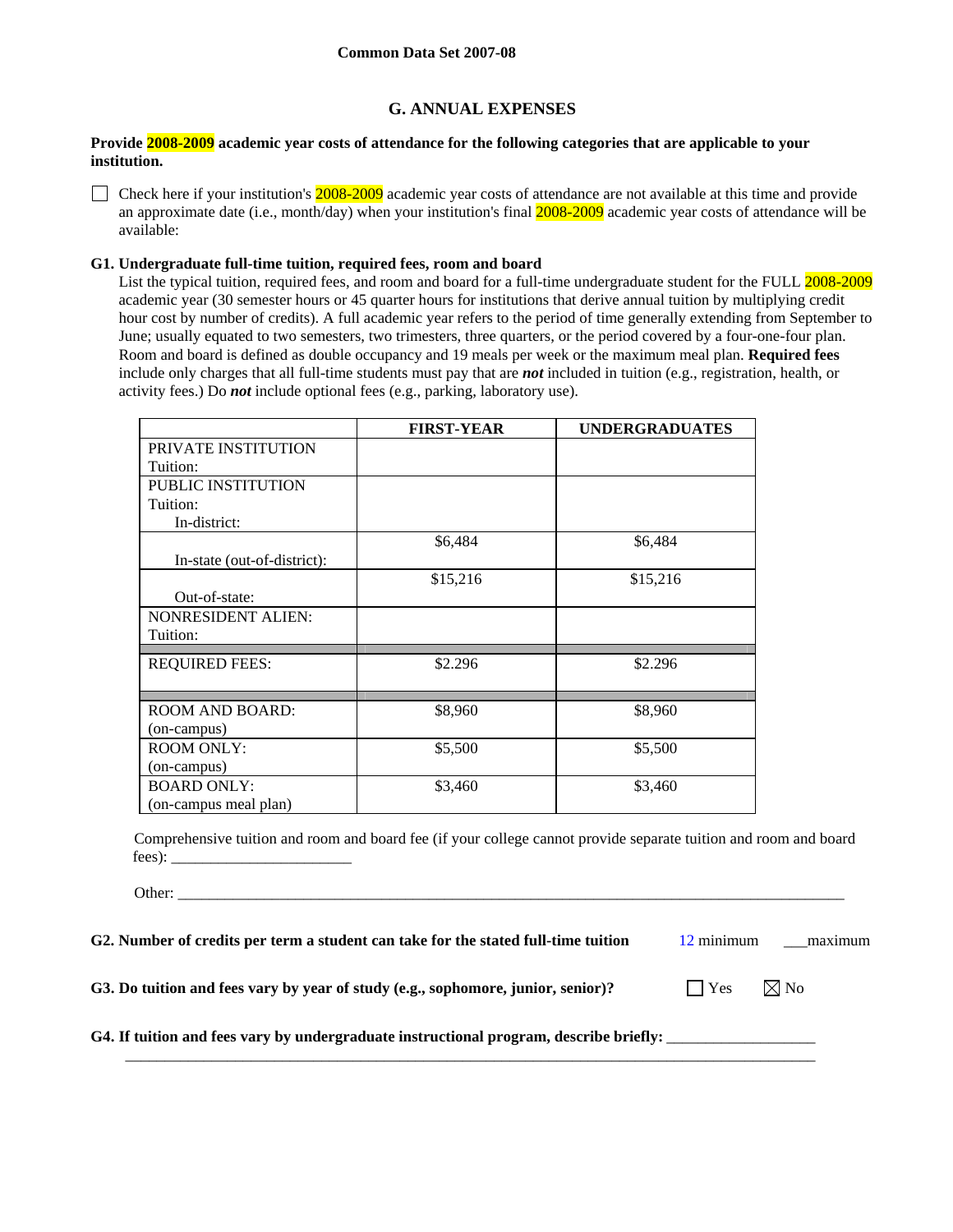## **G5. Provide the estimated expenses for a typical full-time undergraduate student:**

|                                                                                                                                                      | <b>Residents</b> | <b>Commuters</b><br>(living at home) | <b>Commuters</b><br>(not living at<br>home) |
|------------------------------------------------------------------------------------------------------------------------------------------------------|------------------|--------------------------------------|---------------------------------------------|
| Books and supplies:                                                                                                                                  | \$1,200          | \$1,200                              | \$1,200                                     |
| Room only:                                                                                                                                           |                  |                                      | \$8,021                                     |
| Board only:                                                                                                                                          |                  |                                      | \$3,269                                     |
| <b>Room and board total (if</b><br>your college cannot<br>provide separate room and<br><b>board</b> figures for<br>commuters not living at<br>home): |                  |                                      |                                             |
| Transportation:                                                                                                                                      | \$870            | \$2,770                              | \$2,770                                     |
| Other expenses:                                                                                                                                      | \$1,450          | \$1,450                              | \$1,450                                     |

## **G6. Undergraduate per-credit-hour charges (tuition only):**

| <b>PRIVATE INSTITUTIONS:</b>        |       |
|-------------------------------------|-------|
| PUBLIC INSTITUTIONS<br>In-district: |       |
| In-state (out-of-district):         | \$270 |
| Out-of-state:                       | \$633 |
| <b>NONRESIDENT ALIENS:</b>          |       |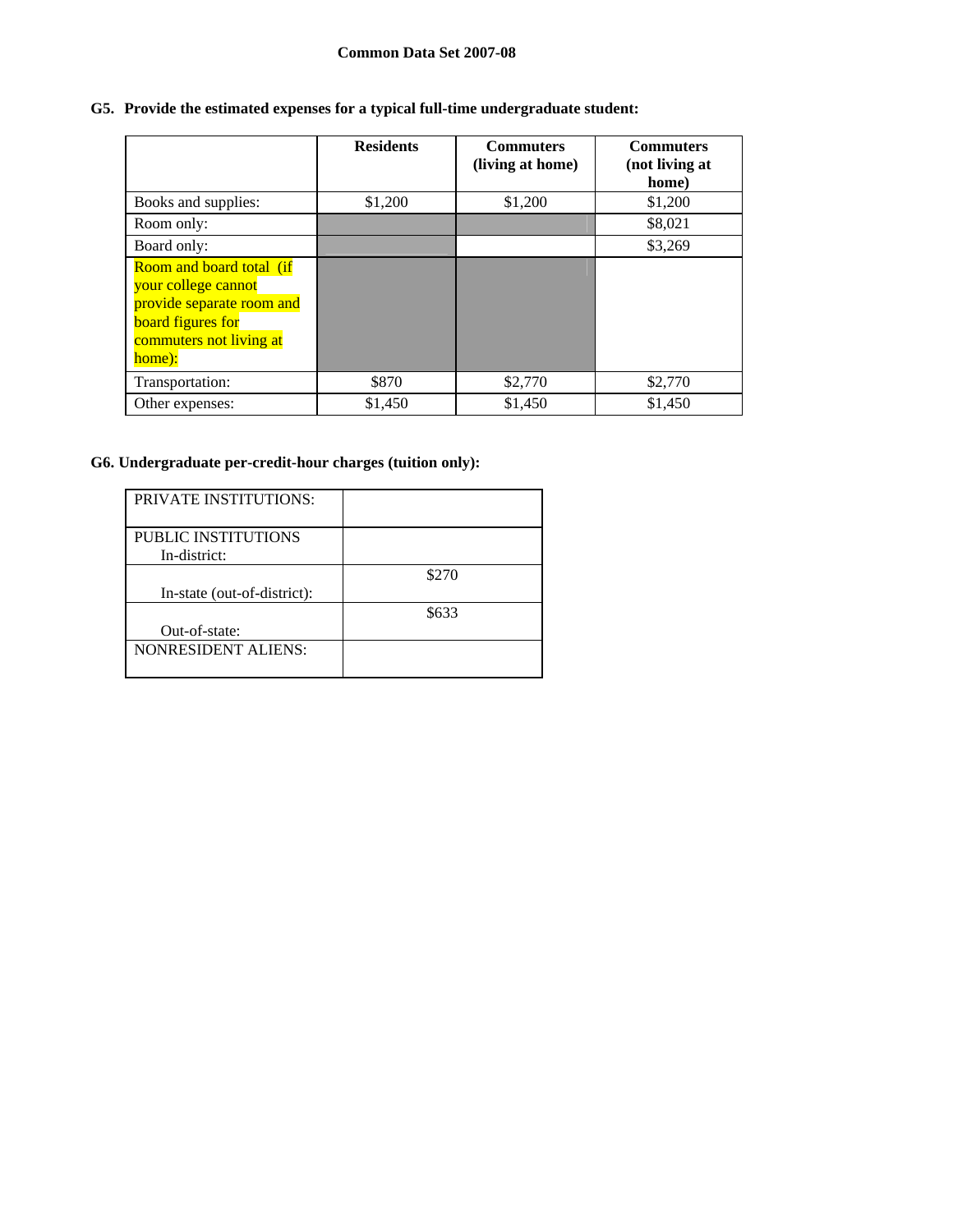## **H. FINANCIAL AID**

## **Please refer to the following financial aid definitions when completing Section H.**

**Awarded aid:** The dollar amounts offered to financial aid applicants.

**Financial aid applicant:** Any applicant who submits **any one of** the institutionally required financial aid applications/forms, such as the FAFSA.

**Indebtedness:** Aggregate dollar amount borrowed through any loan program (federal, state, subsidized, unsubsidized, private, etc.; excluding parent loans) while the student was enrolled at an institution. Student loans co-signed by a parent are assumed to be the responsibility of the student and **should** be included.

**Institutional scholarships and grants**: Endowed scholarships, annual gifts and tuition funded grants for which the institution determines the recipient.

**Financial need:** As determined by your institution using the federal methodology and/or your institution's own standards.

**Need-based aid:** College-funded or college-administered award from institutional, state, federal, or other sources for which a student must have financial need to qualify. This includes both institutional and noninstitutional student aid (grants, jobs, and loans).

**Need-based scholarship or grant aid:** Scholarships and grants from institutional, state, federal, or other sources for which a student must have financial need to qualify.

**Need-based self-help aid:** Loans and jobs from institutional, state, federal, or other sources for which a student must demonstrate financial need to qualify.

**Non-need-based scholarship or grant aid:** Scholarships and grants, gifts, or merit-based aid from institutional, state, federal, or other sources (including unrestricted funds or gifts and endowment income) awarded solely on the basis of academic achievement, merit, or any other non-need-based reason. When reporting questions H1 and H2, non-need-based aid that is used to meet need should be counted as need-based aid.

**Note: Suggested order of precedence for counting non-need money as need-based:** 

Non-need institutional grants Non-need tuition waivers Non-need athletic awards Non-need federal grants Non-need state grants Non-need outside grants Non-need student loans Non-need parent loans Non-need work

**Non-need-based self-help aid:** Loans and jobs from institutional, state, or other sources for which a student need not demonstrate financial need to qualify.

**External scholarships and grants:** Scholarships and grants received from outside (private) sources that students bring with them (e.g., Kiwanis, National Merit scholarships). The institution may process paperwork to receive the dollars, but it has no role in determining the recipient or the dollar amount awarded.

**Work study and employment**: Federal and state work study aid, and any employment packaged by your institution in financial aid awards.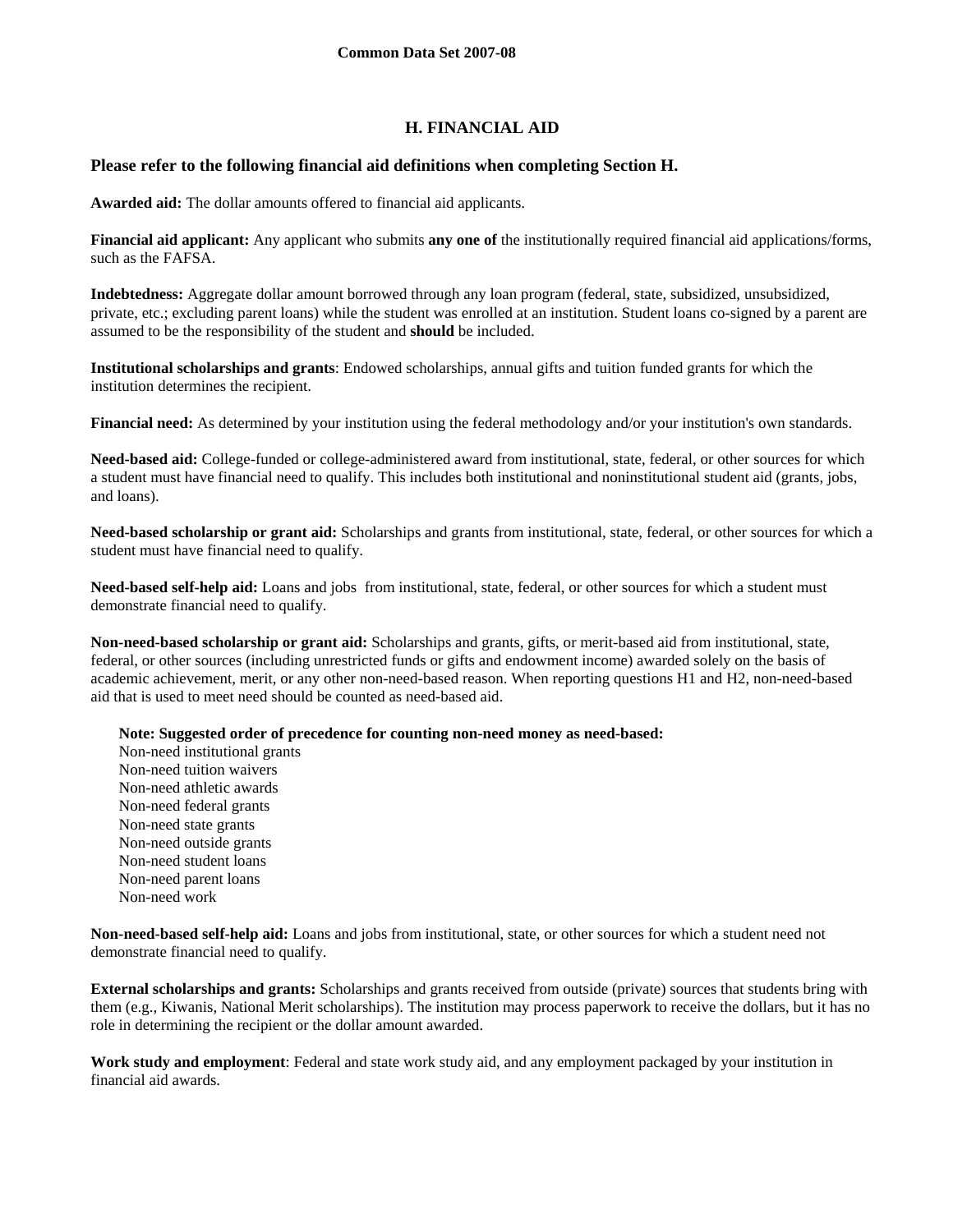## **Aid Awarded to Enrolled Undergraduates**

**H1.** Enter total dollar amounts **awarded** to enrolled full-time and less than full-time degree-seeking undergraduates **(using the same cohort reported in CDS Question B1, "total degree-seeking" undergraduates)** in the following categories. (Note: If the data being reported are final figures for the 2006-2007 academic year (see the next item below), use the 2006-2007 academic year's CDS Question B1 cohort.) Include aid awarded to international students (i.e., those not qualifying for federal aid). **Aid that is non-need-based but that was used to meet need should be reported in the need-based aid column. (For a suggested order of precedence in assigning categories of aid to cover need, see the entry for "non-need-based scholarship or grant aid" on the last page of the definitions section.)** 

Indicate the academic year for which data are reported for **items H1**, **H2**, **H2A**, and **H6** below:  $\Box$  2007-2008 estimated or  $\boxtimes$  2006-2007 final

Which needs-analysis methodology does your institution use in awarding institutional aid? **(Formerly H3)** 

- X Federal methodology (FM)
- \_\_\_ Institutional methodology (IM)
- \_\_\_ Both FM and IM

|                                                                                                                                                                                         | Need-based<br>(Include non-need-based | Non-need-based<br>(Exclude non-need-based |
|-----------------------------------------------------------------------------------------------------------------------------------------------------------------------------------------|---------------------------------------|-------------------------------------------|
|                                                                                                                                                                                         | aid use to meet need.)                | aid use to meet need.)                    |
|                                                                                                                                                                                         | \$                                    | \$                                        |
| <b>Scholarships/Grants</b>                                                                                                                                                              |                                       |                                           |
| Federal                                                                                                                                                                                 | \$5,929,920                           | \$119,900                                 |
| State (i.e., all states, not only the state in<br>which your institution is located)                                                                                                    | \$6,805,309                           | \$672,117                                 |
| Institutional: Endowed scholarships,<br>annual gifts and tuition funded grants,<br>awarded by the college, excluding athletic<br>aid and tuition waivers (which are<br>reported below). | \$5,313,854                           | \$10,921,487                              |
| Scholarships/grants from external sources<br>(e.g., Kiwanis, National Merit) not<br>awarded by the college                                                                              | \$852,151                             | \$611,633                                 |
| <b>Total Scholarships/Grants</b>                                                                                                                                                        | \$18,901,234                          | \$12,325,137                              |
| <b>Self-Help</b>                                                                                                                                                                        |                                       |                                           |
| Student loans from all sources (excluding<br>parent loans)                                                                                                                              | \$10,466,957                          | \$12,490,985                              |
| Federal Work-Study                                                                                                                                                                      | \$171,075                             |                                           |
| State and other (e.g., institutional) work-<br>study/employment (Note: Excludes<br>Federal Work-Study captured above.)                                                                  | \$597,629                             | \$373,493                                 |
| <b>Total Self-Help</b>                                                                                                                                                                  | \$11,235,661                          | \$12,864,478                              |
| <b>Parent Loans</b>                                                                                                                                                                     |                                       | \$8,704,171                               |
| <b>Tuition Waivers</b><br>Note: Reporting is optional. Report tuition<br>waivers in this row if you choose to report<br>them. Do not report tuition waivers<br>elsewhere.               | \$891,026                             | \$1,270,255                               |
| <b>Athletic Awards</b>                                                                                                                                                                  | \$445,952                             | \$1,593,923                               |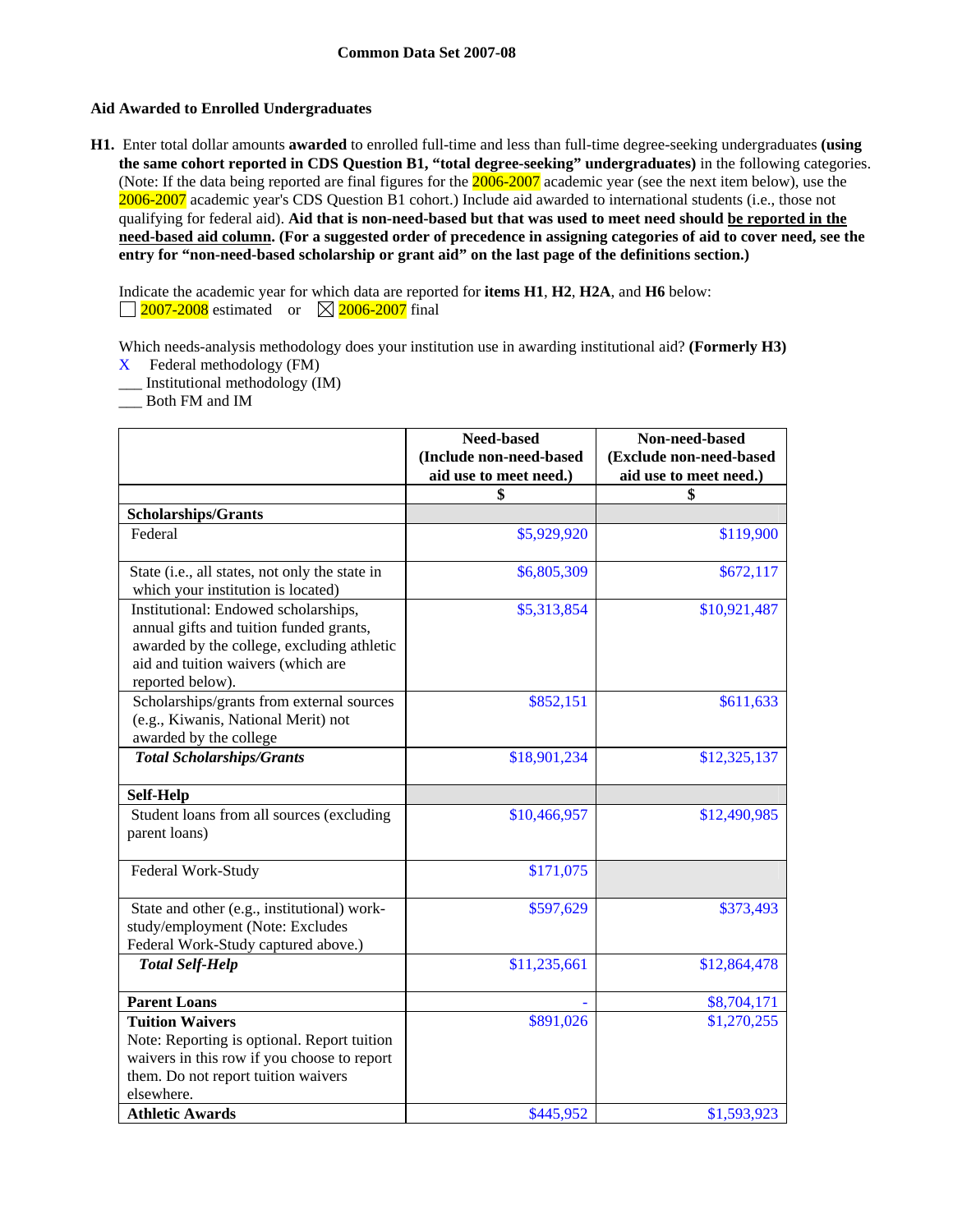**H2. Number of Enrolled Students Awarded Aid:** List the number of degree-seeking full-time and less-than-full-time undergraduates who applied for and were awarded financial aid from any source. **Aid that is non-need-based but that**  was used to meet need should be counted as need-based aid. Numbers should reflect the cohort awarded the dollars reported in H1. Note: In the chart below, students may be counted in more than one row, and full-time freshmen should also be counted as full-time undergraduates.

|                  |                                                                                                                                                                                                                                                                                        | <b>First-time</b> | <b>Full-time</b>      | <b>Less Than</b>  |
|------------------|----------------------------------------------------------------------------------------------------------------------------------------------------------------------------------------------------------------------------------------------------------------------------------------|-------------------|-----------------------|-------------------|
|                  |                                                                                                                                                                                                                                                                                        | <b>Full-time</b>  | Undergrad             | <b>Full-time</b>  |
| a)               | Number of degree-seeking undergraduate students (CDS Item B1 if                                                                                                                                                                                                                        | Freshmen<br>1420  | (Incl. Fresh)<br>7970 | Undergrad<br>1304 |
|                  | reporting on Fall 2007 cohort)                                                                                                                                                                                                                                                         |                   |                       |                   |
| b)               | Number of students in line a who applied for need-based financial aid                                                                                                                                                                                                                  | 992               | 4655                  | 545               |
| $\mathbf{c}$ )   | Number of students in line <b>b</b> who were determined to have financial need                                                                                                                                                                                                         | 647               | 3571                  | 470               |
| $\mathbf{d}$     | Number of students in line c who were awarded any financial aid                                                                                                                                                                                                                        | 647               | 3568                  | 469               |
| e)               | Number of students in line d who were awarded any need-based<br>scholarship or grant aid                                                                                                                                                                                               | 556               | 2979                  | 318               |
| f)               | Number of students in line <b>d</b> who were awarded any need-based self-help<br>aid                                                                                                                                                                                                   | 576               | 3382                  | 465               |
| g)               | Number of students in line d who were awarded any non-need-based<br>scholarship or grant aid                                                                                                                                                                                           | 117               | 340                   | 8                 |
| h)               | Number of students in line d whose need was fully met (exclude PLUS<br>loans, unsubsidized loans, and private alternative loans)                                                                                                                                                       | 237               | 1494                  | 57                |
| $\mathbf{i}$     | On average, the percentage of need that was met of students who were<br>awarded any need-based aid. Exclude any aid that was awarded in excess<br>of need as well as any resources that were awarded to replace EFC<br>(PLUS loans, unsubsidized loans, and private alternative loans) | 87%               | 73%                   | 47%               |
| j)               | The average financial aid package of those in line <b>d.</b> Exclude any<br>resources that were awarded to replace EFC (PLUS loans, unsubsidized<br>loans, and private alternative loans)                                                                                              | \$10,631          | \$9,527               | \$8,130           |
| k)               | Average need-based scholarship or grant award of those in line e                                                                                                                                                                                                                       | \$8,642           | \$6,982               | \$4,463           |
| $\left  \right $ | Average need-based self-help award (excluding PLUS loans,<br>unsubsidized loans, and private alternative loans) of those in line f                                                                                                                                                     | \$3,185           | \$4,586               | \$4,870           |
| m)               | Average need-based loan (excluding PLUS loans, unsubsidized loans,<br>and private alternative loans) of those in line f who were awarded a need-                                                                                                                                       |                   |                       |                   |
|                  | based loan                                                                                                                                                                                                                                                                             | \$3,037           | \$4,315               | \$4,811           |

**H2A. Number of Enrolled Students Awarded Non-need-based Scholarships and Grants:** List the number of degreeseeking full-time and less-than-full-time undergraduates who had no financial need and who were awarded institutional non-need-based scholarship or grant aid. Numbers should reflect the cohort awarded the dollars reported in H1. Note: In the chart below, students may be counted in more than one row, and full-time freshmen should also be counted as full-time undergraduates.

|          |                                                                        | <b>First-time</b> | <b>Full-time</b> | <b>Less Than</b> |
|----------|------------------------------------------------------------------------|-------------------|------------------|------------------|
|          |                                                                        | <b>Full-time</b>  | Undergrad        | <b>Full-time</b> |
|          |                                                                        | Freshmen          | (Incl. Fresh)    | Undergrad        |
| n)       | Number of students in line a who had no financial need and who were    | 311               | 743              | 18               |
|          | awarded institutional non-need-based scholarship or grant aid (exclude |                   |                  |                  |
|          | those who were awarded athletic awards and tuition benefits)           |                   |                  |                  |
| $\Omega$ | Average dollar amount of institutional non-need-based scholarship and  |                   |                  |                  |
|          | grant aid awarded to students in line <b>n</b>                         | \$4,233           | \$3,486          | \$3,416          |
| p)       | Number of students in line a who were awarded an institutional non-    | 88                | 367              | 3                |
|          | need-based athletic scholarship or grant                               |                   |                  |                  |
| q)       | Average dollar amount of institutional non-need-based athletic         |                   |                  |                  |
|          | scholarships and grants awarded to students in line <b>p</b>           | \$4,039           | \$4,327          | \$2,000          |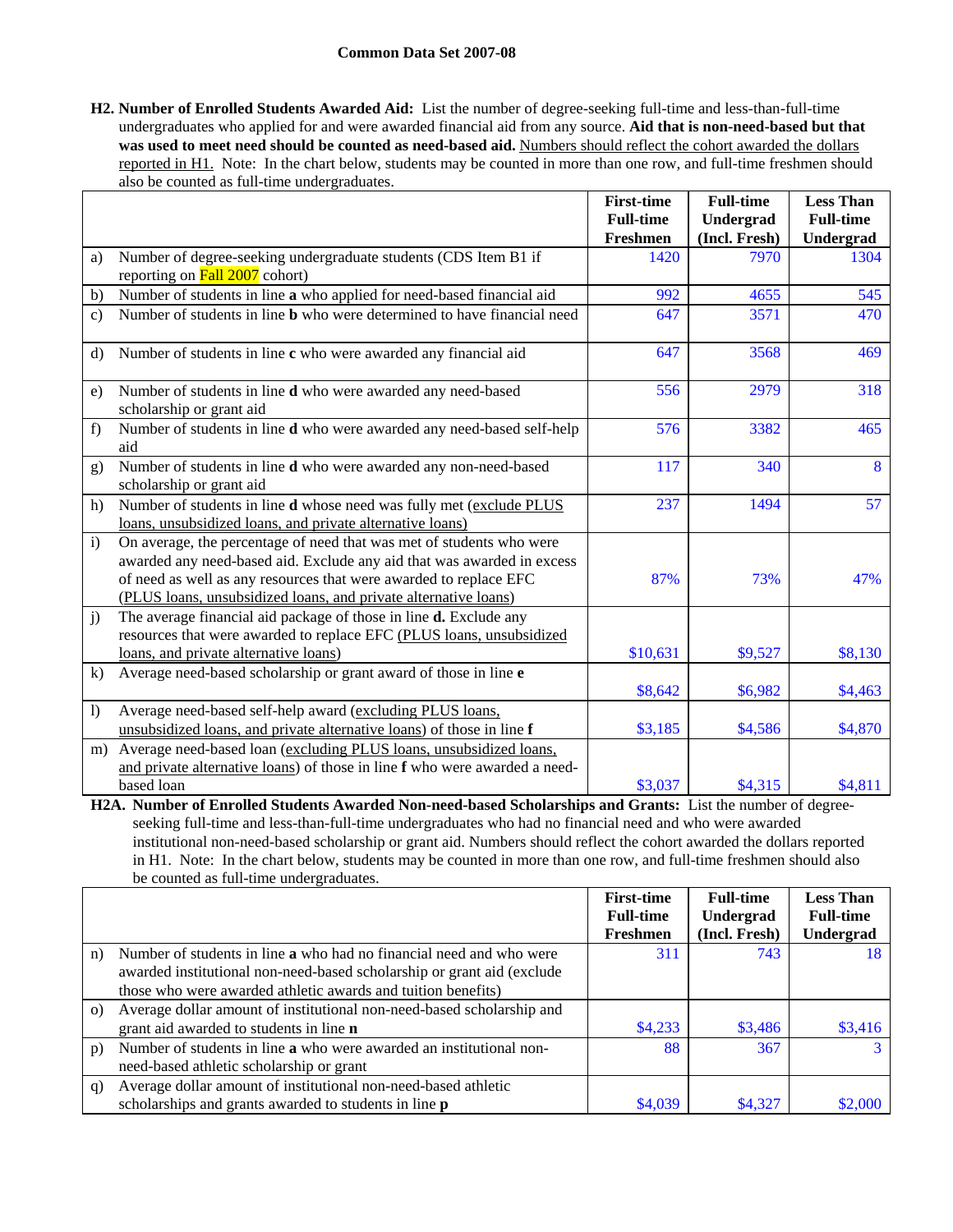**Note:** These are the graduates and loan types to include and exclude in order to fill out CDS H4, H4a, H5 and H5a.

Include:

- $2007$  undergraduate class who graduated between July 1,  $2006$ and June 30, 2007 who started at your institution as first time students and received a bachelor's degree between July 1, 2006 and June 30, 2007.
- only loans made to students who borrowed while enrolled at your institution.
- co-signed loans.

Exclude:

- \* those who transferred in.
- \* money borrowed at other institutions.

 H4. Provide the percentage of the class (defined above) who borrowed at any time through any loan programs (institutional, state, Federal Perkins, Federal Stafford Subsidized and Unsubsidized, private loans that were certified by your institution, etc.; exclude parent loans). Include both Federal Direct Student Loans and Federal Family Education Loans. 55%

 H4a. Provide the percentage of the class (defined above) who borrowed at any time through federal loan programs--Federal Perkins, Federal Stafford Subsidized and Unsubsidized. Include both Federal Direct Student Loans and Federal Family Education Loans. NOTE: exclude all institutional, state, private alternative loans and parent loans. 53%

H5. Report the average per-borrower cumulative undergraduate indebtedness of those in line H4. \$20,572

 H5a. Report the average per-borrower cumulative undergraduate indebtedness through federal loan programs--Federal Perkins, Federal Stafford Subsidized and Unsubsidized. Include both Federal Direct Student Loans and Federal Family Education Loans. These are listed in line H4a. NOTE: exclude all institutional, state, private alternative loans and exclude parent loans.

### \$ 17,758

**Aid to Undergraduate Degree-seeking Nonresident Aliens** (Note: Report numbers and dollar amounts for the same academic year checked in item H1.)

**H6.** Indicate your institution's policy regarding institutional scholarship and grant aid for undergraduate degree-seeking nonresident aliens:



冖

Institutional need-based scholarship or grant aid is available

Institutional non-need-based scholarship or grant aid is available

 $\boxtimes$ Institutional scholarship and grant aid is not available

If institutional financial aid is available for undergraduate degree-seeking nonresident aliens, provide the number of undergraduate degree-seeking nonresident aliens who were awarded need-based or non-need-based aid: \_\_\_\_\_\_

Average dollar amount of institutional financial aid awarded to undergraduate degree-seeking nonresident aliens:  $\mathbb S$ 

Total dollar amount of institutional financial aid awarded to undergraduate degree-seeking nonresident aliens:  $\mathbb{S}$ 

**H7.** Check off all financial aid forms nonresident alien first-year financial aid applicants must submit:

Institution's own financial aid form

CSS/Financial Aid PROFILE

International Student's Financial Aid Application

International Student's Certification of Finances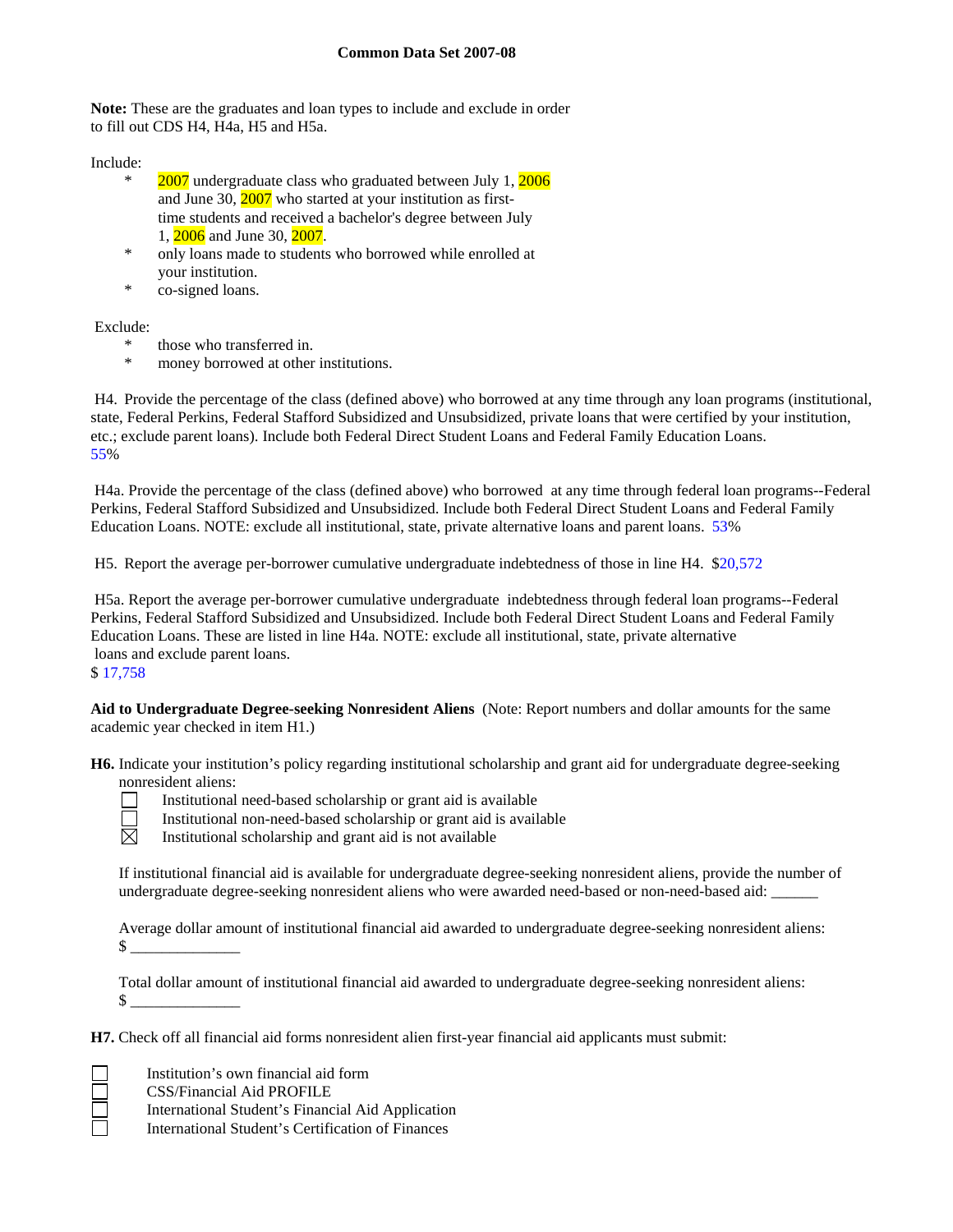$\Box$ Other: \_\_\_\_\_\_\_\_\_\_\_\_\_\_\_\_\_\_\_\_\_\_\_\_\_\_\_\_\_\_\_\_\_\_\_\_\_\_\_\_\_\_\_\_\_\_\_\_\_\_\_\_\_\_\_\_\_\_\_\_\_\_\_

## **Process for First-Year/Freshman Students**

**H8.** Check off all financial aid forms domestic first-year (freshman) financial aid applicants must submit:

| $\boxtimes$ | <b>FAFSA</b>                         |
|-------------|--------------------------------------|
|             | Institution's own financial aid form |
|             | <b>CSS/Financial Aid PROFILE</b>     |
|             | State aid form                       |
|             | <b>Noncustodial PROFILE</b>          |
|             | <b>Business/Farm Supplement</b>      |
|             | Other:                               |
|             |                                      |

**H9.** Indicate filing dates for first-year (freshman) students:

Priority date for filing required financial aid forms: 2/14 Deadline for filing required financial aid forms: No deadline for filing required forms (applications processed on a rolling basis): \_\_\_\_\_\_\_\_\_\_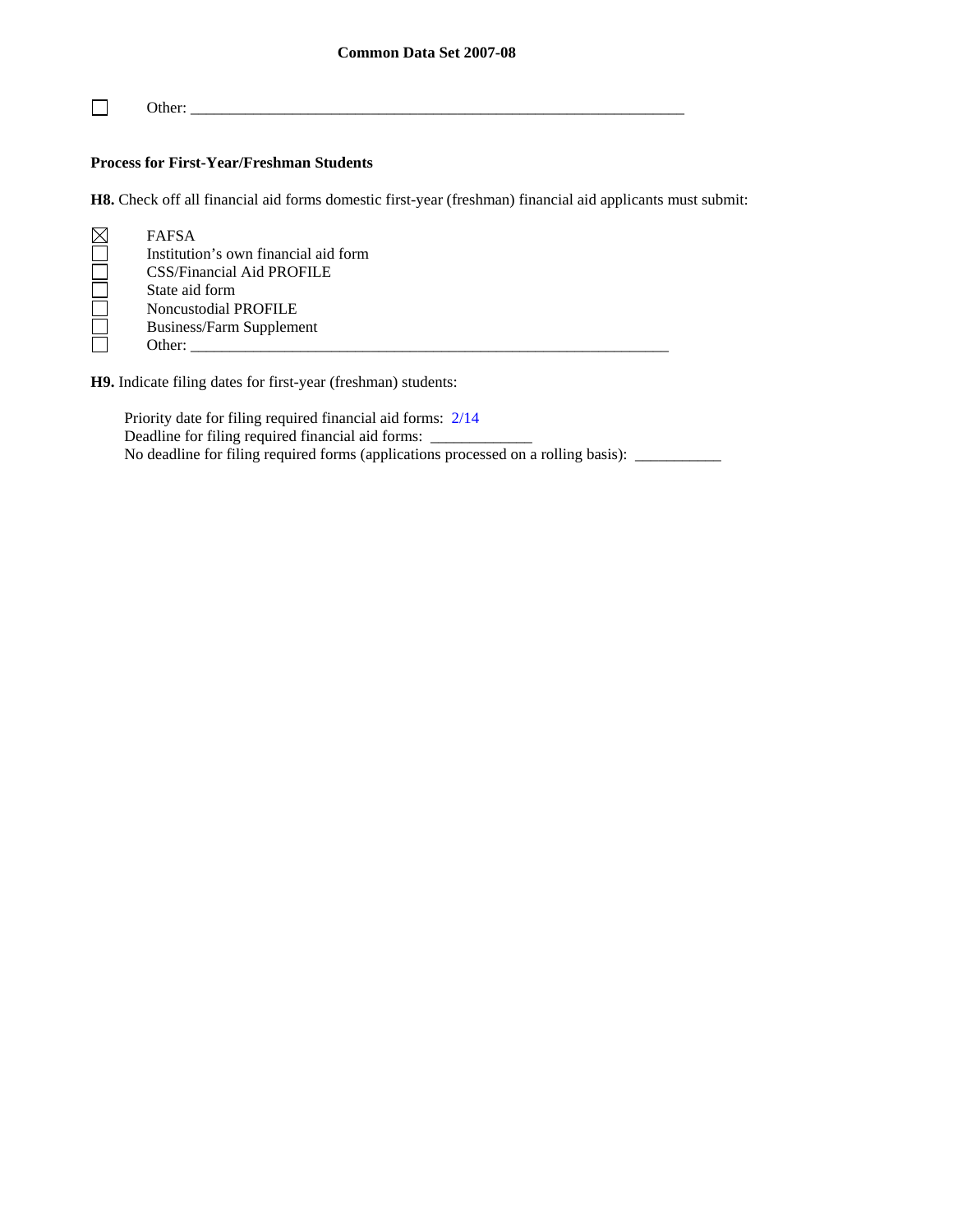**H10.** Indicate notification dates for first-year (freshman) students (answer a or b):

- a.) Students notified on or about (date): \_\_\_\_\_\_\_\_\_\_\_\_\_
- b.) Students notified on a rolling basis: YES If yes, starting date:  $4/1$

### **H11.** Indicate reply dates:

Students must reply by (date): N/A or within \_\_\_\_\_\_\_ weeks of notification.

## **Types of Aid Available**

Please check off all types of aid available to undergraduates at your institution:

**H12.** Loans

| FEDERAL DIRECT STUDENT LOAN PROGRAM (DIRECT LOAN)<br>Direct Subsidized Stafford Loans<br>Direct Unsubsidized Stafford Loans<br>Direct PLUS Loans            |
|-------------------------------------------------------------------------------------------------------------------------------------------------------------|
| FEDERAL FAMILY EDUCATION LOAN PROGRAM (FFEL)<br>FFEL Subsidized Stafford Loans<br>FFEL Unsubsidized Stafford Loans<br><b>FFEL PLUS Loans</b>                |
| Federal Perkins Loans<br><b>Federal Nursing Loans</b><br><b>State Loans</b><br>College/university loans from institutional funds<br>Other (specify): $\_\_$ |
| <b>H13.</b> Scholarships and Grants                                                                                                                         |

| NEED-BASED:                                                          |
|----------------------------------------------------------------------|
| Federal Pell                                                         |
| <b>SEOG</b>                                                          |
| State scholarships/grants                                            |
| Private scholarships                                                 |
| College/university scholarship or grant aid from institutional funds |
| United Negro College Fund                                            |
| Federal Nursing Scholarship                                          |
| Other (specify):                                                     |

**H14.** Check off criteria used in awarding institutional aid. Check all that apply.

| Non-need | <b>Need-based</b> |                    | Non-need | <b>Need-based</b> |                          |
|----------|-------------------|--------------------|----------|-------------------|--------------------------|
|          |                   | Academics          |          |                   | Leadership               |
|          |                   | Alumni affiliation |          |                   | Minority status          |
|          |                   | Art                | X        |                   | Music/drama              |
|          |                   | Athletics          |          |                   | Religious affiliation    |
|          |                   | Job skills         |          |                   | State/district residency |
|          |                   | <b>ROTC</b>        |          |                   |                          |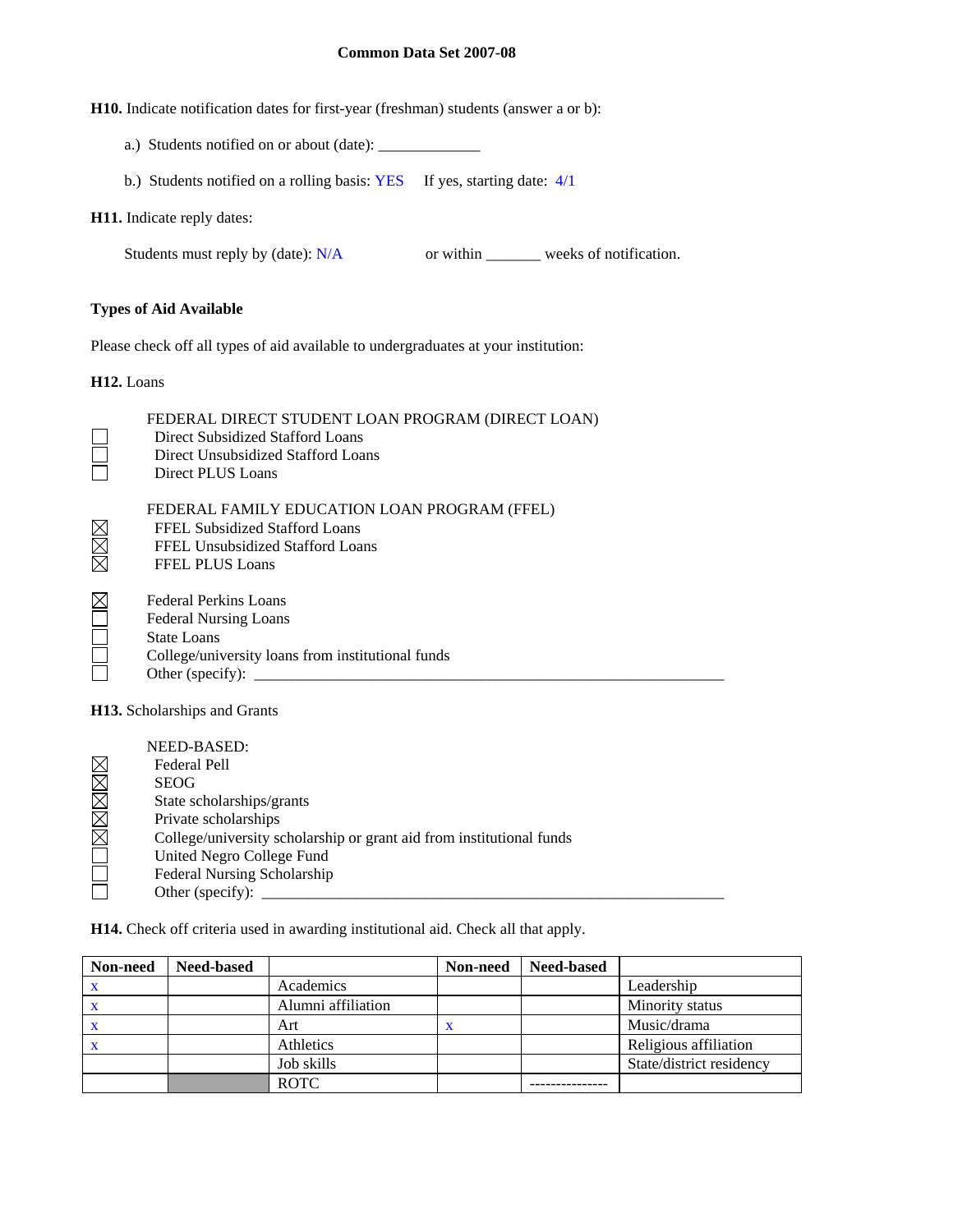## **I. INSTRUCTIONAL FACULTY AND CLASS SIZE**

## **I-1. Please report the number of instructional faculty members in each category for fall 2007. Include faculty who are on your institution's payroll on the census date your institution uses for IPEDS/AAUP.**

The following definition of full-time instructional faculty is used by the American Association of University Professors (AAUP) in its annual Faculty Compensation Survey (the part time definitions are not used by AAUP). Instructional Faculty is defined as those members of the instructional-research staff whose major regular assignment is instruction, including those with released time for research. Use the chart below to determine inclusions and exclusions:

|                                                                                                                                                                                                                                             | Full-time | Part-time                                                                   |
|---------------------------------------------------------------------------------------------------------------------------------------------------------------------------------------------------------------------------------------------|-----------|-----------------------------------------------------------------------------|
| (a) instructional faculty in preclinical and clinical medicine, faculty<br>who are not paid (e.g., those who donate their services or are in the<br>military), or research-only faculty, post-doctoral fellows, or pre-<br>doctoral fellows | Exclude   | Include only if<br>they teach one or<br>more non-clinical<br>credit courses |
| (b) administrative officers with titles such as dean of students,<br>librarian, registrar, coach, and the like, even though they may<br>devote part of their time to classroom instruction and may have<br>faculty status                   | Exclude   | Include if they<br>teach one or more<br>non-clinical credit<br>courses      |
| $(C)$ other administrators/staff who teach one or more non-clinical<br>credit courses even though they do not have faculty status                                                                                                           | Exclude   | Include                                                                     |
| (d) undergraduate or graduate students who assist in the instruction<br>of courses, but have titles such as teaching assistant, teaching<br>fellow, and the like                                                                            | Exclude   | Exclude                                                                     |
| (e) faculty on sabbatical or leave with pay                                                                                                                                                                                                 | Include   | Exclude                                                                     |
| (f) faculty on leave without pay                                                                                                                                                                                                            | Exclude   | Exclude                                                                     |
| (g) replacement faculty for faculty on sabbatical leave or leave with<br>pay                                                                                                                                                                | Exclude   | Include                                                                     |

*Full-time instructional faculty:* faculty employed on a full-time basis for instruction (including those with released time for research)

*Part-time instructional faculty:* Adjuncts and other instructors being paid solely for part-time classroom instruction. Also includes full-time faculty teaching less than two semesters, three quarters, two trimesters, or two four-month sessions. Employees who are not considered full-time instruction faculty but who teach one or more non-clinical credit courses may be counted as part-time faculty.

*Minority faculty*: includes faculty who designate themselves as black, non-Hispanic; American Indian or Alaskan native; Asian or Pacific Islander; or Hispanic.

*Doctorate*: includes such degrees as Doctor of Philosophy, Doctor of Education, Doctor of Juridical Science, and Doctor of Public Health in any field such as arts, sciences, education, engineering, business, and public administration.

*First-professional*: includes the fields of dentistry (DDS or DMD), medicine (MD), optometry (OD), osteopathic medicine (DO), pharmacy (DPharm or BPharm), podiatric medicine (DPM), veterinary medicine (DVM), chiropractic (DC or DCM), law (JD) and theological professions (MDiv, MHL).

*Terminal master's degree*: a master's degree that is considered the highest degree in a field: example, M. Arch ( in architecture) and MFA (master of fine arts in art or theater).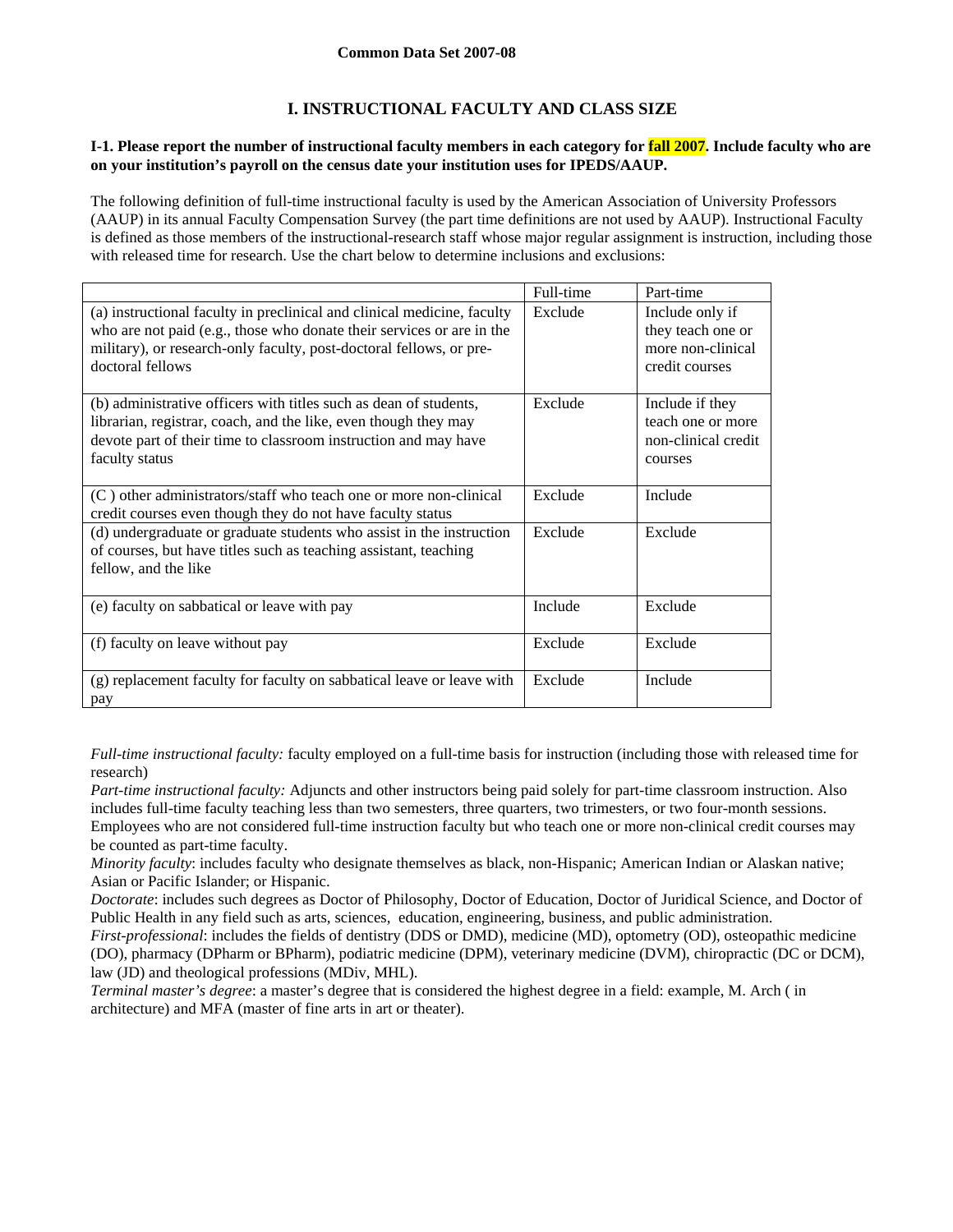|                                                | <b>Full-time</b> | Part-time | <b>Total</b> |
|------------------------------------------------|------------------|-----------|--------------|
| Total number of instructional faculty<br>a.)   | 473              | 273       | 746          |
| Total number who are members of<br>b.          | 72               | 53        | 125          |
| minority groups                                |                  |           |              |
| Total number who are women<br>c.               | 193              | 126       | 319          |
| Total number who are men<br>d.                 | 280              | 147       | 427          |
| Total number who are nonresident aliens<br>e.) | 35               | 8         | 43           |
| (international)                                |                  |           |              |
| $f$ .)<br>Total number with doctorate, first   | 416              | 89        | 505          |
| professional, or other terminal degree         |                  |           |              |
| Total number whose highest degree is a<br>g.)  | 48               | 133       | 181          |
| master's but not a terminal master's           |                  |           |              |
| Total number whose highest degree is a<br>h.   | 4                | 25        | 29           |
| bachelor's                                     |                  |           |              |
| Total number whose highest degree is<br>i.)    | 5                | 26        | 31           |
| unknown or other (Note: Items $f, g, h$ ,      |                  |           |              |
| and <b>i</b> must sum up to item <b>a</b> .)   |                  |           |              |
| j.) Total number in stand-alone                | N/A              | N/A       | N/A          |
| graduate/professional programs in which        |                  |           |              |
| faculty teach virtually only graduate-level    |                  |           |              |
| students                                       |                  |           |              |

## **I-2. Student to Faculty Ratio**

Report the **fall 2007** ratio of full-time equivalent students (full-time plus 1/3 part time) to full-time equivalent instructional faculty (full time plus 1/3 part time). In the ratio calculations, exclude both faculty and students in stand-alone graduate or professional programs such as medicine, law, veterinary, dentistry, social work, business, or public health in which faculty teach virtually only graduate level students. Do not count undergraduate or graduate student teaching assistants as faculty.

Fall 2007 Student to Faculty ratio: \_17.7\_to 1 (based on \_9998\_\_\_ students and \_564\_faculty).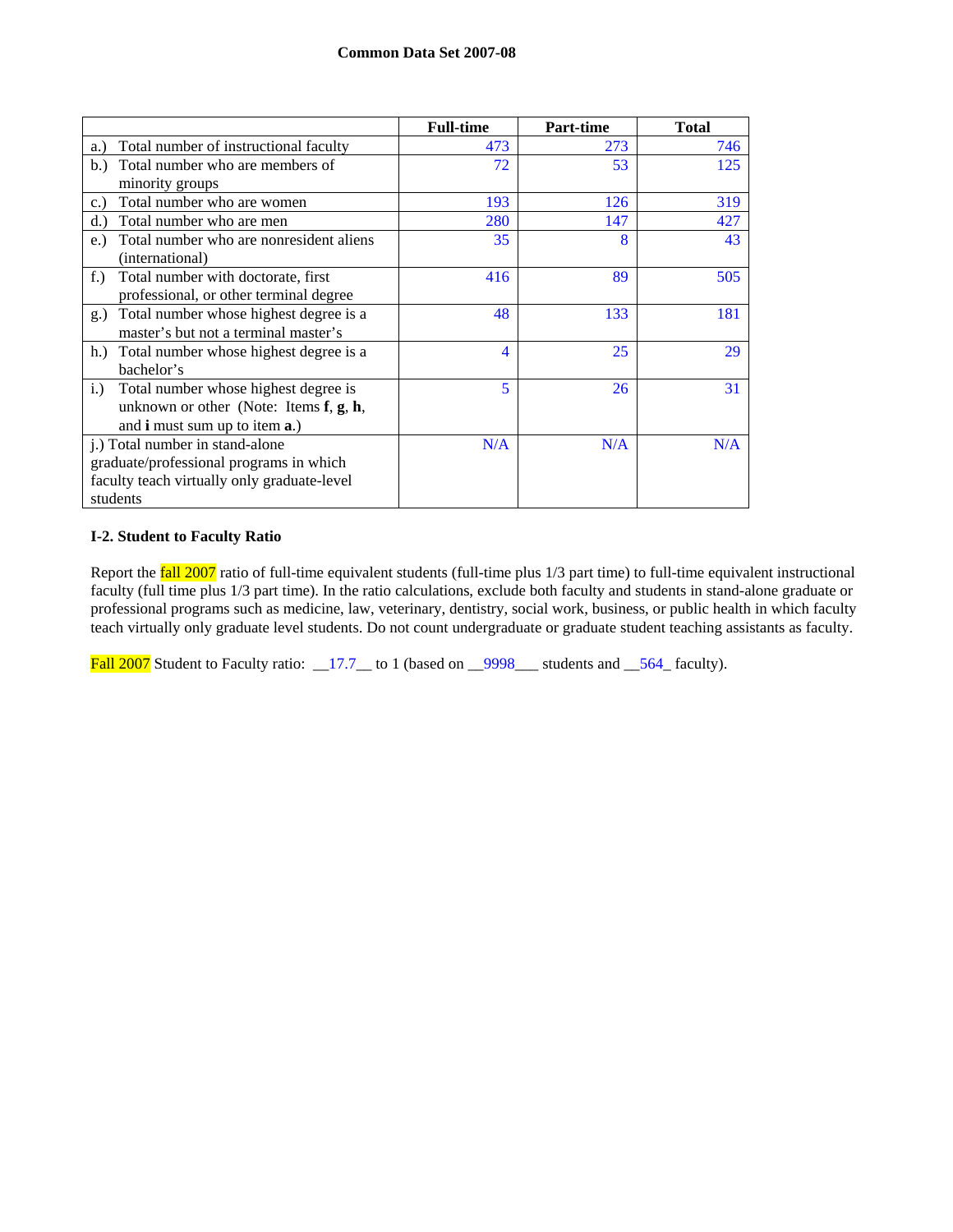### **I-3. Undergraduate Class Size**

In the table below, please use the following definitions to report information about the size of classes and class sections offered in the fall 2007 term.

*Class Sections:* A class section is an organized course offered for credit, identified by discipline and number, meeting at a stated time or times in a classroom or similar setting, and not a subsection such as a laboratory or discussion session. Undergraduate class sections are defined as any sections in which at least one degree-seeking undergraduate student is enrolled for credit. Exclude distance learning classes and noncredit classes and individual instruction such as dissertation or thesis research, music instruction, or one-to-one readings. Exclude students in independent study, co-operative programs, internships, foreign language taped tutor sessions, practicums, and all students in one-on-one classes. Each class section should be counted only once and should not be duplicated because of course catalog cross-listings.

*Class Subsections:* A class subsection includes any subsection of a course, such as laboratory, recitation, and discussion subsections that are supplementary in nature and are scheduled to meet separately from the lecture portion of the course. Undergraduate subsections are defined as any subsections of courses in which degree-seeking undergraduate students enrolled for credit. As above, exclude noncredit classes and individual instruction such as dissertation or thesis research, music instruction, or one-to-one readings. Each class subsection should be counted only once and should not be duplicated because of cross-listings.

Using the above definitions, please report for each of the following class-size intervals the number of *class sections* and *class subsections* offered in fall 2007. For example, a lecture class with 800 students who met at another time in 40 separate labs with 20 students should be counted once in the "100+" column in the class section column and 40 times under the "20-29" column of the class subsections table.

### **Number of Class Sections with Undergraduates Enrolled**

| --------          |       |         |         |       |       |       |        |       |
|-------------------|-------|---------|---------|-------|-------|-------|--------|-------|
|                   | $2-9$ | $10-19$ | 20-29   | 30-39 | 40-49 | 50-99 | $100+$ | Total |
| <b>CLASS</b>      | 252   | 318     | 308     | 163   | 113   | 117   | 48     | 1319  |
| <b>SECTIONS</b>   |       |         |         |       |       |       |        |       |
|                   |       |         |         |       |       |       |        |       |
|                   | $2-9$ | $10-19$ | $20-29$ | 30-39 | 40-49 | 50-99 | $100+$ | Total |
| <b>CLASS SUB-</b> | 10    | 15      |         |       |       |       |        | 27    |
| <b>SECTIONS</b>   |       |         |         |       |       |       |        |       |

#### **Undergraduate Class Size (provide numbers)**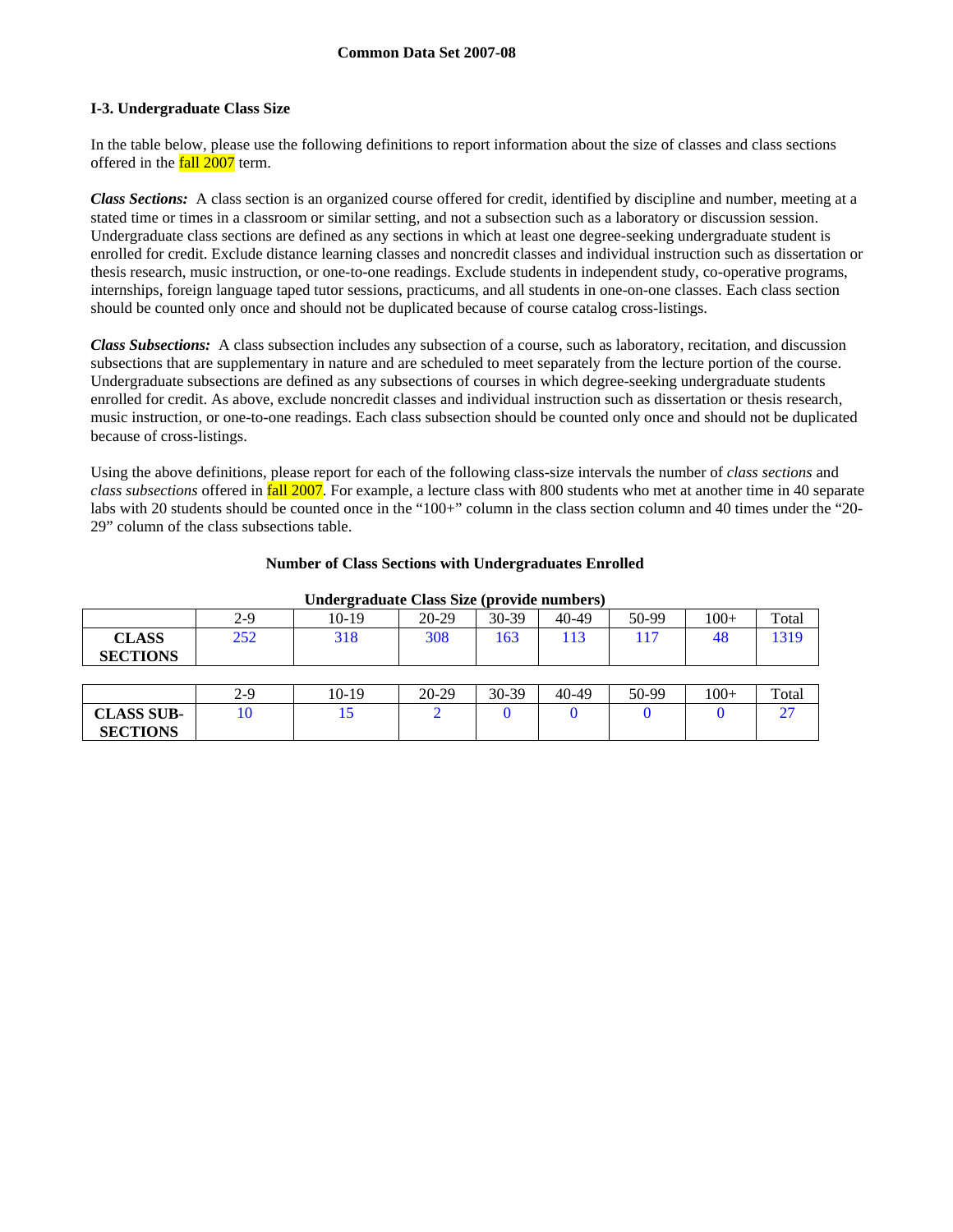## **J. Disciplinary areas of DEGREES CONFERRED**

## **Degrees conferred between July 1, 2006 and June 30, 2007**

For each of the following discipline areas, provide the percentage of diplomas/certificates, associate, and bachelor's degrees awarded. To determine the percentage, use majors, not headcount (e.g., students with one degree but a double major will be represented twice). Calculate the percentage from your institution's IPEDS Completions by using the sum of 1<sup>st</sup> and 2<sup>nd</sup> majors for each CIP code as the numerator and the sum of the Grand Total by 1st Majors and the Grand Total by 2<sup>nd</sup> major as the denominator. If you prefer, you can compute the percentages using  $1<sup>st</sup>$  majors only.

| Category                          | Diploma/            | <b>Associate</b> | <b>Bachelor's</b> | <b>CIP 2000</b>      |
|-----------------------------------|---------------------|------------------|-------------------|----------------------|
|                                   | <b>Certificates</b> |                  |                   | <b>Categories</b> to |
|                                   |                     |                  |                   | <b>Include</b>       |
| Agriculture                       |                     |                  |                   | 1                    |
| Natural resources/environmental   |                     |                  | 1.5%              | 3                    |
| science                           |                     |                  |                   |                      |
| Architecture                      |                     |                  |                   | $\overline{4}$       |
| Area and ethnic studies           |                     |                  | 2.1%              | 5                    |
| Communications/journalism         |                     |                  |                   | 9                    |
| Communication technologies        |                     |                  |                   | 10                   |
| Computer and information          |                     |                  | 18.3%             | 11                   |
| sciences                          |                     |                  |                   |                      |
| Personal and culinary services    |                     |                  |                   | 12                   |
| Education                         |                     |                  |                   | 13                   |
| Engineering                       |                     |                  | 6.3%              | 14                   |
| Engineering technologies          |                     |                  |                   | 15                   |
| Foreign languages and literature  |                     |                  | 1.9%              | 16                   |
| Family and consumer sciences      |                     |                  |                   | 19                   |
| Law/legal studies                 |                     |                  |                   | 22                   |
| English                           |                     |                  | 3.5%              | 23                   |
| Liberal arts/general studies      |                     |                  |                   | 24                   |
| Library science                   |                     |                  |                   | 25                   |
| Biological/life sciences          |                     |                  | 15.0%             | 26                   |
| Mathematics                       |                     |                  | 2.1%              | 27                   |
| Military science and technologies |                     |                  |                   | 29                   |
| Interdisciplinary studies         |                     |                  | 2.0%              | 30                   |
| Parks and recreation              |                     |                  |                   | 31                   |
| Philosophy and religious studies  |                     |                  | .7%               | 38                   |
| Theology and religious vocations  |                     |                  |                   | 39                   |
| Physical sciences                 |                     |                  | 1.4%              | 40                   |
| Science technologies              |                     |                  |                   | 41                   |
| Psychology                        |                     |                  | 12.1%             | 42                   |
| Security and protective services  |                     |                  |                   | 43                   |
| Public administration and social  |                     |                  | 4.6%              | 44                   |
| services                          |                     |                  |                   |                      |
| Social sciences                   |                     |                  | 15.5%             | 45                   |
| Construction trades               |                     |                  |                   | 46                   |
| Mechanic and repair technologies  |                     |                  |                   | 47                   |
| Precision production              |                     |                  |                   | 48                   |
| Transportation and materials      |                     |                  |                   | 49                   |
| moving                            |                     |                  |                   |                      |
| Visual and performing arts        |                     |                  | 7.6%              | 50                   |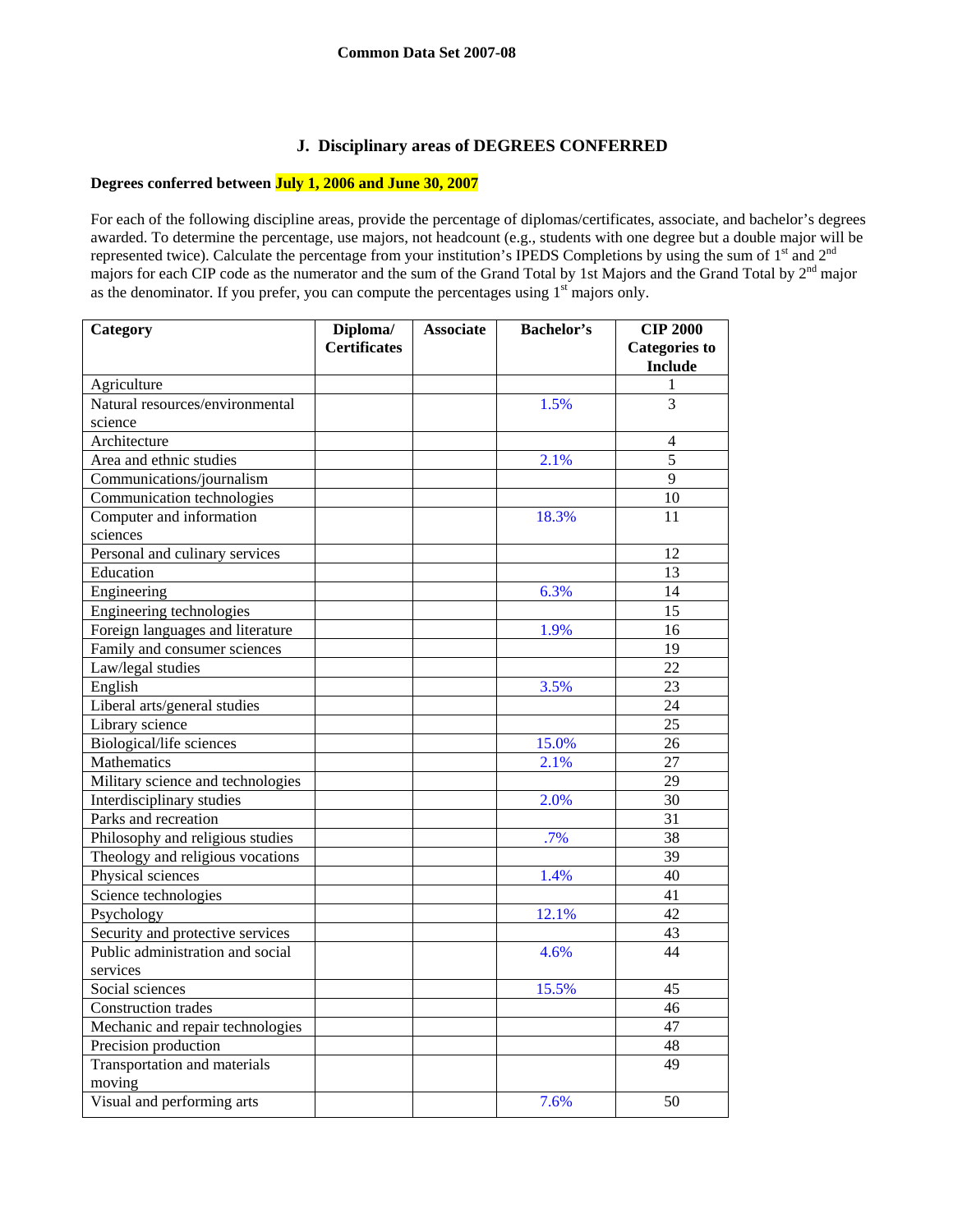| Health professions and related |      |      | 2.2% |    |
|--------------------------------|------|------|------|----|
| sciences                       |      |      |      |    |
| Business/marketing             |      |      |      | 52 |
| History                        |      |      | 3.1% | 54 |
| <b>Other</b>                   |      |      |      |    |
| <b>TOTAL</b>                   | 100% | 100% | 100% |    |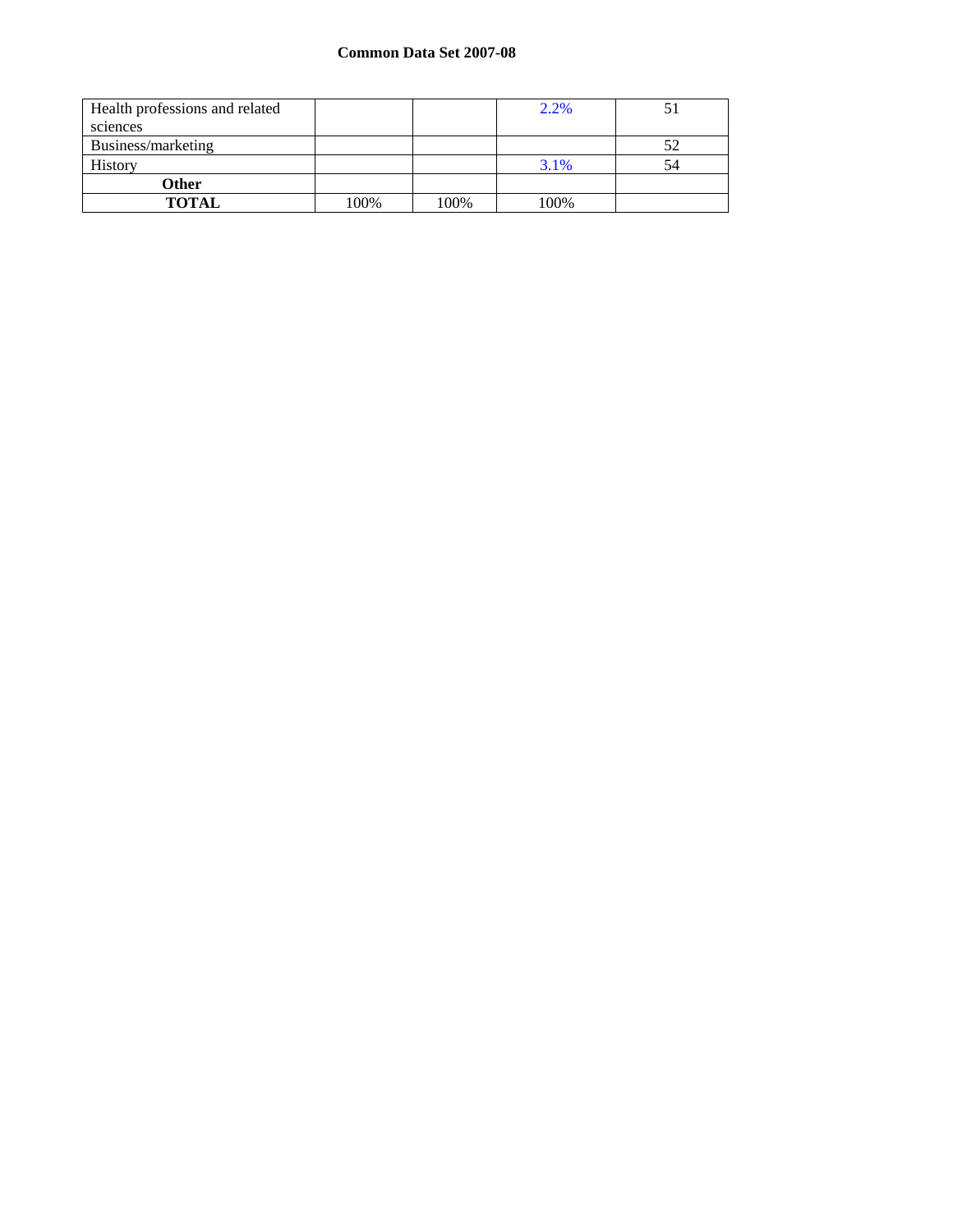## **Common Data Set Definitions**

### ♦ **All definitions related to the financial aid section appear at the end of the Definitions document.**

♦ Items preceded by an asterisk (\*) represent definitions agreed to among publishers which do not appear on the CDS document but may be present on individual publishers' surveys.

**\*Academic advisement:** Plan under which each student is assigned to a faculty member or a trained adviser, who, through regular meetings, helps the student plan and implement immediate and long-term academic and vocational goals.

**Accelerated program:** Completion of a college program of study in fewer than the usual number of years, most often by attending summer sessions and carrying extra courses during the regular academic term**.** 

**Admitted student:** Applicant who is offered admission to a degree-granting program at your institution.

**\*Adult student services:** Admission assistance, support, orientation, and other services expressly for adults who have started college for the first time, or who are re-entering after a lapse of a few years.

**American Indian or Alaska native:** A person having origins in any of the original peoples of North America and who maintains cultural identification through tribal affiliation or community recognition.

**Applicant (first-time, first year):** An individual who has fulfilled the institution's requirements to be considered for admission (including payment or waiving of the application fee, if any) and who has been notified of one of the following actions: admission, nonadmission, placement on waiting list, or application withdrawn (by applicant or institution).

**Application fee:** That amount of money that an institution charges for processing a student's application for acceptance. This amount is *not* creditable toward tuition and required fees, nor is it refundable if the student is not admitted to the institution.

**Asian or Pacific Islander:** A person having origins in any of the original peoples of the Far East, Southeast Asia, the Indian Subcontinent, or Pacific Islands. This includes people from China, Japan, Korea, the Philippine Islands, American Samoa, India, and Vietnam.

**Associate degree:** An award that normally requires at least two but less than four years of full-time equivalent college work.

**Bachelor's degree:** An award (baccalaureate or equivalent degree, as determined by the Secretary of the U.S. Department of Education) that normally requires at least four years but *not* more than five years of full-time equivalent college-level work. This includes ALL bachelor's degrees conferred in a five-year cooperative (work-study plan) program. (A cooperative plan provides for alternate class attendance and employment in business, industry, or government; thus, it allows students to combine actual work experience with their college studies.) Also, it includes bachelor's degrees in which the normal four years of work are completed in three years.

**Black, non-Hispanic:** A person having origins in any of the black racial groups of Africa (except those of Hispanic origin).

**Board (charges):** Assume average cost for 19 meals per week or the maximum meal plan.

**Books and supplies (costs):** Average cost of books and supplies. Do not include unusual costs for special groups of students (e.g., engineering or art majors), unless they constitute the majority of students at your institution.

**Calendar system:** The method by which an institution structures most of its courses for the academic year.

**Campus Ministry:** Religious student organizations (denominational or nondenominational) devoted to fostering religious life on college campuses. May also refer to Campus Crusade for Christ, an interdenominational Christian organization.

**\*Career and placement services:** A range of services, including (often) the following: coordination of visits of employers to campus; aptitude and vocational testing; interest inventories, personal counseling; help in resume writing, interviewing,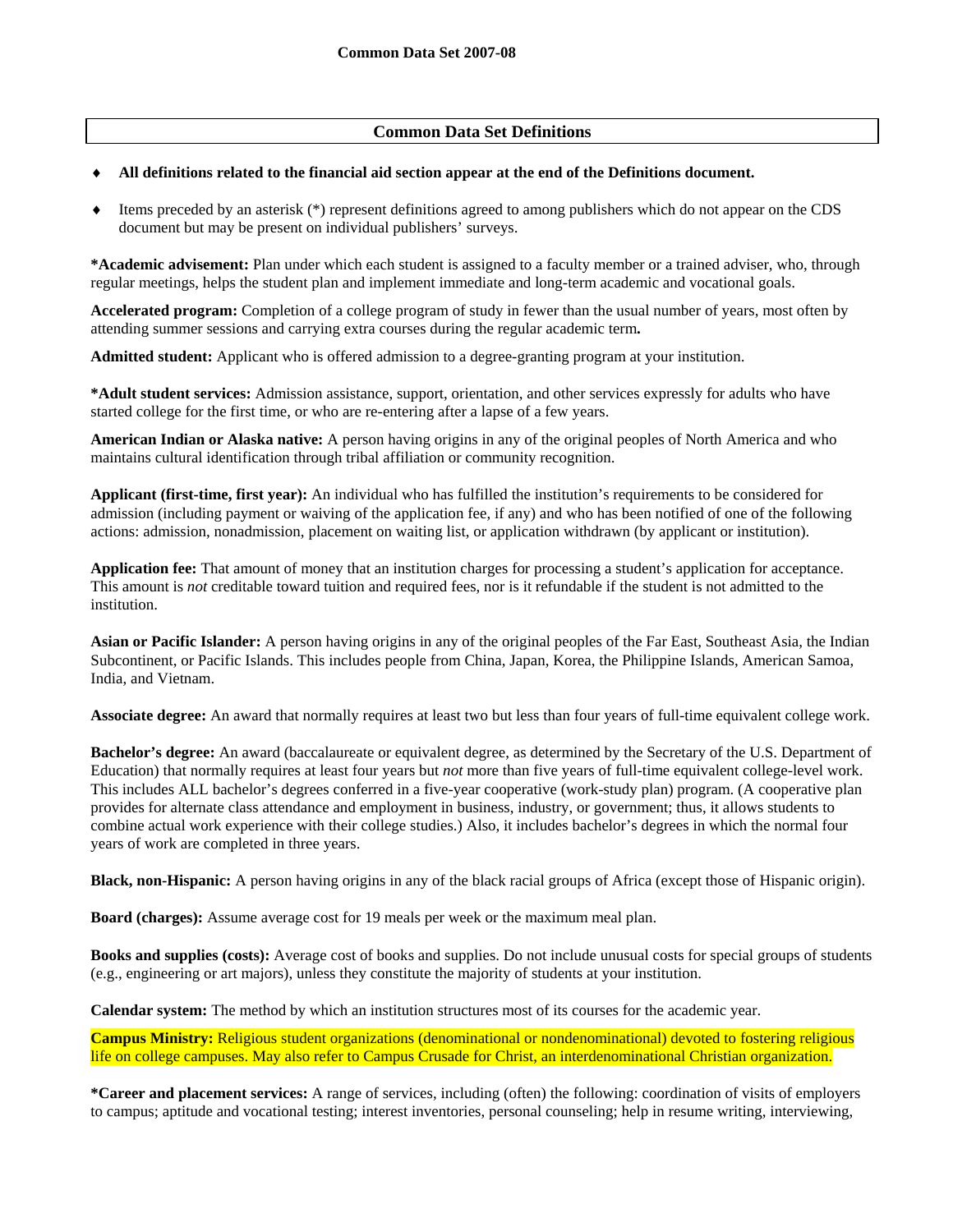launching the job search; listings for those students desiring employment and those seeking permanent positions; establishment of a permanent reference folder; career resource materials.

**Carnegie units:** One year of study or the equivalent in a secondary school subject.

### **Certificate:** See **Postsecondary award, certificate, or diploma.**

**Class rank:** The relative numerical position of a student in his or her graduating class, calculated by the high school on the basis of grade-point average, whether weighted or unweighted.

**College-preparatory program:** Courses in academic subjects (English, history and social studies, foreign languages, mathematics, science, and the arts) that stress preparation for college or university study.

**Common Application:** The standard application form distributed by the National Association of Secondary School Principals for a large number of private colleges who are members of the Common Application Group.

**\*Community service program:** Referral center for students wishing to perform volunteer work in the community or participate in volunteer activities coordinated by academic departments.

**Commuter:** A student who lives off campus in housing that is not owned by, operated by, or affiliated with the college. This category includes students who commute from home and students who have moved to the area to attend college.

**Contact hour:** A unit of measure that represents an hour of scheduled instruction given to students. Also referred to as clock hour.

**Continuous basis (for program enrollment):** A calendar system classification that is used by institutions that enroll students at any time during the academic year. For example, a cosmetology school or a word processing school might allow students to enroll and begin studies at various times, with no requirement that classes begin on a certain date.

**Cooperative education program:** A program that provides for alternate class attendance and employment in business, industry, or government.

**Cooperative housing:** College-owned, -operated, or -affiliated housing in which students share room and board expenses and participate in household chores to reduce living expenses.

**\*Counseling service:** Activities designed to assist students in making plans and decisions related to their education, career, or personal development.

**Credit:** Recognition of attendance or performance in an instructional activity (course or program) that can be applied by a recipient toward the requirements for a degree, diploma, certificate, or other formal award.

**Credit course:** A course that, if successfully completed, can be applied toward the number of courses required for achieving a degree, diploma, certificate, or other formal award.

**Credit hour:** A unit of measure representing an hour (50 minutes) of instruction over a 15-week period in a semester or trimester system or a 10-week period in a quarter system. It is applied toward the total number of hours needed for completing the requirements of a degree, diploma, certificate, or other formal award.

**Cross-registration:** A system whereby students enrolled at one institution may take courses at another institution without having to apply to the second institution.

**Deferred admission:** The practice of permitting admitted students to postpone enrollment, usually for a period of one academic term or one year.

**Degree:** An award conferred by a college, university, or other postsecondary education institution as official recognition for the successful completion of a program of studies.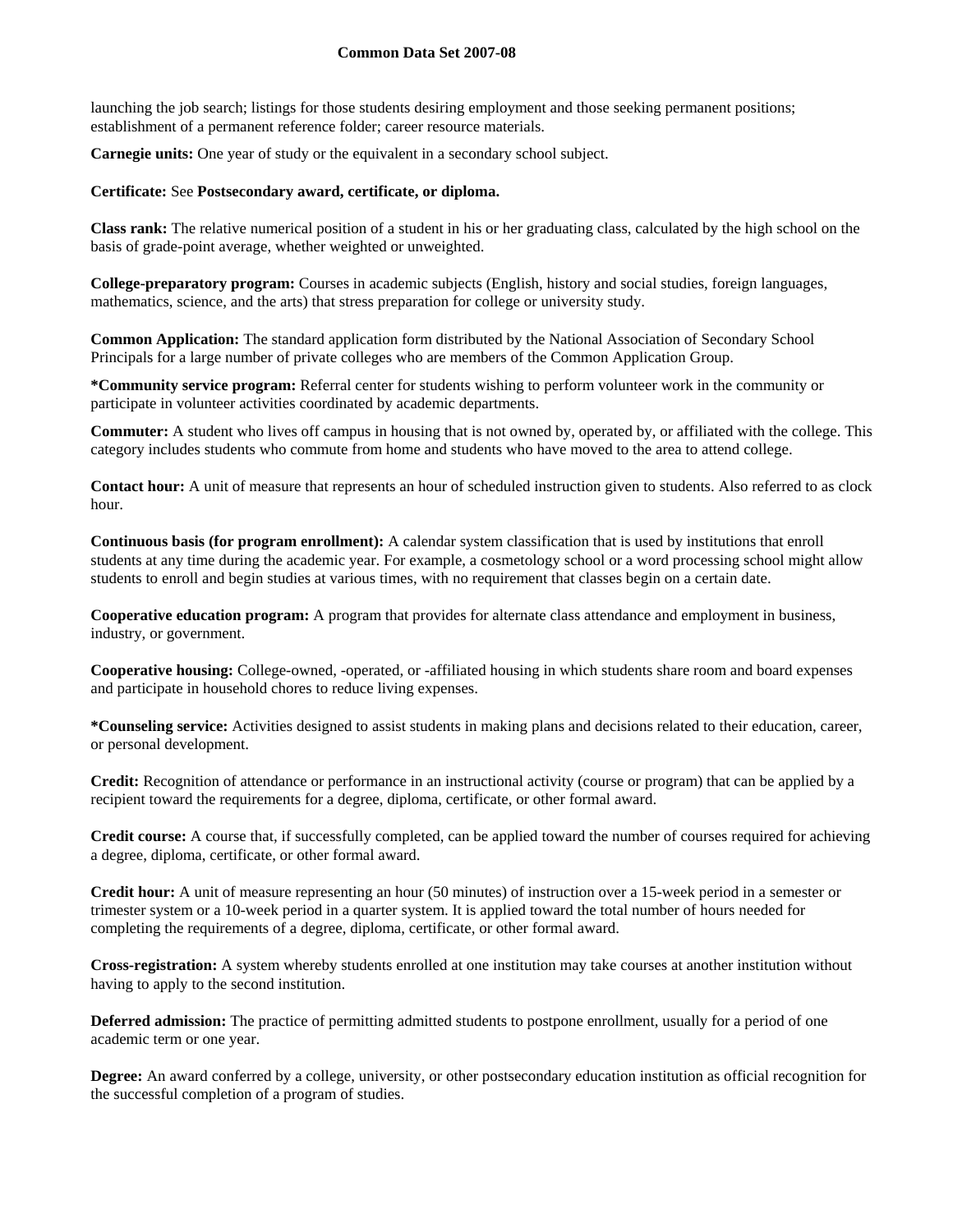**Degree-seeking students:** Students enrolled in courses for credit who are recognized by the institution as seeking a degree or formal award. At the undergraduate level, this is intended to include students enrolled in vocational or occupational programs.

**Differs by program (calendar system):** A calendar system classification that is used by institutions that have occupational/vocational programs of varying length. These schools may enroll students at specific times depending on the program desired. For example, a school might offer a two-month program in January, March, May, September, and November; and a three-month program in January, April, and October.

### **Diploma:** See **Postsecondary award, certificate, or diploma.**

**Distance learning:** An option for earning course credit at off-campus locations via cable television, internet, satellite classes, videotapes, correspondence courses, or other means.

**Doctoral degree:** The highest award a student can earn for graduate study. The doctoral degree classification includes such degrees as Doctor of Education, Doctor of Juridical Science, Doctor of Public Health, and the Doctor of Philosophy degree in any field such as agronomy, food technology, education, engineering, public administration, ophthalmology, or radiology. For the Doctor of Public Health degree, the prior degree is generally earned in the closely related field of medicine or in sanitary engineering.

**Double major:** Program in which students may complete two undergraduate programs of study simultaneously.

**Dual enrollment:** A program through which high school students may enroll in college courses while still enrolled in high school. Students are not required to apply for admission to the college in order to participate.

**Early action plan:** An admission plan that allows students to apply and be notified of an admission decision well in advance of the regular notification dates. If admitted, the candidate is not committed to enroll; the student may reply to the offer under the college's regular reply policy.

**Early admission:** A policy under which students who have not completed high school are admitted and enroll full time in college, usually after completion of their junior year.

**Early decision plan:** A plan that permits students to apply and be notified of an admission decision (and financial aid offer if applicable) well in advance of the regular notification date. Applicants agree to accept an offer of admission and, if admitted, to withdraw their applications from other colleges. There are three possible decisions for early decision applicants: admitted, denied, or not admitted but forwarded for consideration with the regular applicant pool, without prejudice.

**English as a Second Language (ESL):** A course of study designed specifically for students whose native language is not English.

**Exchange student program-domestic:** Any arrangement between a student and a college that permits study for a semester or more at another college **in the United States** without extending the amount of time required for a degree. **See also Study abroad**.

**External degree program:** A program of study in which students earn credits toward a degree through independent study, college courses, proficiency examinations, and personal experience. External degree programs require minimal or no classroom attendance.

**Extracurricular activities (as admission factor):** Special consideration in the admissions process given for participation in both school and nonschool-related activities of interest to the college, such as clubs, hobbies, student government, athletics, performing arts, etc.

**First professional certificate (postdegree):** An award that requires completion of an organized program of study designed for persons who have completed the first professional degree. Examples could be refresher courses or additional units of study in a specialty or subspecialty.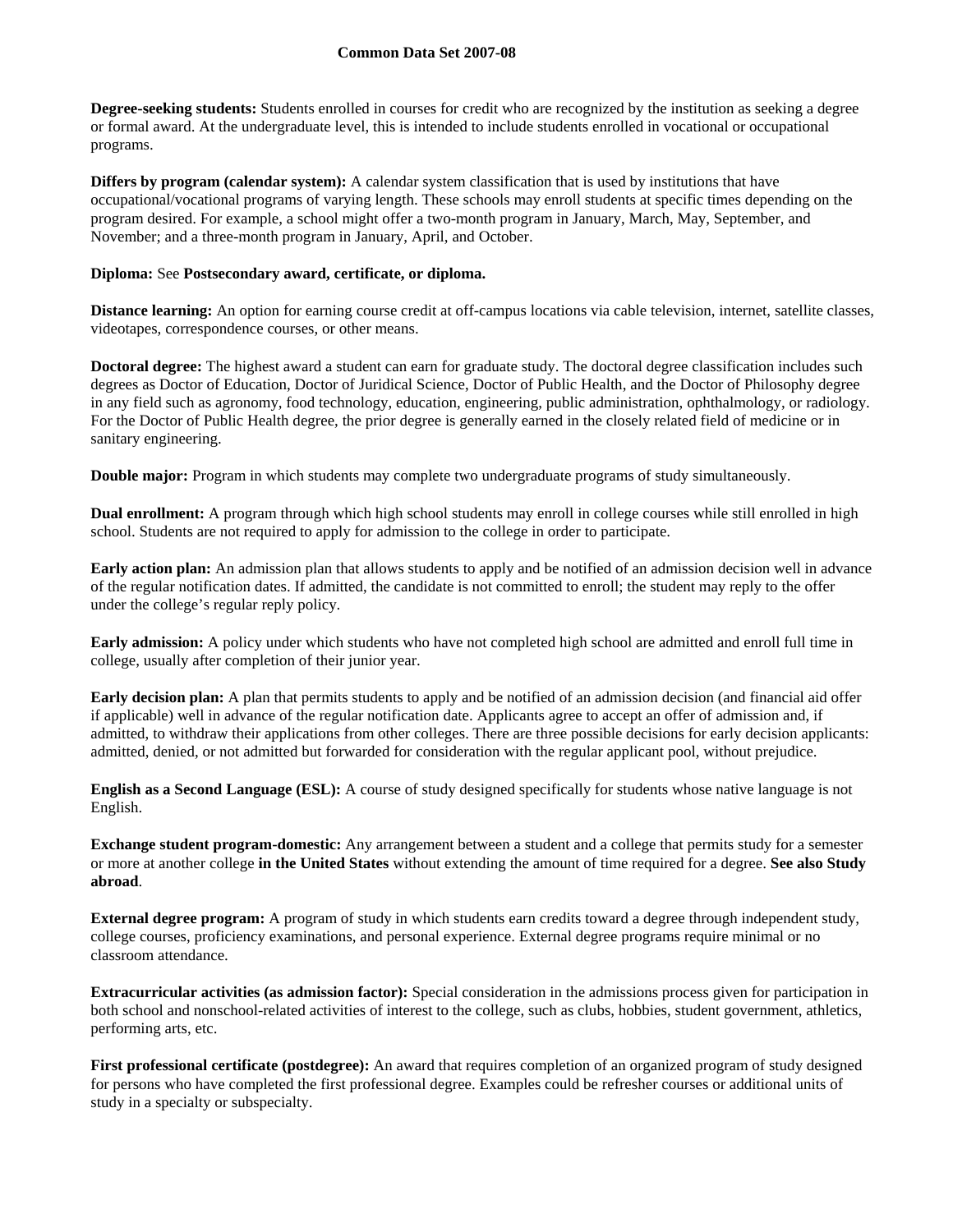**First professional degree:** An award in one of the following fields: Chiropractic (DC, DCM), dentistry (DDS, DMD), medicine (MD), optometry (OD), osteopathic medicine (DO), rabbinical and Talmudic studies (MHL, Rav), Pharmacy (BPharm, PharmD), podiatry (PodD, DP, DPM), veterinary medicine (DVM), law (LLB, JD), divinity/ministry (BD, MDiv).

**First-time student:** A student attending any institution for the first time at the level enrolled. Includes students enrolled in the fall term who attended a postsecondary institution for the first time at the same level in the prior summer term. Also includes students who entered with advanced standing (college credit earned before graduation from high school).

**First-time, first-year (freshman) student:** A student attending any institution for the first time at the undergraduate level. Includes students enrolled in the fall term who attended college for the first time in the prior summer term. Also includes students who entered with advanced standing (college credits earned before graduation from high school).

**First-year student:** A student who has completed less than the equivalent of 1 full year of undergraduate work; that is, less than 30 semester hours (in a 120-hour degree program) or less than 900 contact hours.

**Freshman:** A first-year undergraduate student.

**\*Freshman/new student orientation:** Orientation addressing the academic, social, emotional, and intellectual issues involved in beginning college. May be a few hours or a few days in length; at some colleges, there is a fee.

**Full-time student (undergraduate):** A student enrolled for 12 or more semester credits, 12 or more quarter credits, or 24 or more contact hours a week each term.

**Geographical residence (as admission factor):** Special consideration in the admission process given to students from a particular region, state, or country of residence.

**Grade-point average (academic high school GPA):** The sum of grade points a student has earned in secondary school divided by the number of courses taken. The most common system of assigning numbers to grades counts four points for an A, three points for a B, two points for a C, one point for a D, and no points for an E or F. Unweighted GPA's assign the same weight to each course. Weighting gives students additional points for their grades in advanced or honors courses.

**Graduate student:** A student who holds a bachelor's or first professional degree, or equivalent, and is taking courses at the post-baccalaureate level.

**\*Health services:** Free or low cost on-campus primary and preventive health care available to students.

**High school diploma or recognized equivalent:** A document certifying the successful completion of a prescribed secondary school program of studies, or the attainment of satisfactory scores on the Tests of General Educational Development (GED), or another state-specified examination.

**Hispanic:** A person of Mexican, Puerto Rican, Cuban, Central or South American, or other Spanish culture or origin, regardless of race.

**Honors program:** Any special program for very able students offering the opportunity for educational enrichment, independent study, acceleration, or some combination of these.

**Independent study:** Academic work chosen or designed by the student with the approval of the department concerned, under an instructor's supervision, and usually undertaken outside of the regular classroom structure.

**In-state tuition:** The tuition charged by institutions to those students who meet the state's or institution's residency requirements.

### **International student:** See **Nonresident alien.**

**International student group:** Student groups that facilitate cultural dialogue, support a diverse campus, assist international students in acclimation and creating a social network.

**Internship:** Any short-term, supervised work experience usually related to a student's major field, for which the student earns academic credit. The work can be full- or part-time, on- or off-campus, paid or unpaid.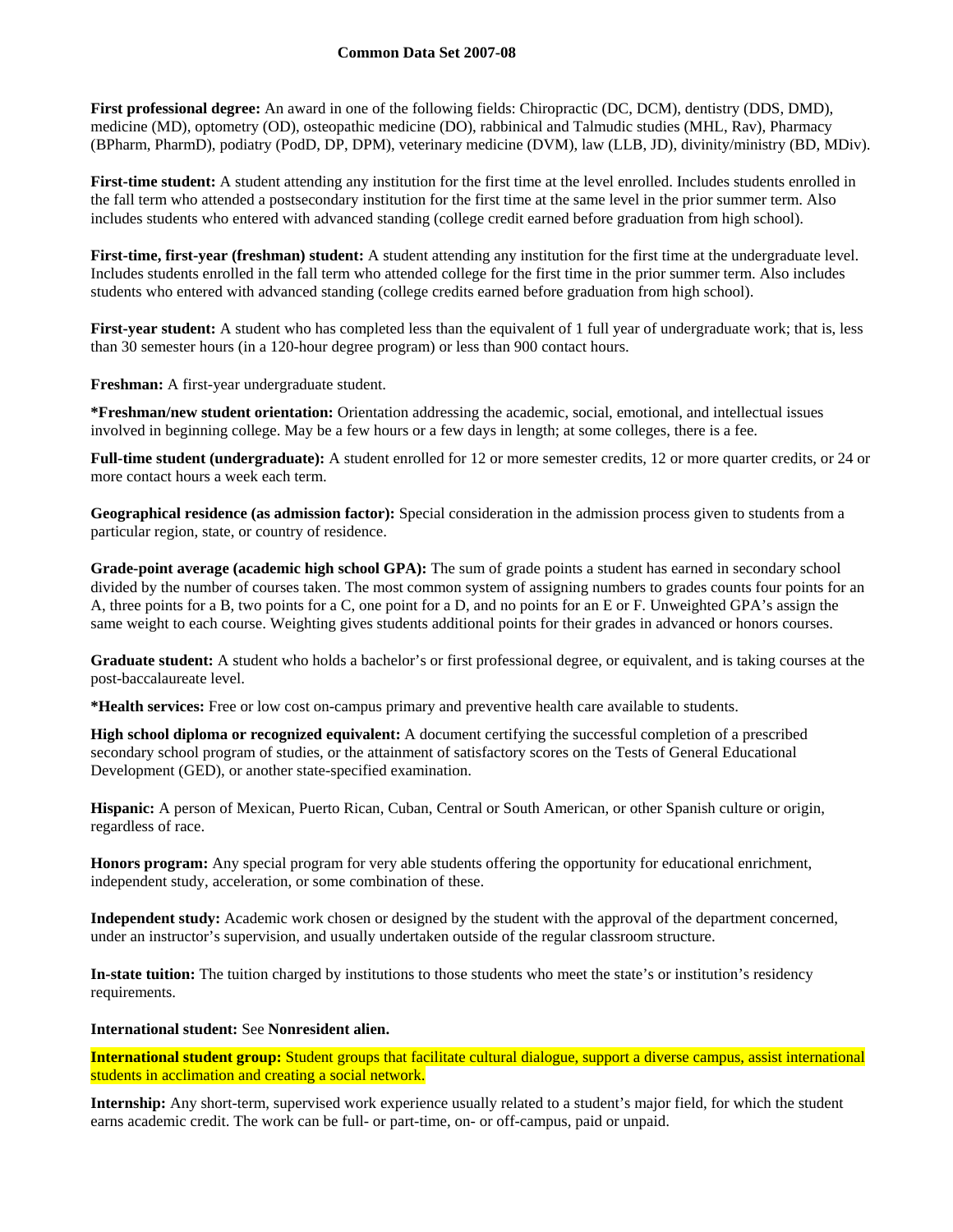**\*Learning center:** Center offering assistance through tutors, workshops, computer programs, or audiovisual equipment in reading, writing, math, and skills such as taking notes, managing time, taking tests.

**\*Legal services:** Free or low cost legal advice for a range of issues (personal and other).

**Liberal arts/career combination:** Program in which a student earns undergraduate degrees in two separate fields, one in a liberal arts major and the other in a professional or specialized major, whether on campus or through cross-registration.

**Master's degree:** An award that requires the successful completion of a program of study of at least the full-time equivalent of one but not more than two academic years of work beyond the bachelor's degree.

**Minority affiliation (as admission factor):** Special consideration in the admission process for members of designated racial/ethnic minority groups.

**\*Minority student center:** Center with programs, activities, and/or services intended to enhance the college experience of students of color.

**Model United Nations:** A simulation activity focusing on conflict resolution, globalization, and diplomacy. Assuming roles as foreign ambassadors and "delegates," students conduct research, engage in debate, draft resolutions, and may participate in a national Model UN conference.

**Nonresident alien:** A person who is not a citizen or national of the United States and who is in this country on a visa or temporary basis and does not have the right to remain indefinitely.

**\*On-campus day care:** Licensed day care for students' children (usually age 3 and up); usually for a fee.

**Open admission:** Admission policy under which virtually all secondary school graduates or students with GED equivalency diplomas are admitted without regard to academic record, test scores, or other qualifications.

**Other expenses (costs):** Include average costs for clothing, laundry, entertainment, medical (if not a required fee), and furnishings.

**Out-of-state tuition:** The tuition charged by institutions to those students who do not meet the institution's or state's residency requirements.

**Part-time student (undergraduate):** A student enrolled for fewer than 12 credits per semester or quarter, or fewer than 24 contact hours a week each term.

**\*Personal counseling**: One-on-one or group counseling with trained professionals for students who want to explore personal, educational, or vocational issues.

**Post-baccalaureate certificate:** An award that requires completion of an organized program of study requiring 18 credit hours beyond the bachelor's; designed for persons who have completed a baccalaureate degree but do not meet the requirements of academic degrees carrying the title of master.

**Post-master's certificate:** An award that requires completion of an organized program of study of 24 credit hours beyond the master's degree but does not meet the requirements of academic degrees at the doctoral level.

**Postsecondary award, certificate, or diploma:** Includes the following three IPEDS definitions for postsecondary awards, certificates, and diplomas of varying durations and credit/contact hour requirements—

*Less Than 1 Academic Year:* Requires completion of an organized program of study at the postsecondary level (below the baccalaureate degree) in less than 1 academic year (2 semesters or 3 quarters) or in less than 900 contact hours by a student enrolled full-time.

*At Least 1 But Less Than 2 Academic Years:* Requires completion of an organized program of study at the postsecondary level (below the baccalaureate degree) in at least 1 but less than 2 full-time equivalent academic years, or designed for completion in at least 30 but less than 60 credit hours, or in at least 900 but less than 1,800 contact hours.

*At Least 2 But Less Than 4 Academic Years:* Requires completion of an organized program of study at the postsecondary level (below the baccalaureate degree) in at least 2 but less than 4 full-time equivalent academic years, or designed for completion in at least 60 but less than 120 credit hours, or in at least 1,800 but less than 3,600 contact hours.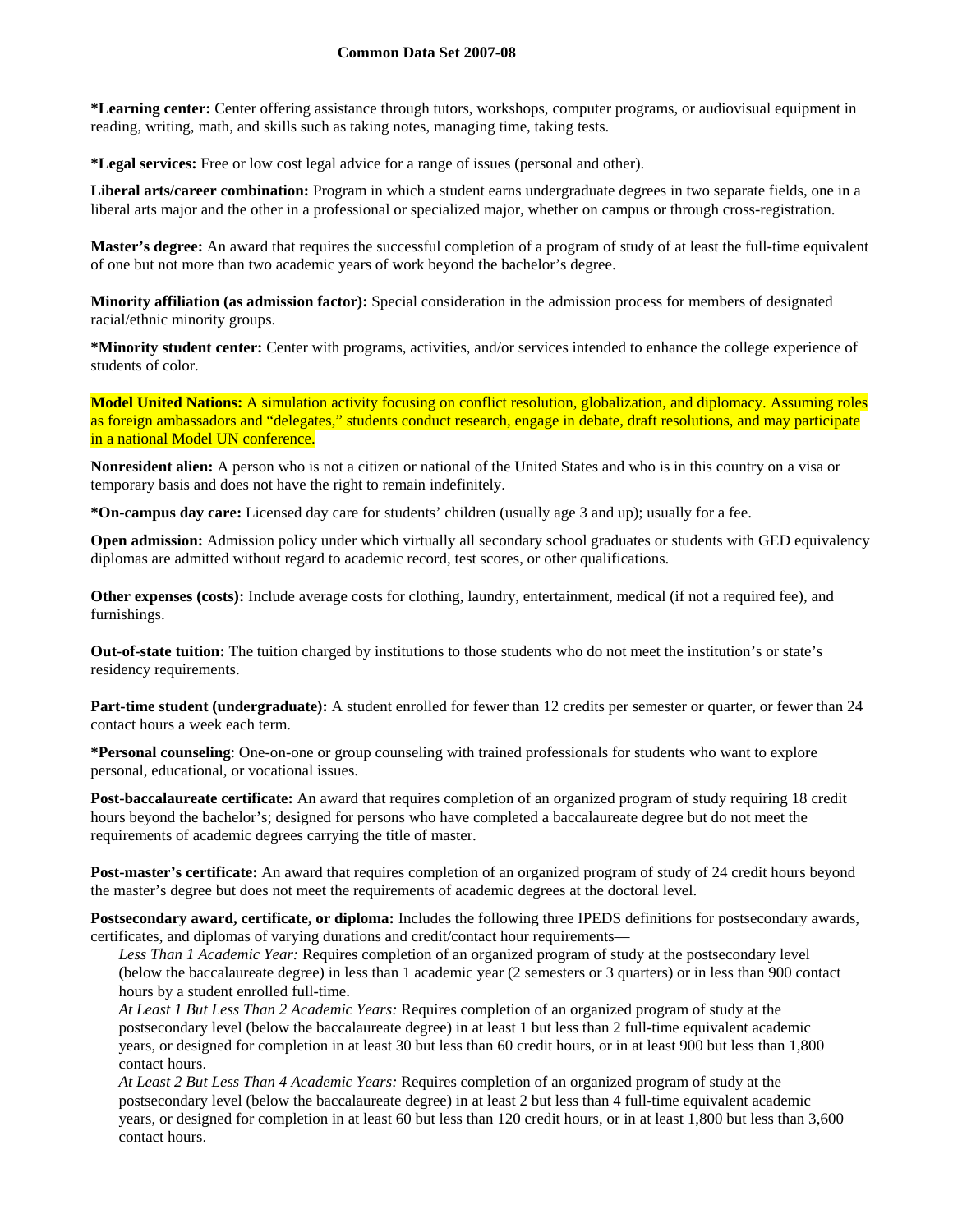**Private institution:** An educational institution controlled by a private individual(s) or by a nongovernmental agency, usually supported primarily by other than public funds, and operated by other than publicly elected or appointed officials.

**Private for-profit institution:** A private institution in which the individual(s) or agency in control receives compensation, other than wages, rent, or other expenses for the assumption of risk.

**Private nonprofit institution:** A private institution in which the individual(s) or agency in control receives no compensation, other than wages, rent, or other expenses for the assumption of risk. These include both independent nonprofit schools and those affiliated with a religious organization.

### **Proprietary institution:** See **Private for-profit institution.**

**Public institution:** An educational institution whose programs and activities are operated by publicly elected or appointed school officials, and which is supported primarily by public funds.

**Quarter calendar system:** A calendar system in which the academic year consists of three sessions called quarters of about 12 weeks each. The range may be from 10 to 15 weeks. There may be an additional quarter in the summer.

**Race/ethnicity:** Category used to describe groups to which individuals belong, identify with, or belong in the eyes of the community. The categories do not denote scientific definitions of anthropological origins. A person may be counted in only one group.

**Race/ethnicity unknown:** Category used to classify students or employees whose race/ethnicity is not known and whom institutions are unable to place in one of the specified racial/ethnic categories.

**Religious affiliation/commitment (as admission factor):** Special consideration given in the admission process for affiliation with a certain church or faith/religion, commitment to a religious vocation, or observance of certain religious tenets/lifestyle.

**\*Religious counseling:** One-on-one or group counseling with trained professionals for students who want to explore religious problems or issues.

**\*Remedial services:** Instructional courses designed for students deficient in the general competencies necessary for a regular postsecondary curriculum and educational setting.

**Required fees:** Fixed sum charged to students for items not covered by tuition and required of such a large proportion of all students that the student who does NOT pay is the exception. Do not include application fees or optional fees such as lab fees or parking fees.

**Resident alien or other eligible non-citizen:** A person who is not a citizen or national of the United States and who has been admitted as a legal immigrant for the purpose of obtaining permanent resident alien status (and who holds either an alien registration card [Form I-551 or I-151], a Temporary Resident Card [Form I-688], or an Arrival-Departure Record [Form I-94] with a notation that conveys legal immigrant status, such as Section 207 Refugee, Section 208 Asylee, Conditional Entrant Parolee or Cuban-Haitian).

**Room and board (charges)—on campus:** Assume double occupancy in institutional housing and 19 meals per week (or maximum meal plan).

**Secondary school record (as admission factor):** Information maintained by the secondary school that may include such things as the student's high school transcript, class rank, GPA, and teacher and counselor recommendations.

**Semester calendar system:** A calendar system that consists of two semesters during the academic year with about 16 weeks for each semester of instruction. There may be an additional summer session.

**Student-designed major:** A program of study based on individual interests, designed with the assistance of an adviser.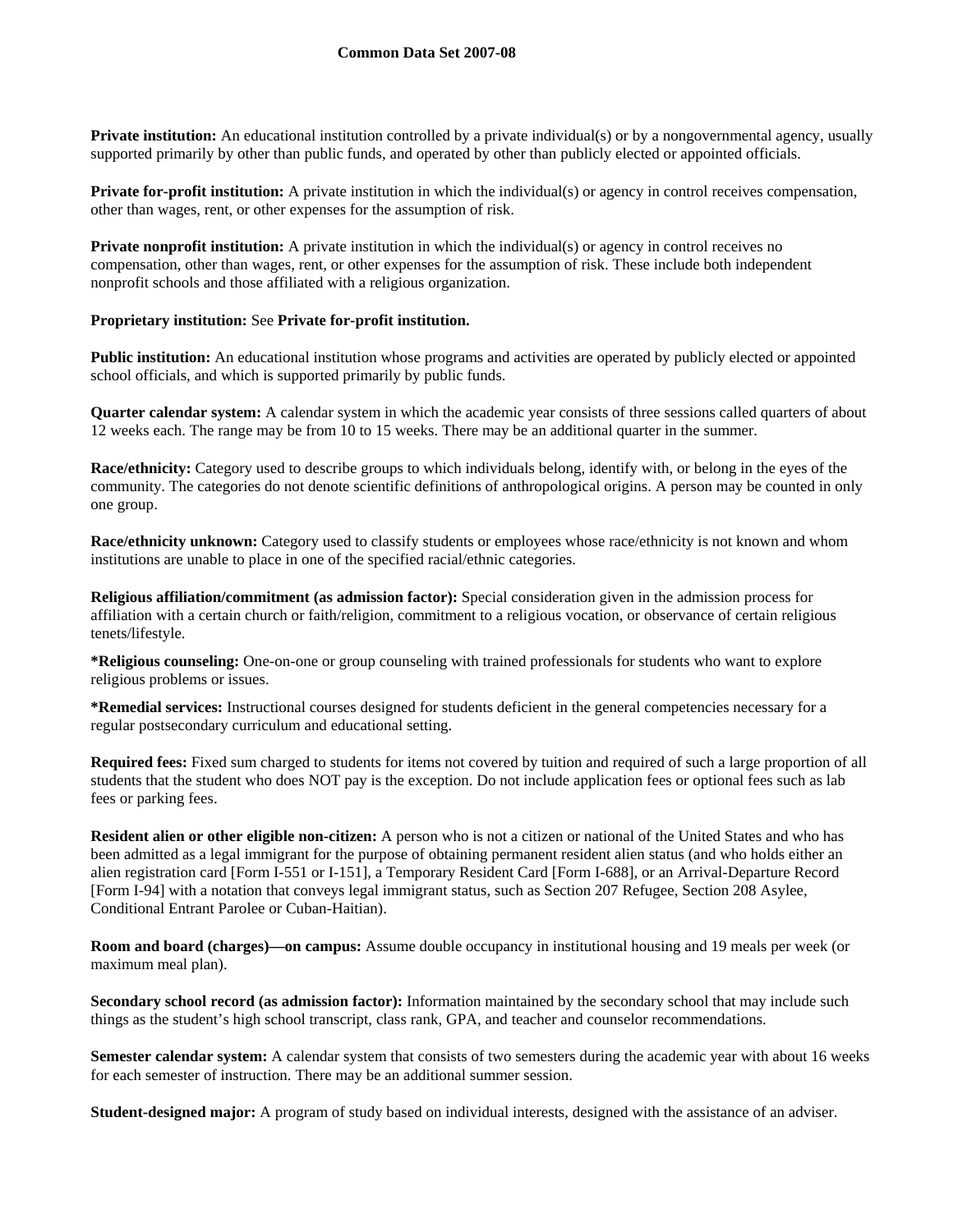**Study abroad:** Any arrangement by which a student completes part of the college program studying in another country. Can be at a campus abroad or through a cooperative agreement with some other U.S. college or an institution of another country.

**\*Summer session:** A summer session is shorter than a regular semester and not considered part of the academic year. It is not the third term of an institution operating on a trimester system or the fourth term of an institution operating on a quarter calendar system. The institution may have 2 or more sessions occurring in the summer months. Some schools, such as vocational and beauty schools, have year-round classes with no separate summer session.

**Talent/ability (as admission factor):** Special consideration given to students with demonstrated talent/abilities in areas of interest to the institution (e.g., sports, the arts, languages, etc.).

**Teacher certification program:** Program designed to prepare students to meet the requirements for certification as teachers in elementary, middle/junior high, and secondary schools.

**Transfer applicant:** An individual who has fulfilled the institution's requirements to be considered for admission (including payment or waiving of the application fee, if any) and who has previously attended another college or university and earned college-level credit.

**Transfer student:** A student entering the institution for the first time but known to have previously attended a postsecondary institution at the same level (e.g., undergraduate). The student may transfer with or without credit.

**Transportation (costs):** Assume two round trips to student's hometown per year for students in institutional housing or daily travel to and from your institution for commuter students.

**Trimester calendar system:** An academic year consisting of 3 terms of about 15 weeks each.

**Tuition:** Amount of money charged to students for instructional services. Tuition may be charged per term, per course, or per credit.

**\*Tutoring:** May range from one-on-one tutoring in specific subjects to tutoring in an area such as math, reading, or writing. Most tutors are college students; at some colleges, they are specially trained and certified.

**Unit:** a standard of measurement representing hours of academic instruction (e.g., semester credit, quarter credit, contact hour).

**Undergraduate:** A student enrolled in a four- or five-year bachelor's degree program, an associate degree program, or a vocational or technical program below the baccalaureate.

**\*Veteran's counseling:** Helps veterans and their dependents obtain benefits for their selected program and provides certifications to the Veteran's Administration. May also provide personal counseling on the transition from the military to a civilian life.

**\*Visually impaired:** Any person whose sight loss is not correctable and is sufficiently severe as to adversely affect educational performance.

**Volunteer work (as admission factor):** Special consideration given to students for activity done on a volunteer basis (e.g., tutoring, hospital care, working with the elderly or disabled) as a service to the community or the public in general.

Wait list: List of students who meet the admission requirements but will only be offered a place in the class if space becomes available.

**Weekend college:** A program that allows students to take a complete course of study and attend classes only on weekends.

**White, non-Hispanic:** A person having origins in any of the original peoples of Europe, North Africa, or the Middle East (except those of Hispanic origin).

**\*Women's center:** Center with programs, academic activities, and/or services intended to promote an understanding of the evolving roles of women.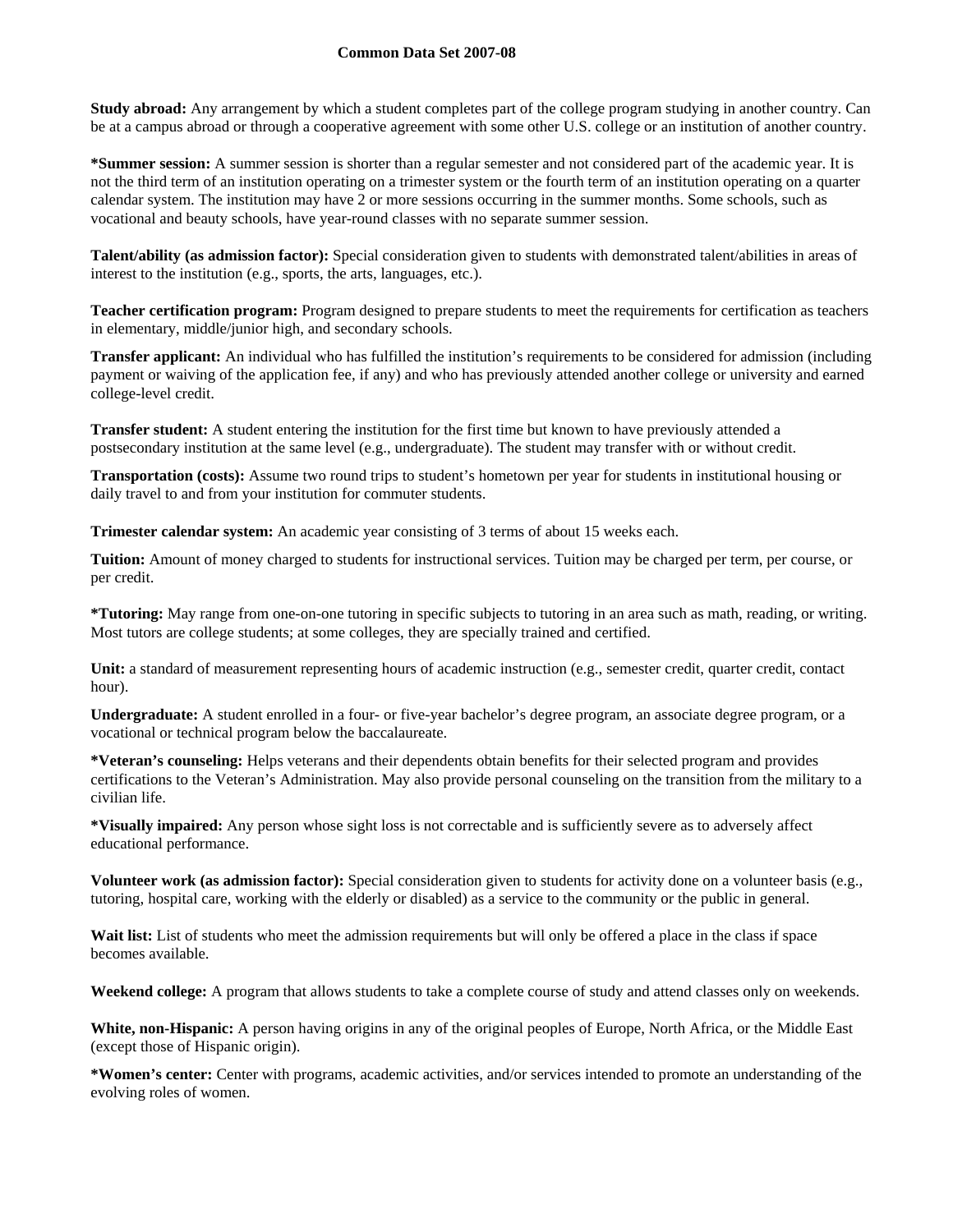**Work experience (as admission factor):** Special consideration given to students who have been employed prior to application, whether for relevance to major, demonstration of employment-related skills, or as explanation of student's academic and extracurricular record.